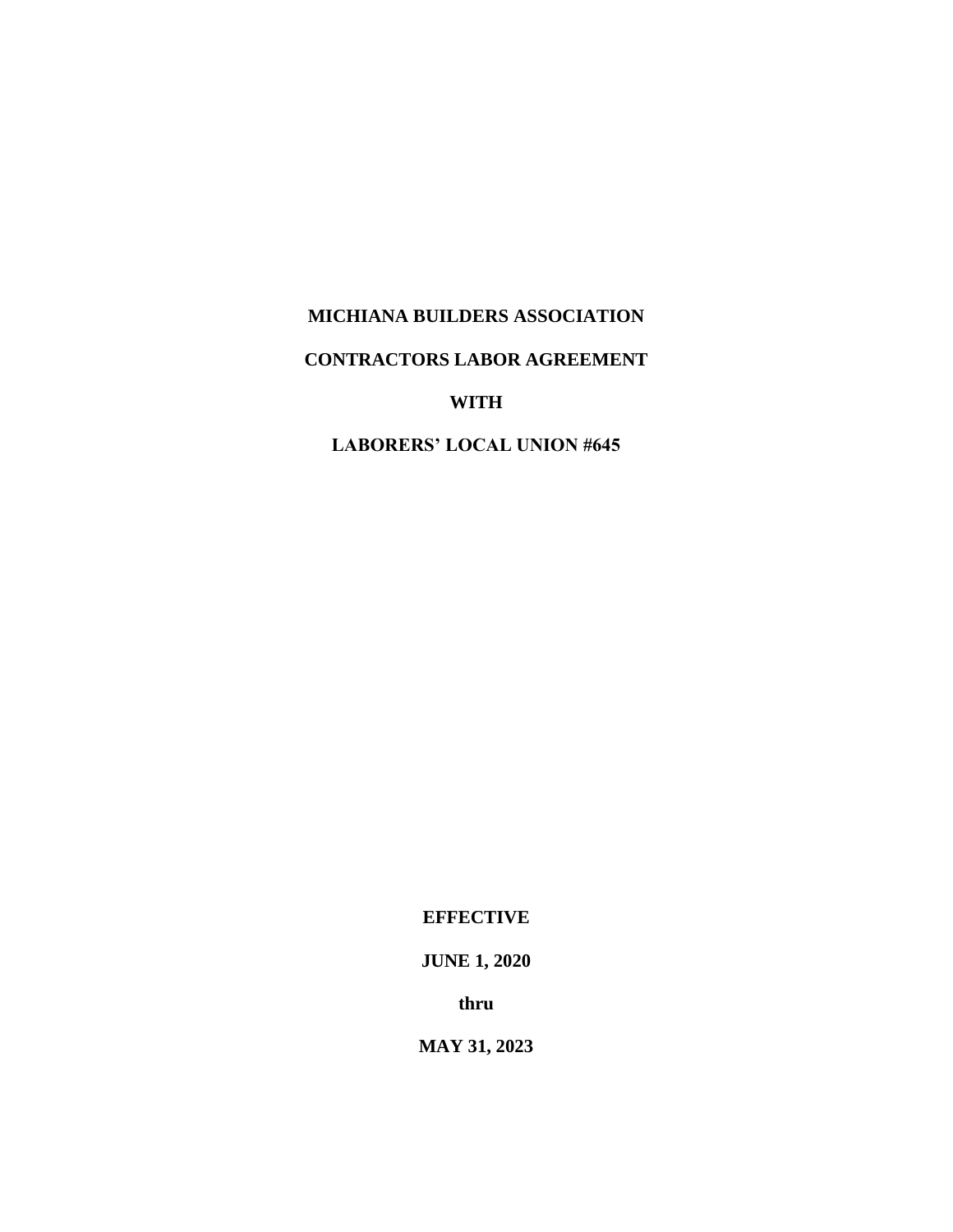# INDEX

#### Article Page

| I                                                          | 1  |  |  |
|------------------------------------------------------------|----|--|--|
| $\mathbf{I}$                                               | 7  |  |  |
| Ш                                                          | 7  |  |  |
| IV                                                         | 7  |  |  |
| V                                                          | 9  |  |  |
| VI                                                         | 9  |  |  |
| Selection of Labor-Employment Regulations<br>VII           | 10 |  |  |
| VIII                                                       | 11 |  |  |
| IX                                                         | 12 |  |  |
| $IX-A$                                                     | 12 |  |  |
| X                                                          | 12 |  |  |
| XI                                                         | 13 |  |  |
| XII                                                        | 13 |  |  |
| XIII                                                       | 14 |  |  |
| XIV                                                        | 17 |  |  |
| XV                                                         | 17 |  |  |
| <b>XVI</b>                                                 | 18 |  |  |
| XVII                                                       | 18 |  |  |
| XVIII                                                      | 19 |  |  |
| XIX                                                        | 19 |  |  |
| XX                                                         | 19 |  |  |
| <b>XXI</b>                                                 | 19 |  |  |
| XXII                                                       | 20 |  |  |
| XXIII                                                      | 21 |  |  |
| XXIV                                                       | 22 |  |  |
| XXV                                                        | 23 |  |  |
| XXVI                                                       | 23 |  |  |
| Schedule of Fringe Benefit Contributions<br><b>XXVII</b>   | 23 |  |  |
| XXVIII                                                     | 23 |  |  |
| XXIX                                                       | 28 |  |  |
| XXX                                                        | 29 |  |  |
| XXXI                                                       | 30 |  |  |
| <b>XXXII</b>                                               | 30 |  |  |
| Memorandum of Market Recovery<br><b>XXXIII</b>             | 31 |  |  |
| <b>XXXIV</b>                                               | 33 |  |  |
| XXXV                                                       | 33 |  |  |
| Directory Laborers International Union No America Offices  | 35 |  |  |
| Directory State of IN District Council & Affiliated Locals | 36 |  |  |
| 42                                                         |    |  |  |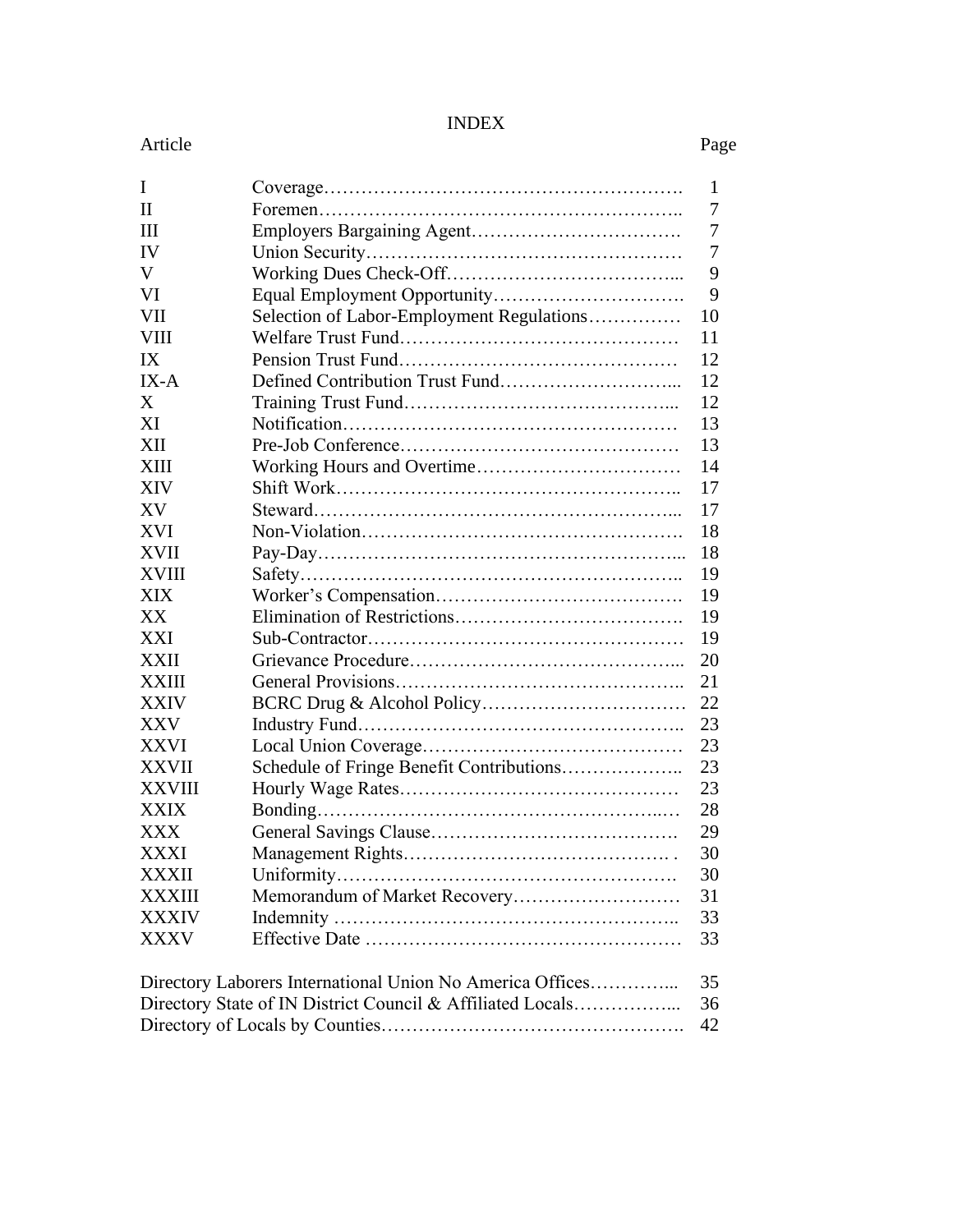# **MICHIANA BUILDERS ASSOCIATION**

# **CONTRACTORS LABOR AGREEMENT**

# **WITH**

# **LABORERS' LOCAL UNION #645**

THIS AGREEMENT is made and entered into this  $1<sup>st</sup>$  day of June, 2020 by and between the Michiana Builders Association, as the collective bargaining representatives of the undersigned Employers, Party of the First Part, and the Laborers' International Union of North America, State of Indiana District Council, acting for and on behalf of its affiliated Local Union #645, Party of the Second Part, and hereinafter referred to as "Union".

It is strictly understood that the State of Indiana District Council is acting only as agent in the negotiations of this Agreement and on behalf of Local Union #645, Party of the Second Part, as herein defined. It is understood that the State of Indiana District Council, in signing this Agreement for and on behalf of Local Union #645 shall not be responsible for violation of this Agreement by Local Union #645 or any member or members thereof, unless after notice and a reasonable opportunity is given the State of Indiana District Council to correct such or ratify same.

It is agreed and understood that the Michiana Builders Association and Vicinity shall in no event be bound as principal or be held liable as negotiating agent or as principal in any manner for any breach of this Contract by any of the Parties hereto.

It is further agreed that the liability of the Employers represented by the Michiana Builders Association shall be several and not joint and the liability of Local Union #645 affiliated with the Laborers' International Union of North America, State of Indiana District Council shall be several and not joint.

The Michiana Builders Association is designated as "Employers" in this Agreement for clarity. Wherever "Employers" is used, it also means and includes the organization known as the Michiana Builders Association.

# **ARTICLE I**

#### **COVERAGE**

**Section 1.** Work covered:

(a) This Agreement shall cover all work coming within the recognized jurisdiction of the Laborers' International Union of North America as set forth in their Manual of Jurisdiction as amended in October 1961, and by any amendments to this Manual, and as now included in Section 1 of the Jurisdictional Guidelines Booklet, adopted by the Laborers' International Union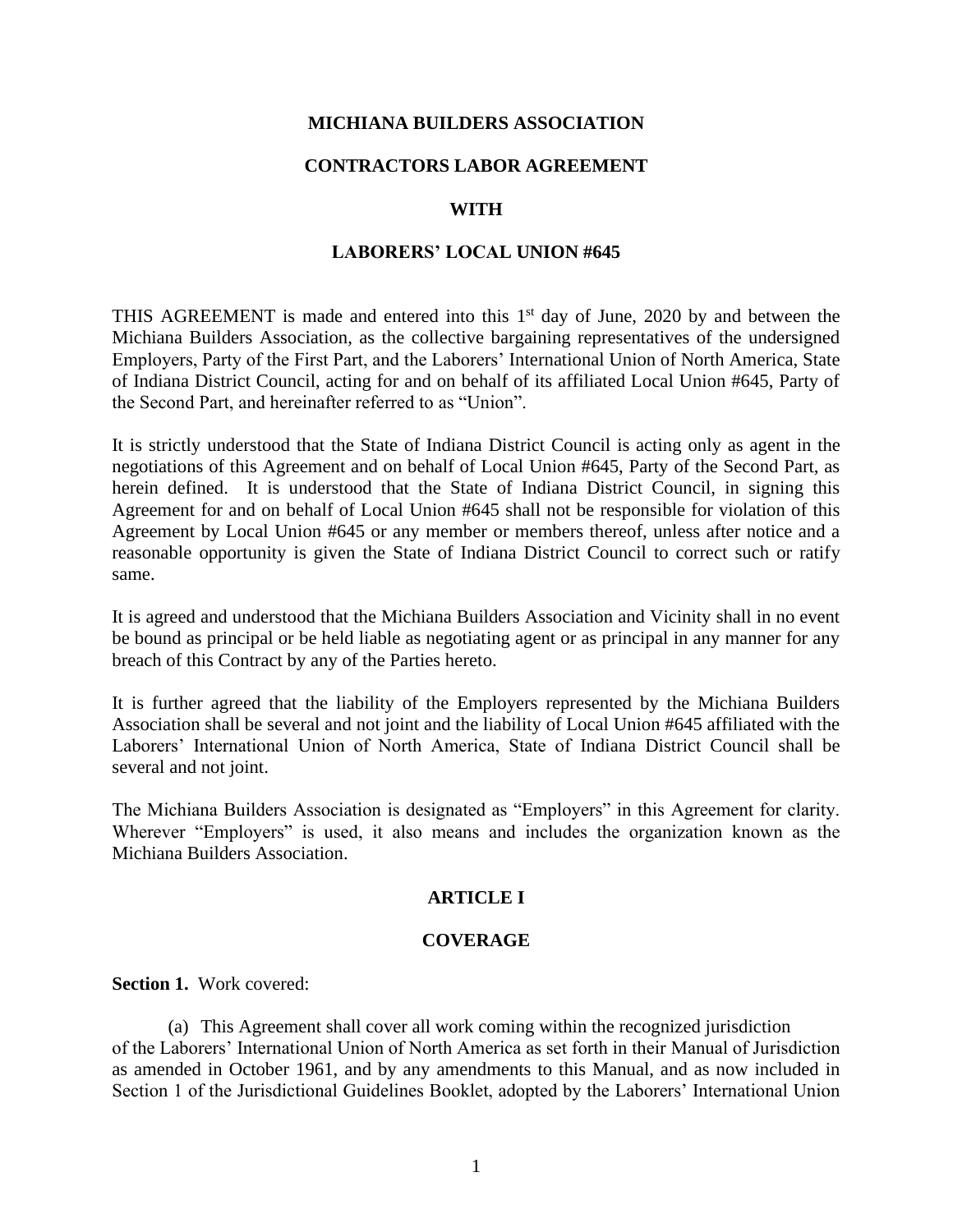of North America, State of Indiana District Council, on the date of February 26, 1972, and as amended from time to time as mutually agreed upon by both Parties. The jurisdiction of work referred to in the wage classifications and elsewhere in this contract is the jurisdiction of work claimed by the Union. It was originally assigned under charter by the AFL-CIO, traditional performance of work as established over a period of years by many letters of assignment from Employers who are agreeable that Laborers possess the skill and ability to perform such work by award from the National Labor Relations Board and by mergers and amalgamation, it is agreed and understood that Laborers are Tenders of all Trades involved in the Construction Industry and the following is the work of the Laborers:

1. Digging of all ditches for any purpose, the excavation of all piers, foundations, holes and trenches; the lagging, sheeting, cribbing, bracing and propping of all foundations; all work in connection with caissons, cofferdams, including all excavation, drilling, jackhammering, blasting, shooting, scaling.

2. The loading, unloading, handling and distribution of all materials, fixtures, furnishings and appliances from point of delivery to point of installation, by any means, hand or power rigging.

3. The cleaning and clearing of all debris, including wire brushing of windows, scraping of floors, removal of surplus material from all fixtures and that of all debris in building and total construction area; the general clean-up, such as sweeping, cleaning, wash-down and wiping of construction facilities and furnishings; the loading and removal of all debris, including crates, boxes and waste material; washing of wall interior and exterior; partitions, ceilings, blackboards, windows, bathrooms, kitchens, laboratories, and all fixtures and furnishings therein; the mopping, washing, waxing and polishing and/or dusting of all floors or areas.

4. The tending of all temporary heat when done by any process; the drying of plaster, concrete, mortar or other aggregate when done by salamander heat or any other drying process.

5. The tending of cement masons, brick masons, plasterers, carpenters and other Building Construction Crafts. Tending shall consist of the preparation of all materials and the handling and conveying of materials to the point of erection or installation to be used by mechanics or other Crafts, whether such preparation is by hand, or any other process. After the material has been prepared or unloaded, tending shall consist of the supplying and conveying of said material and other materials, whether done by hand, shovel, bucket, hod, wheelbarrow or buggy, or other motorized unit used for such purpose.

The tending of Carpenters shall consist of the conveying of all materials from point of unloading to the point of installation or erection by any mode or method; the cleaning of all materials, such as pulling of nails, the cleaning and oiling of all forms; the driving of all stakes for bracing of forms, tending the saw man by off bearing the materials, supplying material to the saw and the stacking of the finished product and then transferring said materials to the point of installation on the project.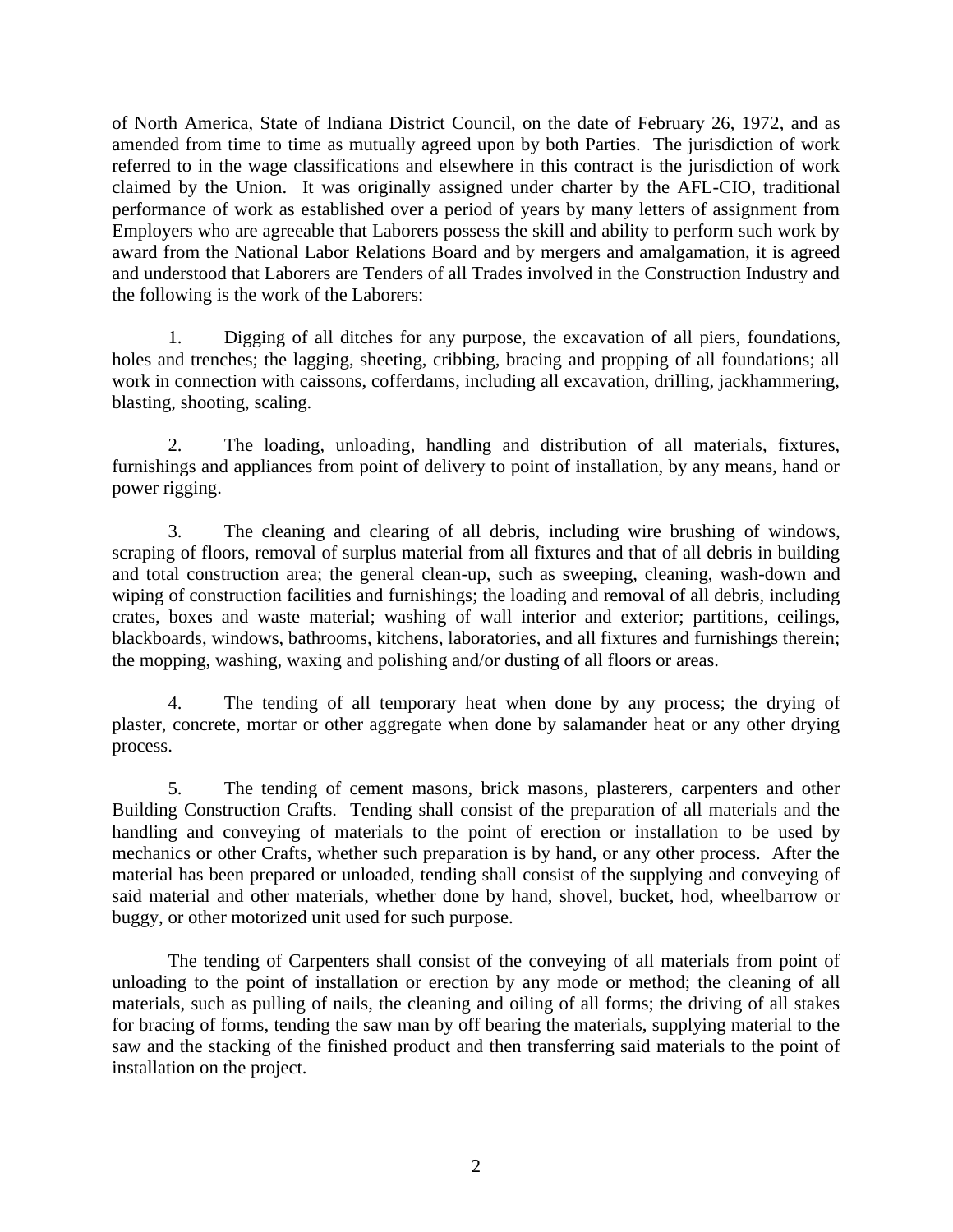6. Scaffold erection, the total erection, building and the installation, planking, bolting, lining, leveling, bracing and the total dismantling of same; the building, planking, installation and removal of all staging, swinging and hanging scaffolds, Morgan scaffolding; all work associated with hydraulically controlled scaffolding, including all accessories, including maintenance thereof for all lathers, plasterers, brick layers, masons and other Construction Trade Crafts; the preparation for foundations or mud sills for all scaffolding, as well as maintenance shall be done by Laborers.

7. Pouring and laying of concrete and related work: Concrete, bituminous concrete or aggregates for walls, footings, foundations, floors or for any other construction; mixing, handling, conveying, pouring, vibrating, gunniting and otherwise placing concrete or aggregates, whether done by hand or any other process; wrecking, stripping, dismantling and handling concrete forms and false work; building of centers for fireproofing purposes; operation of motorized wheelbarrows or buggies or machines of similar character, whether run by gas, diesel or electric power; when concrete or aggregates are conveyed by crane or derrick, or similar methods, the hooking on, signaling, dumping and unhooking the bucket; the placing of concrete or aggregates, whether poured, pumped, gunnited or placed by any other process; the assembly, uncoupling of all connections and parts of, or to equipment used in mixing or conveying concrete, aggregates or mortar, and the cleaning of such equipment, parts and/or connections; all vibrating, grinding, spreading, flowing, puddling, leveling and strike-off concrete or aggregates by floating, rodding or screeding, by hand or mechanical means prior to finishing. Where prestressed or precast concrete slabs, walls or sections are used, all loading, unloading, stockpiling, hooking on, signaling, unhooking, setting and barring into place of such slabs, walls, or sections; all mixing, handling, conveying, placing and spreading of grout for any purpose, green cutting of concrete or aggregate in any form by hand, mechanical means, grindstones or air or water.

The filling and patching of voids, crevices, etc., to correct defects in concrete caused by leakage, bulging, sagging, etc.

The loading, unloading, carrying, distributing and handling of all rods, mesh and materials for use in reinforcing concrete construction; the hoisting of rods, mesh and other materials, except when a derrick or outrigger operated by other than hand power is used.

All work on interior concrete columns, foundations for engine and machinery beds.

The stripping of forms, other than panel forms, which are to be re-used in their original form and the stripping of forms on all flat arch work.

The moving, cleaning, oiling and carrying of all forms to the next point of erection.

8. The grinding of all concrete surfaces by any mode or method.

9. The snapping of wall ties and removal of tie rods; the handling, placing and operation of the nozzle, hoses and pots or hoppers on sandblasting or other abrasive cleaning; the jacking of slip forms and all semi and unskilled work connected therewith.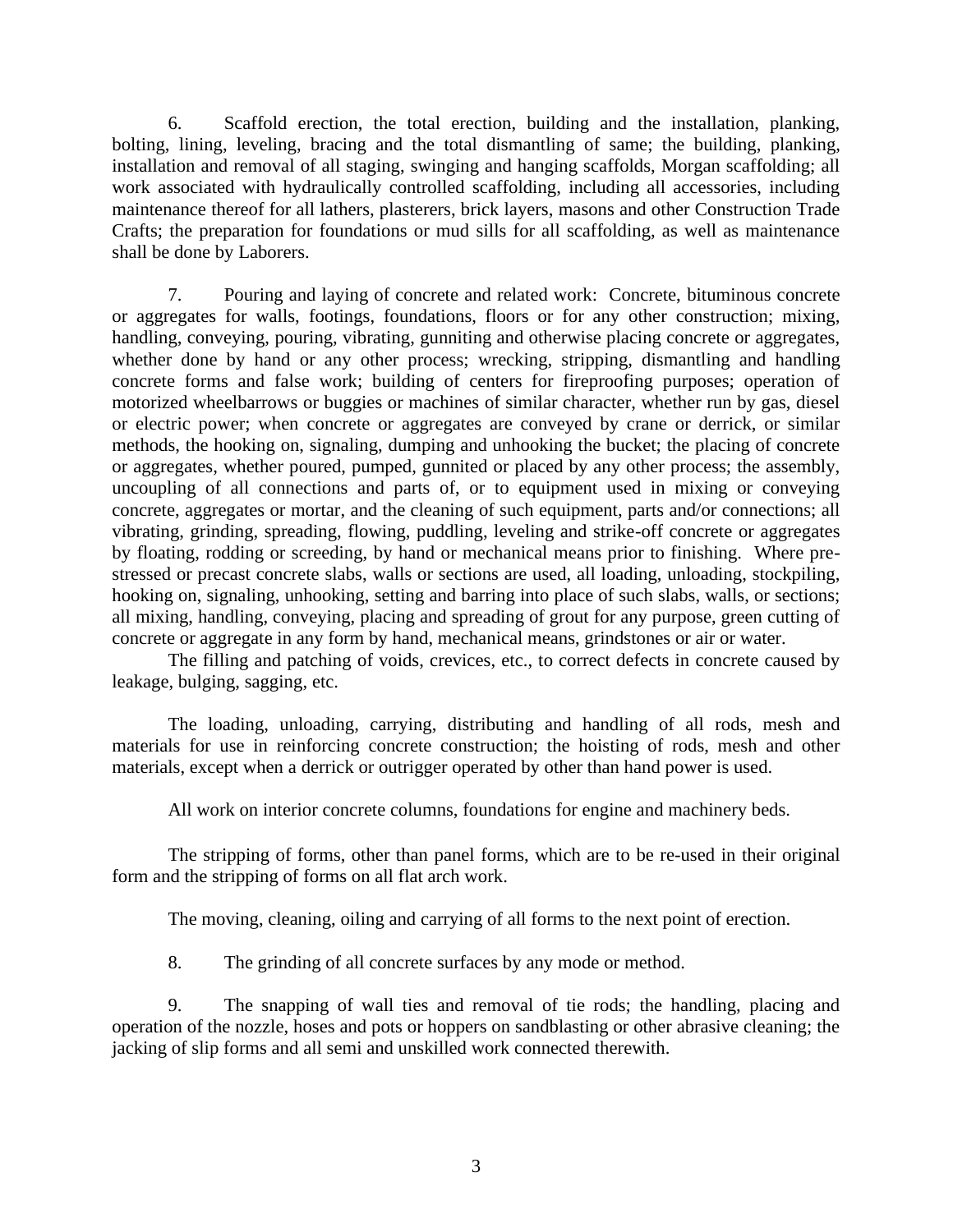10. The wrecking or dismantling of buildings and all structures; breaking away roof materials, beams of all kinds, with use of cutting or other wrecking tools as necessary; burning or otherwise cutting all steel structural beams, the breaking away, cleaning and removal of all masonry and wood or metal fixtures for salvage or scrap; all hooking on, unhooking and signaling when materials for salvage or scrap are removed by crane or derrick; all loading and unloading of materials carried away from the site of wrecking; all work in salvage or junk yards in connection with cutting, cleaning, storing, stockpiling or handling of materials; all clean up, removal of debris, burning, back-filling and landscaping of the site of wrecked structure.

11. The underpinning, lagging, bracing, propping and shoring, raising and moving of all structures, raising of structures by manual or hydraulic jacks or other methods; all work on house moving, shoring and underpinning of structures; loading, signaling, right-of-way clearance along the route of movement; re-setting of structure in new location to include all site clearing, excavation for foundation and concrete work; clean-up and back-filling, landscaping old and new site.

12. The clearing, excavating, filling, back-filling, grading and landscaping of all sites for all purposes and all labor connected therewith, including chainmen, rodmen, checkers, grade markers, etc.

13. Signal men on all construction work defined herein, including traffic control signalmen at construction sites.

14. All Labor work, including skilled and semi-skilled, in connection with the installation, sheeting, trenching, manhole erectors and the digging and back-filling of all ditches, cutting of streets and surfaces and the refinishing of same for sewers, air lines, water lines and conduit lines in free air, tunnel or compressed air projects.

15. The laying of all clay, terra-cotta, ironstone, vitrified concrete, metallic and/or non-metallic pipe, cast iron, fibre glass, orangeburg, transite, plastic, etc., or any other type pipe for sanitary and/or storm sewers, forced main sewers, sub-surface drainage projects, filter beds, water lines and conduit lines in streets, roadways, right-of-way easements, building areas, etc., to the building line.

16. All the unloading and distribution of all pipe and materials used in the performance of work as set forth above.

17. All the service connections of pipe from main sewers or water lines to the building line.

18. The laying of pipe and making of all connections and/or joints on any and all types of pipe for water, sewer and/or any other uses.

19. The cutting of streets and ways for laying of pipes, cables and/or conduits for all purposes; digging of trenches and manholes, etc.; handling and conveying of all materials; concreting, back-filling, grading and resurfacing and all other labor connected therewith;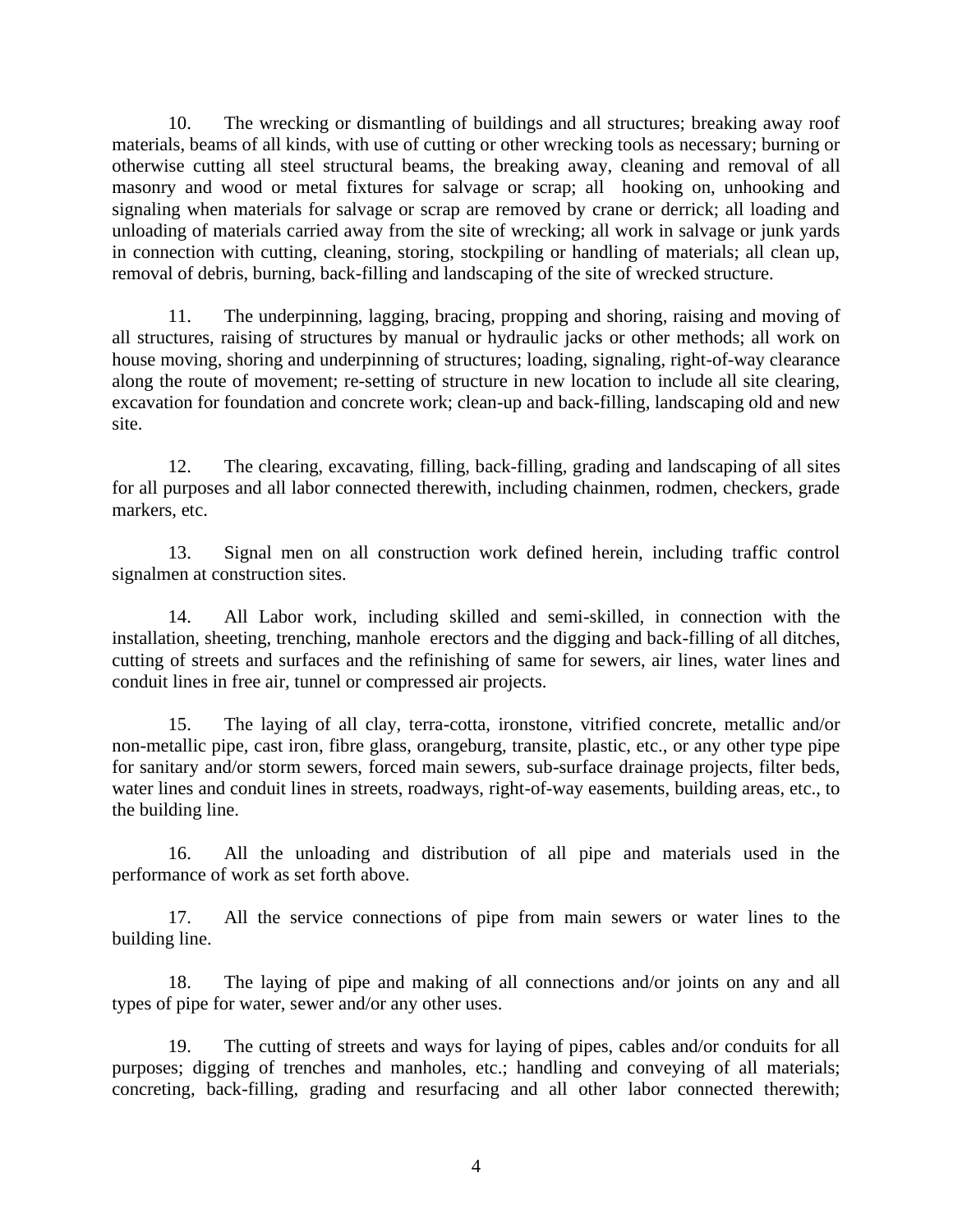clearing and site preparation as defined herein; cutting or jackhammering of streets, roads, sidewalks or aprons by hand or the use of air or other tools; digging of trenches, ditches and manholes and the leveling, grading and other preparation prior to laying pipe or conduit for any purpose; loading, unloading, sorting, stockpiling, wrapping, coating, treating, handling and distribution of water mains and all pipe, including the placing, setting and removal of skids, cribbing, driving of sheet piling, lagging and shoring of all ditches, trenches and manholes, handling, mixing or pouring of concrete and the handling and placing of other materials for saddles, beds or foundations for the protection of pipes, wires, conduits etc.; back-filling and compacting of all ditches, resurfacing of roads, streets, etc., and/or restoration of lawns and landscaping; unloading, handling, distribution, the assembly in place, bolting and lining up of sectional metal or other pipe including corrugated pipe; laying of lateral sewer pipe from main sewer to building, leveling and making of the joint of all multi-cell conduit or multi-purpose pipe, cutting of holes in walls, footings, piers or multi-purpose pipe; cutting of holes in walls, footings, piers and /or other obstructions for the passage of pipe or conduit for any purpose and the pouring of concrete to secure said holes; digging under streets, roadways, aprons or other paved surfaces for the passage of pipe, by hand, earth auger or any other method and manual and hydraulic jacking or pipe under said surfaces; installation of septic tanks, cesspools and drain fields; all work in connection with shafts, tunnels, subways and sewers; construction of sewers, shafts, tunnels, subways and caissons.

20. The setting of all man-holes such as pre-cast poured in place block, brick setting of all cast iron catch basins and manholes and all work in connection thereto.

21. In compressed air, all work underground or in compression chambers, including tending of the outer aid lock; all work in compressed air construction, including but not limited to, groutmen, trackmen, blasters, shield drivers, miners, brakemen, miners' helpers, lock tenders, mulching machine operators, motor men, gauge tenders, rodmen, compressed air electricians, setting of liner plate and ring sets, drill runners, powdermen or blasters, air hoist operators, form men, concrete blower operators, cement operators, power knife operators, erector operators, steel setters, cage tenders, skinners, track layers, dumpmen, diamond drillers, timbermen and retimbermen, cherry pickmen, nippers, chuck-tenders and cable tenders, vibratormen, jet gunmen, gunnite nozzlemen, gunmen, reboundmen and all other work connected therewith.

22. Railroad Track Work: Right-of-way clearing, excavation, grading and subgrading, ballasting and compacting of right-of-way; loading, unloading, stockpiling, handling and distribution of track and ties and placing of or jacking track and ties at point of installation; all burning or otherwise cutting of track, setting of tie plates, bolting, leveling and gauging of rails and all spiking, whether by hand or mechanical means; placing and tamping of ballast by hand or mechanical means; construction and/or relocation of mainlines, shoe flys, sidings, gradings, crossings, relocating of pipes and drainage and culverts.

23. Asbestos Removal/Lead Base Paint and Hazardous Waste Removal: All work in regards to the dismantling, wrecking, clean-up, dilution process, loading, transporting, operation of monitoring equipment, etc.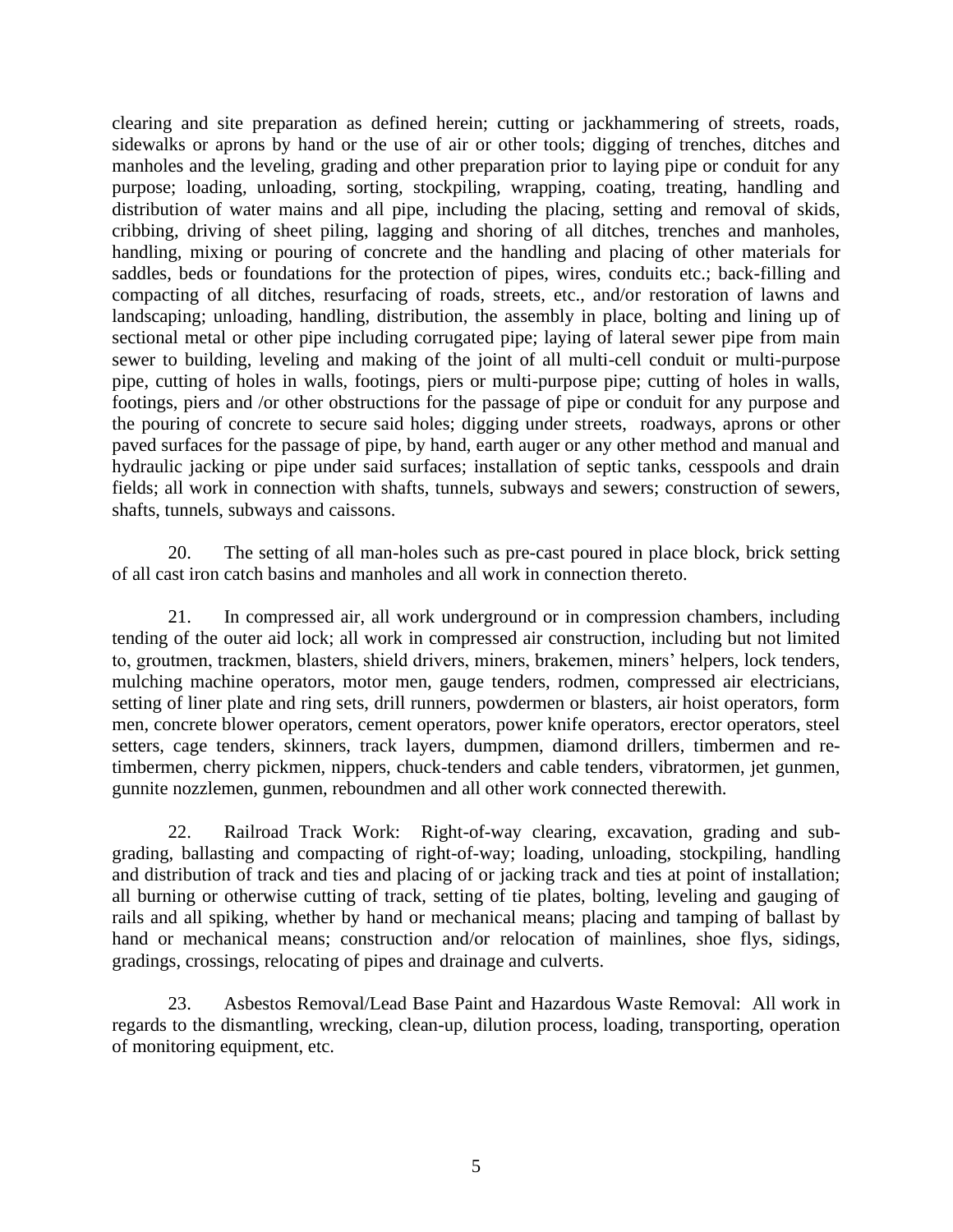24. Fire Prevention and Control: Shall include but not be limited to the watching for and prevention of fires (with a fire hose or fire extinguisher or other means) when there is welding, burning, grinding, etc., being performed in an area where combustible materials are present. Upon request of the Contractor, these employees shall have completed the Laborers Training Course in Fire Prevention and Control.

25. Sinking of wellpoints, installation of dewatering header systems.

(a) The jurisdiction of work referred to in the wage classification and elsewhere in this Contract is the jurisdiction of work claimed by the Union and nothing contained herein shall make it mandatory for the Employer to accept the claims of jurisdiction as being binding upon him. The Employer does not waive any of his rights by permitting the inclusion of the jurisdiction of work in this Contract.

(b) The Parties to this Agreement are subject to and agree to submit any unresolved jurisdictional dispute to International Representatives of all disputing trades and, if a satisfactory or mutual understanding cannot be reached at that time, it will be submitted to whatever Federal Governmental Agency, having the responsibility for the resolution of such dispute. Any interpretation or decision by said Agency shall immediately be accepted and complied with by all Parties bound by this Agreement. The Employer and the Union agree that there will be no work stoppage during the period pending a jurisdictional decision by the above mentioned Federal Agency.

(c) This Agreement shall have effect on and cover Construction Laborers working for Employers on the hereinafter mentioned classes of work in the State of Indiana and Counties as described herein as provided by this Agreement. This Agreement includes Industrial projects and/or government defense projects. This Agreement excludes Heavy and Highway Construction and Gas Line Distribution Systems.

**Section 2.** Jurisdictional Disputes:

(a) The Employer agrees to respect the jurisdiction of the Union and shall not make a written or a permanent assignment of work to other Trades without first affording Parties to the disputed work an opportunity to present evidence substantiating their claims. The Employer does not waive any of his rights by permitting the inclusion of jurisdiction of work in this Contract. Furthermore, no Business Manager has the authority to enter into a written agreement with another Trade in regards to work jurisdiction.

(b) It is agreed that there shall not be any work stoppages over jurisdictional disputes with any Craft or Crafts employed on any project. Should jurisdictional disputes or differences arise with other Parties which endanger the continuous progress of a project which cannot be settled at the local level, the Employer shall make a written work assignment in accordance with Area practice related to the specific project only and work shall continue in accordance with the assignment by the Employer until representatives of the International Union of all disputing Trades meet and bring about, or cause to bring about, a satisfactory or mutual understanding with the Employer.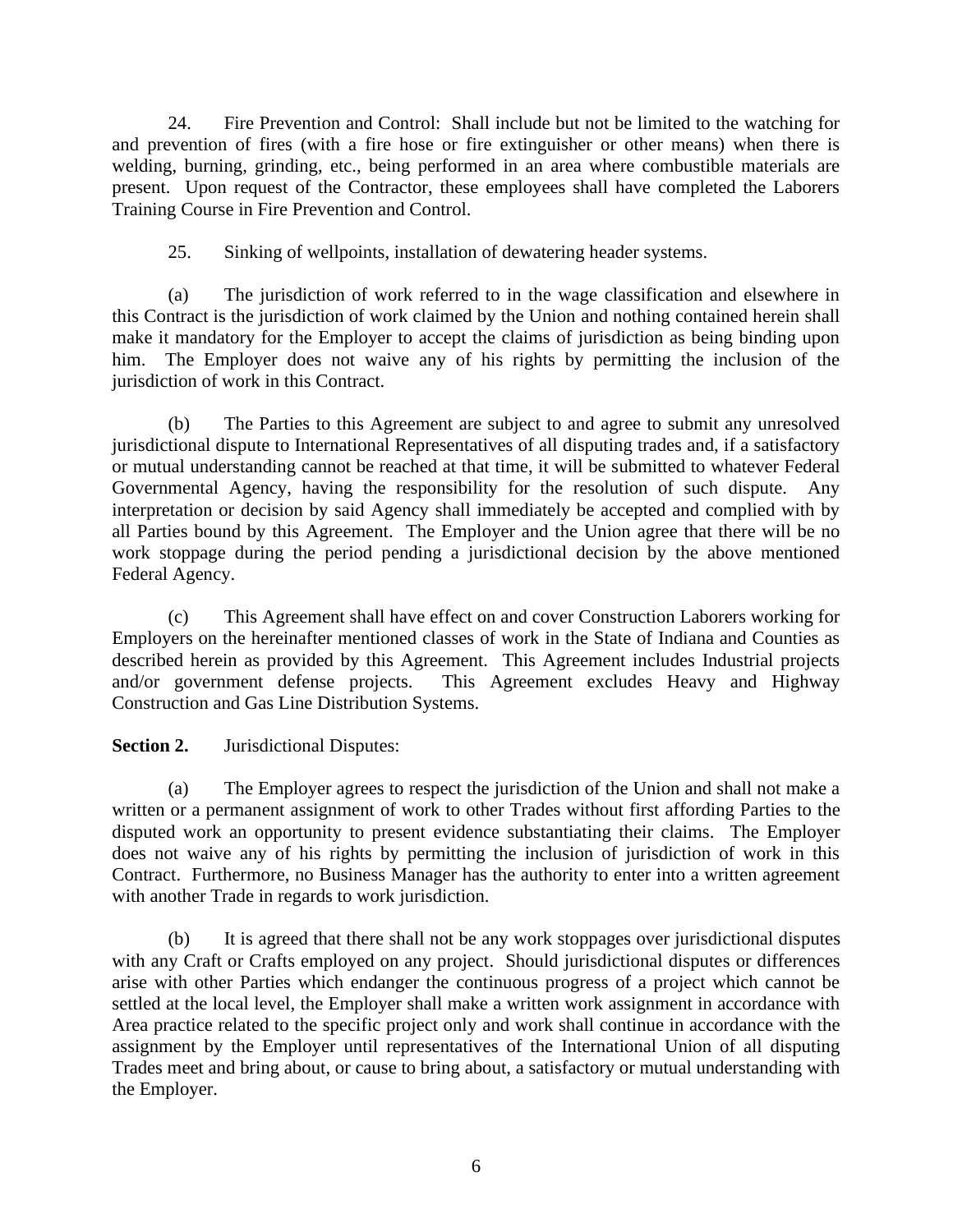(c) It is agreed and understood that the Union will make every effort to inform its membership that there is a legally established neutral entrance or gate on a construction site that is being picketed illegally and where work is being performed under the conditions of this Agreement. The above does in no way waive any of the Employees rights granted him under the Constitution of the United States and/or Federal Government.

# **ARTICLE II**

#### **FOREMEN**

**Section 1.** All Labor Foremen and Hod Carrier Foremen are included in the Bargaining Unit.

**Section 2.** When five (5) or more Laborers, or five (5) or more Hod Carriers are employed on any one project, one (1) will be assigned as Foreman. Said Foreman may perform manual labor but he shall receive the Foreman rate as stipulated herein. When fifteen (15) or more Laborers or fifteen (15) or more Hod Carriers are employed, the Foreman shall be a nonworking Foreman. At no time shall one Foreman have more than fifteen (15) Laborers or Hod Carriers under his leadership.

**Section 3.** When there are three (3) or more Foremen on a project, one (1) shall be assigned as General Foreman.

**Section 4.** In no case shall a Foreman have the authority to hire or discharge Employees. All hiring and discharging will be done either by the Superintendent of the Party of the First Part, or by the Party of the First Part.

#### **ARTICLE III**

### **EMPLOYERS BARGAINING AGENT**

For the purpose of collective bargaining with respect to wages, hours and other conditions of employment, the Employer recognizes the Laborers' International Union of North America, State of Indiana District Council for and on behalf of Local #645 as the sole and exclusive bargaining agent for all of his Employees by the Employer on all work and classifications set forth in this Agreement. The State of Indiana District Council recognizes the Michiana Builders Association of South Bend, Indiana as the sole and exclusive bargaining representative for the Employers in the area of Local #645.

#### **ARTICLE IV**

#### **UNION SECURITY**

**Section 1.** The Contractor, or Employer, recognizes and acknowledges that the Laborers' International Union of North America, State of Indiana District Council, for and on behalf of Local Union #645 is the sole representative of all Employees in the classification of all work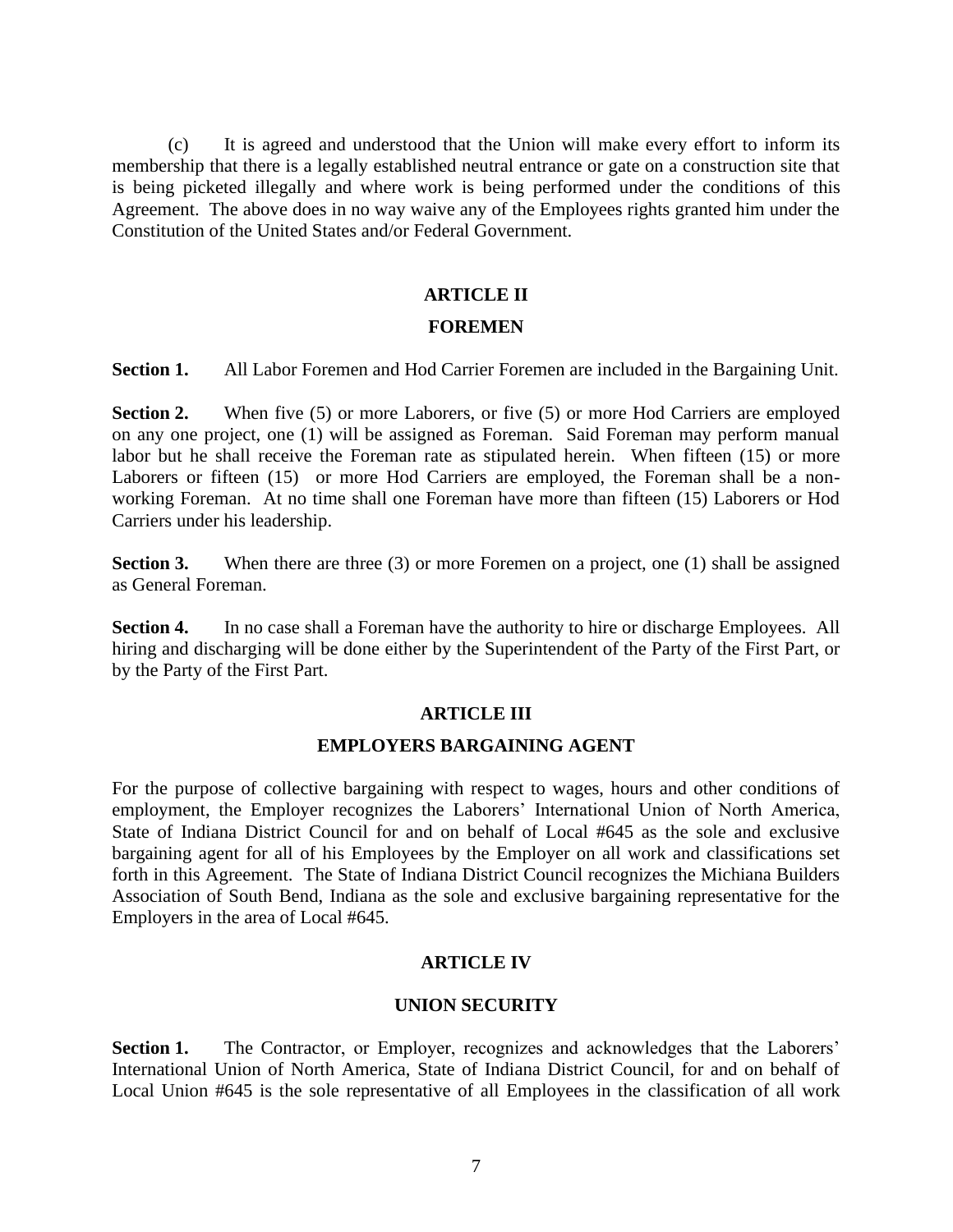under its jurisdiction covered by this Agreement, for the purpose of collective bargaining. The State of Indiana District Council likewise recognizes the Michiana Builders Association of South Bend, Indiana as the sole bargaining agent for work as defined herein and recognizes the Michiana Builders Association of South Bend, Indiana as negotiating agent for its members for all work set forth in Article I for the area outlined in this Agreement.

**Section 2.** Subject to the provisions and limitations of the National Labor Relations Act, as amended, all present Employees, who are members of the Union on the effective date of this Agreement, may continue their membership in the Union for the duration of this Agreement to the extent of paying an initiation fee and membership dues and working dues uniformly required as a condition of acquiring or retaining membership in the Union. All Employees, who are not members of the Union, and all persons who hereafter become Employees, shall become members of the Union on the eighth (8th) day following the beginning of their employment, or on the eighth (8th) day following the effective date of this Agreement, whichever is later, and shall remain members of the Union to the extent of paying an initiation fee and the membership dues uniformly required as a condition of acquiring or retaining membership in the Union, whenever employed under and for the duration of this Agreement. The provisions of this Section shall be deemed to be of no force and effect in any state to the extent to which the making or enforcement of such provision is contrary to law.

**Section 3.** The Union shall notify the Employer, by certified mail, directed to the home office of the Employer, of any default on the part of an Employee to pay his initiation fee and membership dues and/or working dues pursuant to this Article, with a copy of said communication being hand delivered to both the Job Superintendent and the Employee involved. Such communication shall: identify the name and address of the delinquent Employee; state that Union Membership was available to such Employee under the same terms and conditions generally applicable to other members; state that despite notice, such Employee has defaulted on his obligation to pay his initiation fee and membership dues and working dues; and, shall instruct the Employer to discharge such Employee. Within twenty-four (24) hours (Saturday and Sunday excluded) from receipt of such written notice, the Employer shall discharge such Employee. The Parties agree that such discharge shall be based upon information supplied and representations made by the Union. The provisions of this Section shall be deemed to be of no force and effect in any state to the extent to which the making or enforcement of such provision is contrary to law.

**Section 4.** The Union shall defend, indemnify and hold the Employer harmless against any and all claims, demands, suits or other form of liability including, without limitations, attorneys' fee, judgments, fines, excise taxes, penalties and settlement payments, that shall arise out of or by reason of any action or request made by the Union under this Article IV and the Union shall be presented with the claims if one were to arise. The Employer invoking this Section will not be able to select their own counsel to be paid by the Union. The failure to timely present any such claim to the Union will void this Section.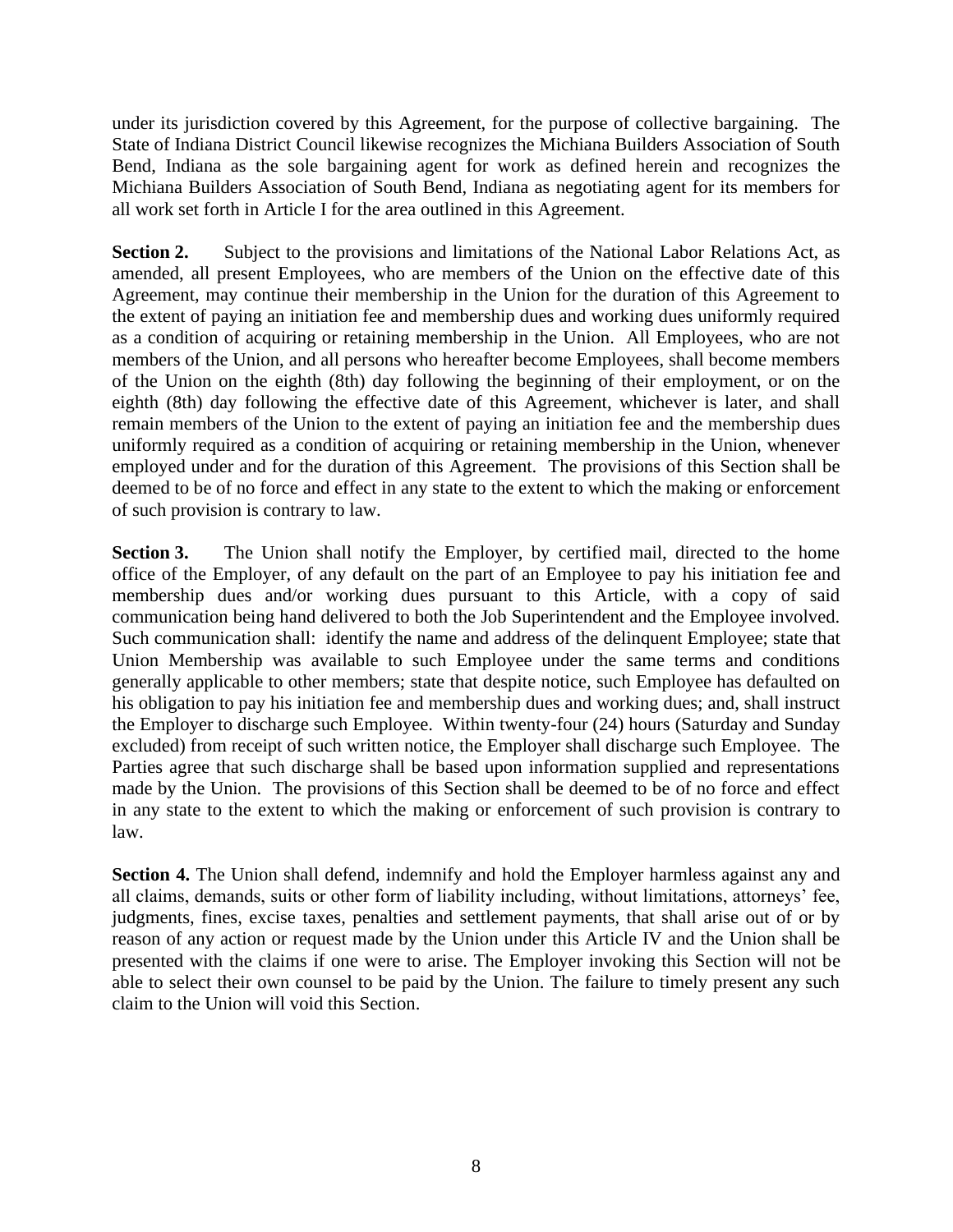# **ARTICLE V**

#### **WORKING DUES CHECK-OFF**

**Section 1.** Each Employer signatory to this Agreement agrees to deduct from the pay of Employees covered by this Agreement regular and uniform Working Dues, in an amount designated by the Union, provided, before any such deduction is made, the Union shall secure and furnish to the Employer a properly signed Authorization Form from each Employee permitting such deductions. Such deductions shall be remitted by the 10th of each month, following the end of the month for which deductions are made, to the designated depository at the same time and accompanying Health & Welfare, Pension and Training contributions submitted electronically or by separate check and report of gross wages. The designated depository shall be called the State of Indiana District Council of Laborers Working Dues Fund.

**Section 2.** The Authorization and Assignment of Working Dues shall be irrevocable for the period of one (1) year or until the termination of this Collective Bargaining Agreement, whichever period is less, unless written notice is given by the Employee to the Employer and to the Union, not more than sixty (60) days and not less than thirty (30) days before any periodic renewal date. In case no such notice is given, the Authorization shall continue in effect from year to year until such notice is given.

**Section 3.** Violation of the Dues Check-Off Clause of this Agreement is specifically exempted from the application of the grievance and arbitration procedure. (If the Employer violates the provisions of the dues check-off clause of this Agreement, the Union, without violation of this Agreement, shall be permitted to strike the Employer to remedy such violation, provided, the Employer is given a certified written notice by the

Union of its violation and is further allowed a period of fifteen (15) days to remedy said violation).

Section 4. The Employer, or his authorized representative, shall notify the Local Union of the Party of the Second Part of all Employees given employment covered by this Agreement, by submitting on the first fringe benefit report after hire in, in order that the Union may obtain the required and necessary information from the aforesaid individuals to properly register them in the Working Dues Check-Off.

# **ARTICLE VI**

# **EQUAL EMPLOYMENT OPPORTUNITY**

Section 1. As used in this document, the terms "he", "his" or similar masculine pronouns shall be construed to include the feminine alternatives of such pronouns. Such terms are used solely for grammatical purposes and shall not be construed to limit this Contract or its application on the basis of sex, race, national origin or any other classifications.

**Section 2.** The Employer will not discriminate in hiring of Employees and will conform to laws with respect to hiring.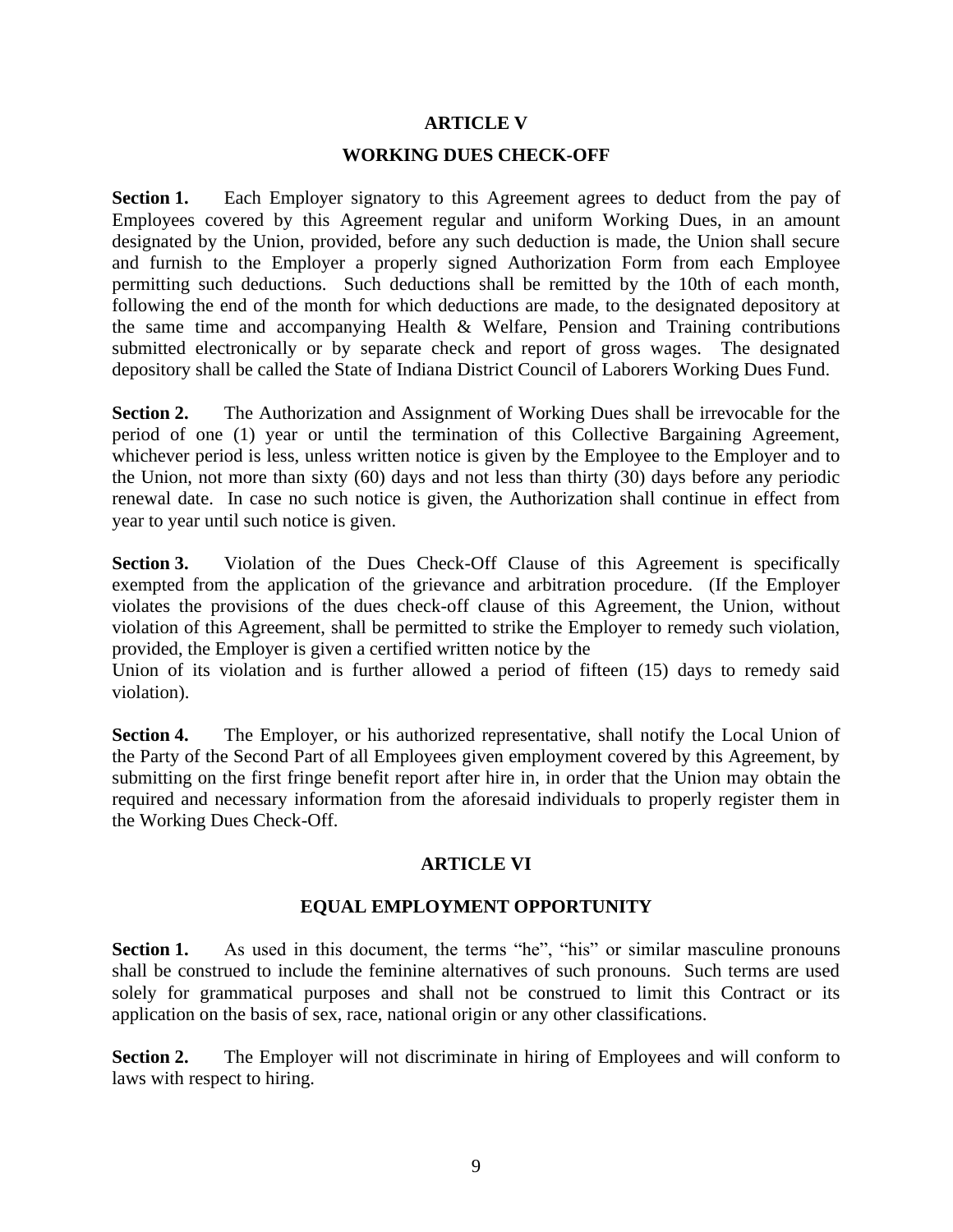**Section 3.** It is a condition of this Agreement, agreed to by both the Union and the Employer, to provide equal opportunity in employment for all qualified persons and to prohibit unlawful discrimination in employment because of race, religion, age, sex, disabilities, veteran status, color, national origin, sexual orientation or gender identity. There shall be full compliance with all applicable Federal and State statutes, regulations, rules and orders of appropriate Federal or State agencies having jurisdiction over the subject matter of discrimination in employment.

**Section 4.** The Union and the Employer shall fully comply with all the requirements contained in Executive Orders and will comply with all rulings promulgated by the Committee on Equal Opportunity established thereunder. The Union agrees to furnish the Employer at his request any statement or data required by any Executive Order.

# **ARTICLE VII**

# **SELECTION OF LABOR-EMPLOYMENT REGULATIONS**

**Section 1.** (a) In employment, no applicant shall be discriminated against for membership or non-membership in the Union. When the Employer has requested the Union to furnish Employees for a job, such Employees shall be referred by the Union on a non-discriminatory basis.

(b) The Employer retains the right to reject any applicant whether furnished by the Union or not, and further the Employer shall have the right to determine the competency and qualifications of his Employees and the right to discharge for just cause .

(c) The Employer may call the Union for an individual by name, provided he is not employed by another Employer and is on the membership list. Under such circumstances the Union shall refer such individual.

**Section 2. Key Man** - A "Key Man" is any employee who is regularly and customarily employed by the Employer, and who has been so employed within the past six (6) months, and who, because of the special knowledge, skill and experience regarding the Employer's operations, is considered necessary by the Employer to the efficient performance of work to be performed under this Agreement. The first Laborer employed shall be a "Key Man". The second laborer employed shall be the Steward, only if the Business Manager has appointed a Steward. Thereafter, the contractor may fill every fourth Laborer position with a "key man" without regard to the procedures set forth in Section 3 below.

**Section 3.** Referrals - The Employer agrees that the Union shall be the exclusive source of bargaining unit employees other than "key men". If the Local Union is not able to furnish the required number of laborers within 48 hours, the Employer may employ as many additional employees, also to be known as "key men", as are required to man the job. The Local Union's referral system, which the Union and the Employer believe to be lawful and non-discriminatory. The actual referral rules are, however, left to the Union's discretion and responsibility. The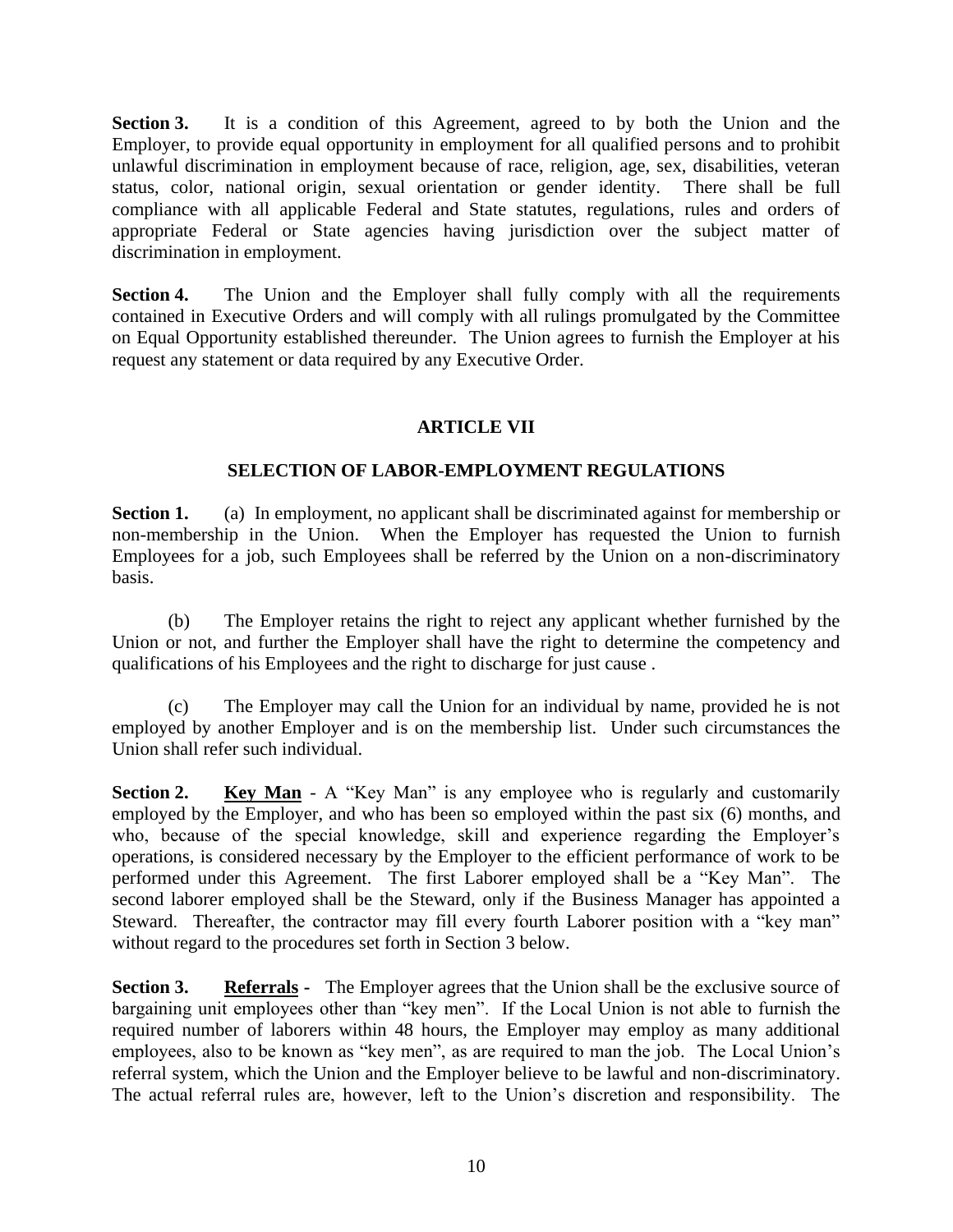Local Union will be given as much lead time as possible to afford the Union time to train and certify whatever manpower is needed.

**Section 4. Documentation and Verification** – The Employer and the Union will work cooperatively to assure that both Parties comply with their legal responsibilities under the Immigration and Reform and Control Act of 1986. In so doing, the Union will request from each Employee before referring them to an Employer, documentation which establishes citizenship or other legal status to work in the United States. These documents shall be any of the documents which are allowed under the regulations promulgated under IRCA. This section may be amended mutually when regulations are finalized on these requirements.

**Section 5.** It shall be the Union's responsibility that each Employee directed to an Employer (who will be a new-hire for that Employer) present the following **required employment information**, either prior to that Employee arriving on the jobsite or at the jobsite, at the beginning of the day, the first day of work:

- 2 forms of valid identification suitable for Federal I-9 completion (drivers license, state ID, birth certificate, passport, social security card)
- Social Security No.
- Contact information
- Mailing address
- Training background
- Certifications

**Section 6.** The Laborers' International Union of North America Local #645 and Michiana Builders Association agree to adopt the LIUNA Code of Performance outlining a code of conduct for membership, contractor responsibilities and owner's job-specific rules to be enforced at job sites. Employees will conform to any set local, state or national ordinances or laws.

# **ARTICLE VIII**

# **WELFARE TRUST FUND**

**Section 1.** On work covered by this Agreement, the Employer agrees to pay into the Indiana Laborers Welfare Fund the amount in cents per hour as shown in Article XXVII. Payment shall be made on the dates, in the manner, form and in accordance with the rules and regulations as adopted by the Trustees of the herein mentioned Welfare Fund. The Employer may submit funds electronically.

**Section 2.** The Employer agrees to be bound by the Agreement and Declaration of Trust, entered into and dated May 25, 1953, establishing the Indiana State District Council of Laborers and Hod Carriers Welfare Fund and Participating Employers and by any amendments to said Trust Agreement.

**Section 3.** The Welfare Trust Fund shall be administered in accordance with all provisions of applicable law.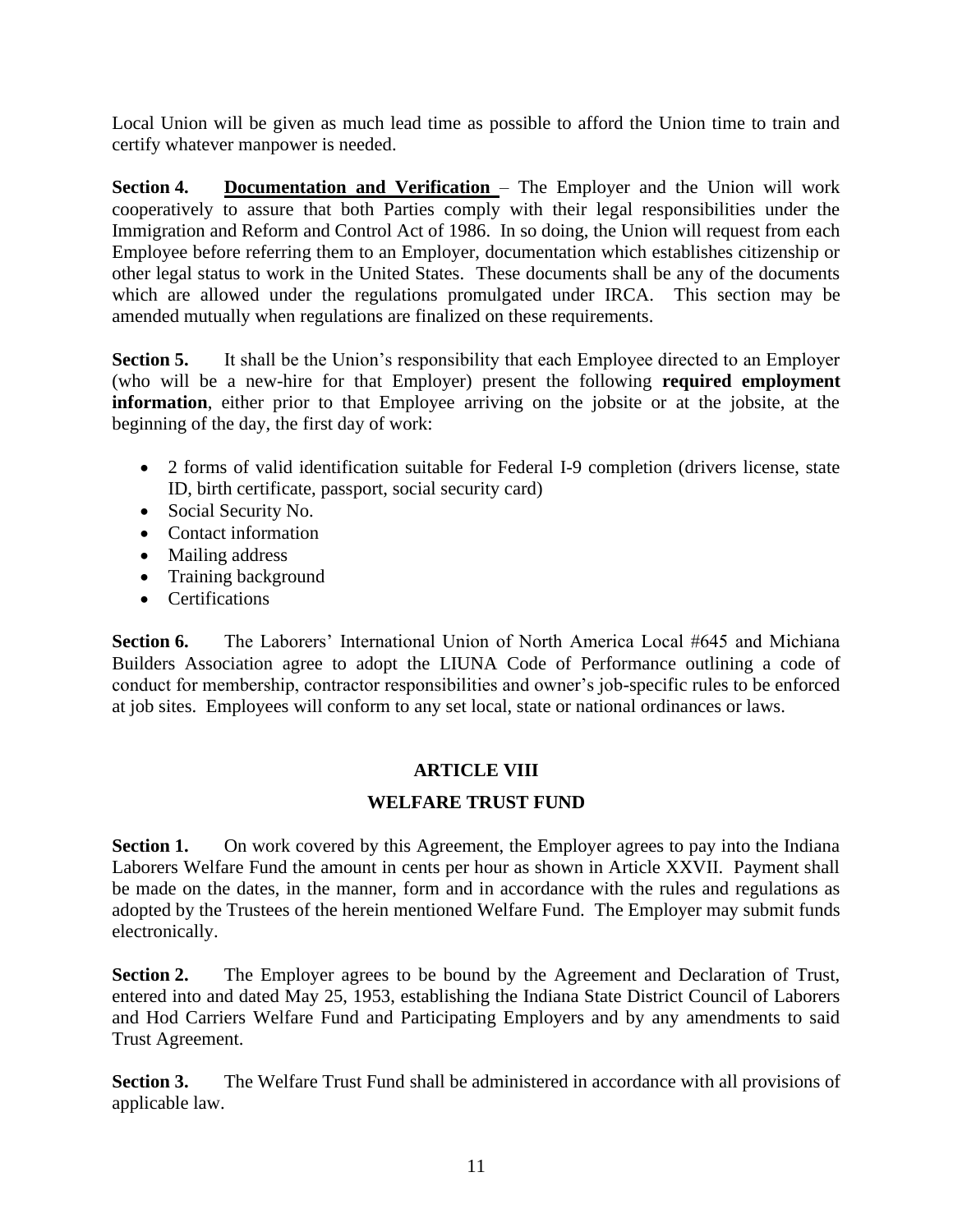# **ARTICLE IX**

#### **PENSION TRUST FUND**

**Section 1.** On work covered by this Agreement, the Employer agrees to pay into the Indiana Laborers Pension Fund the amount in cents per hour as shown in Article XXVII. Payment shall be made on the dates, in the manner, form and in accordance with the rules and regulations as adopted by the Trustees of the herein mentioned Pension Trust Fund. The Employer may submit funds electronically.

**Section 2.** The Employer agrees to be bound by the Agreement and Declaration of Trust entered into and dated June 1, 1962, establishing the Indiana State District Council of Laborers and Hod Carriers Pension Fund and Participating Employers and by any amendments to said Trust Agreement.

**Section 3.** The Pension Trust Fund shall be administered in accordance with all provisions of applicable law.

#### **ARTICLE** – **IX-A**

#### **DEFINED CONTRIBUTION TRUST FUND**

Section 1. On work covered by this Agreement, the Employer agrees to pay into the Indiana Laborers Defined Contribution Trust Fund the amount in cents per hour as shown in Article XXVII. Payment shall be made on the dates, in the manner, form and in accordance with the rules and regulations as adopted by the Trustees of the herein mentioned Defined Contribution Trust Fund. The Employer may submit funds electronically.

**Section 2.** The Employer agrees to be bound by the Agreement and Declaration of Trust entered into and dated May 1, 2014, establishing the Indiana Laborers Defined Contribution Trust Fund and Participating Employers and by any amendments to said Trust Agreement.

**Section 3.** The Indiana Laborers Defined Contribution Trust Fund shall be administered in accordance with all provisions of applicable law, and will be domiciled in Indiana.

# **ARTICLE X**

#### **TRAINING TRUST FUND**

**Section 1.** On work covered by this Agreement, the Employer agrees to pay into the Indiana Laborers Training Trust Fund the amount in cents per hour as shown in Article XXVII. Payment shall be made on the dates, in the manner, form and in accordance with the rules and regulations as adopted by the Trustees of the herein mentioned Training Trust Fund. The Employer may submit funds electronically.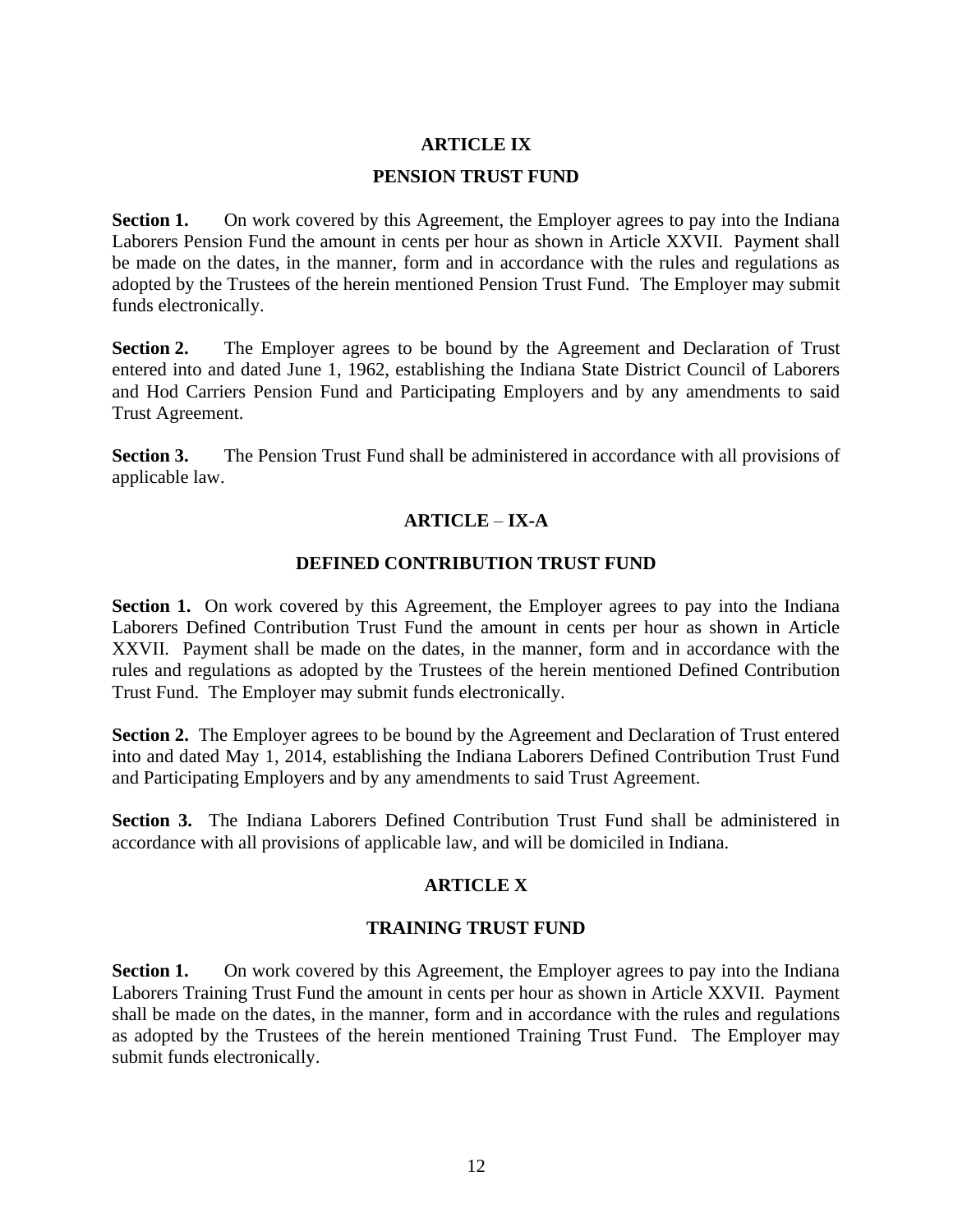**Section 2.** The Employer agrees to be bound by the Agreement and Declaration of Trust entered into and dated April 1, 1968, establishing the Indiana Laborers Training Trust Fund and Participating Employers and by any amendments to said Trust Agreement.

**Section 3.** The Indiana Laborers Training Trust Fund shall be administered in accordance with all provisions of applicable law.

# **ARTICLE XI**

# **NOTIFICATION**

**Section 1.** The Employer or his authorized representative shall notify the Local Union of the Party of the Second Part of all Employees given employment covered by this Agreement, by submitting on the first fringe benefit report after hire in, the name, social security number and current known address of new Employees.

In the event an Employer signatory hereto violates this Article, the Union shall have the right to file a grievance under this Agreement or commence a lawsuit against the Employer, or both.

# **ARTICLE XII**

#### **PRE-JOB CONFERENCE**

**Section 1.** Upon written request by either Party, a pre-job conference will be held prior to the time Employees of such Employer begin work on the project.

**Section 2.** A written request for a pre-job conference sent by the Local Union to an Employer will be sent by certified mail. If the Employer refuses to honor the request for a prejob conference within five (5) working days from receipt of requested pre-job conference, or does not abide by a previously agreed and signed pre-job conference or in the event a pre-job is not mutually agreed to and signed by both Parties upon request, the Local Union has the right to picket, strike and/or withhold Employees. However, no picketing, striking, withdrawal or withholding of Employees will occur until the State of Indiana District Council has had an opportunity to investigate said violation.

**Section 3.** Likewise, it shall not be a violation of this Agreement for an Employer to commence work without such requested pre-job conference if the Union fails to meet for a prejob conference on a date prior to that scheduled by the Employer for the commencement of work.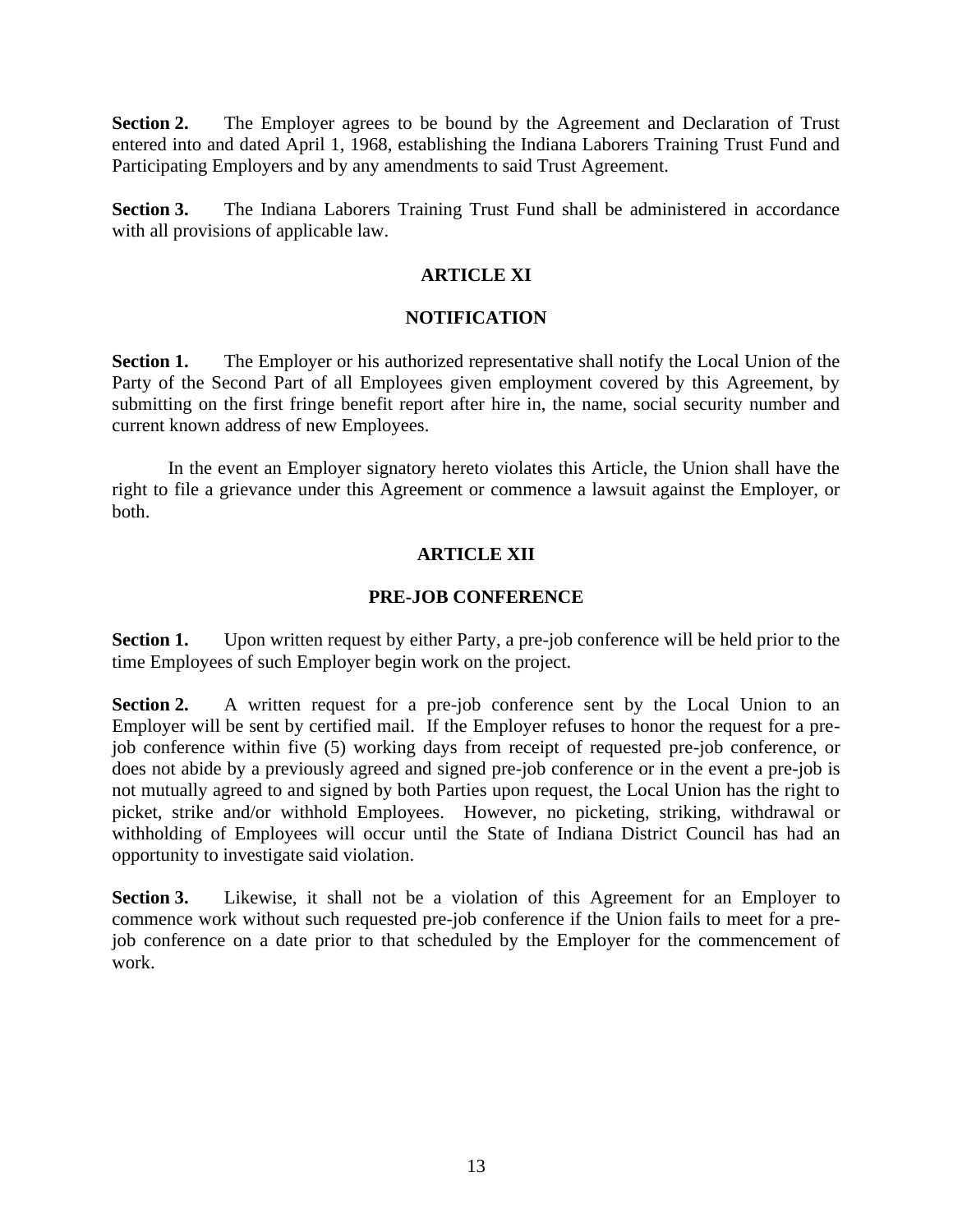#### **ARTICLE XIII**

#### **WORKING HOURS AND OVERTIME**

#### **Section 1.**

(a) The regular work week shall be a forty (40) hour week, Monday a.m. through Sunday p.m. The project starting time shall be established in the pre-job conference. Once established, the project starting time shall not be changed without mutual consent of both Parties.

(b) If an Employee is required to start work prior to the regular starting time established in the pre-job conference, said Employee shall receive one and one-half (1 ½) times the regular rate of pay for each hour worked prior to the regular starting time.

(c) At the pre-job conference, the Contractor shall be entitled to elect working his Employees under one of two options.

1. On the basis of five (5) consecutive work days, Monday through Friday, eight (8) hours per day, or;

2. On the basis of four (4) consecutive work days, Monday through Thursday, ten (10) hours per day.

(d) The option selected during the pre-job conference must be mutually agreed to and may be changed only by the Contractor giving notification to the Union five (5) days in advance of such change.

(e) If the Contractor elects Option 1, all hours worked by the Employee in excess of eight (8) hours in any one day (exclusive of lunch period) or over forty (40) hours in one work week (Monday through Saturday) shall be paid at the rate of one and one-half  $(1 \frac{1}{2})$  times the regular rate of pay. Saturday shall be treated as a make-up day if, due to inclement weather, the Contractor has not worked the regular work days and hours Monday through Friday. If Saturday is scheduled as a make-up day, no less than eight (8) hours of work will be scheduled. Overtime pay will be determined by the regular crew overtime. (Make-up day may not be utilized on an individual Employees basis or to make up holidays).

(f) If the Contractor elects Option 2, all hours worked by the Employee in excess of ten (10) hours in any one day (exclusive of lunch period) or over forty (40) hours in any one work week (Monday through Friday) shall be paid at the rate of one and one-half (1 ½) times the regular rate of pay. Friday shall be treated as a make-up day if due to inclement weather, the Contractor has not worked the regular work days or hours Monday through Thursday. If Friday is scheduled as a make-up day no less than ten (10) hours will be scheduled. Saturday will be worked at the rate of one and one-half  $(1 \frac{1}{2})$  times the regular rate of pay. Overtime pay will be determined by the regular crew overtime. (Make-up day may not be utilized on an individual Employees basis or to make up holidays).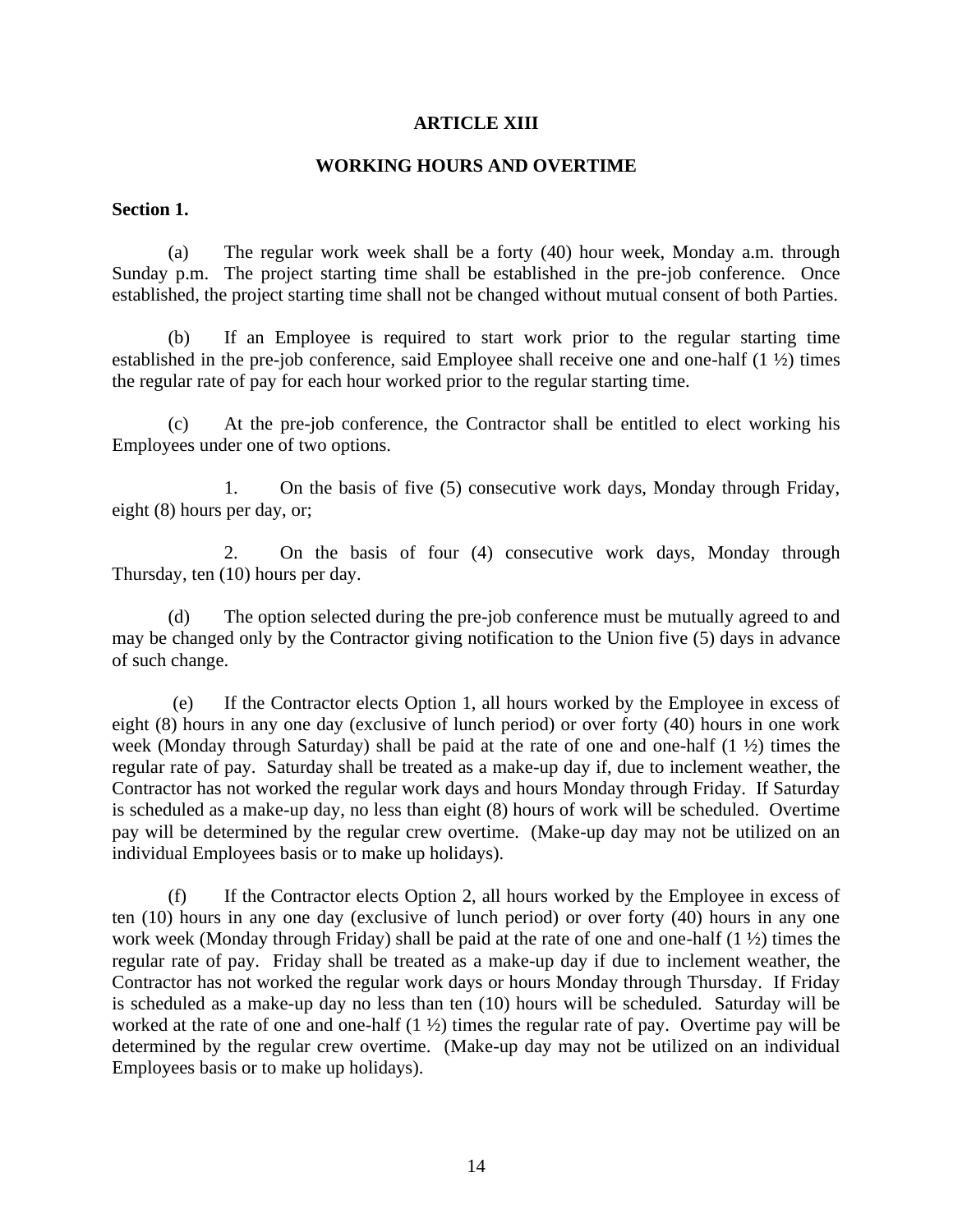(g) Reporting to Work:

# **OPTION 1.** Five (5) eight (8) hour days:

The Employer will not be obligated to pay any Laborer appearing for work if failure to go to work is due to inclement weather, Acts of God, vandalism, or a work stoppage by another craft. Otherwise, two (2) hours of pay at the regular rate will be allowed for two (2) hours time for reporting to work, provided the Laborer remains at the jobsite to perform whatever work may be assigned to him.

If an Employee actually starts to work, he shall receive four (4) hours pay, except in cases of inclement weather, Acts of God, vandalism, or a work stoppage by another craft.

If an Employee works for longer than four (4) hours, he shall be paid for eight (8) hours, except in cases of inclement weather, Acts of God, vandalism or a work stoppage by another craft.

# **OPTION 2.** Four (4) ten (10) hour days:

The Employer will not be obligated to pay any Laborer appearing for work if failure to go to work is due to inclement weather, Acts of God, vandalism, or a work stoppage by another craft. Otherwise, two (2) hours of pay at the regular rate will be allowed for two (2) hours time for reporting to work, provided the Laborer remains at the jobsite to perform whatever work may be assigned to him.

If an Employee actually starts to work, he shall receive five (5) hours pay, except in cases of inclement weather, Acts of God, vandalism, or a work stoppage by another craft.

If an Employee works for longer than five (5) hours, he shall be paid for ten (10) hours, except in cases of inclement weather, Acts of God, vandalism, or a work stoppage by another craft.

On overtime work, under Option 1 or Option 2, if an Employee reports to work, he shall receive two (2) hours pay at the regular rate of pay, except in cases of inclement weather, Acts of God, vandalism, or a work stoppage by another craft.

On overtime work, under Option 1 or Option 2, if an Employee starts to work, he shall receive four (4) hours of premium pay or the actual hours worked times the premium rate of pay (whichever is greater) except in cases of inclement weather, Acts of God, vandalism, or a work stoppage by another craft.

It is understood that, consistent with this Section, the Employee will not be docked for time lost due to breakdowns of machinery or while waiting for materials.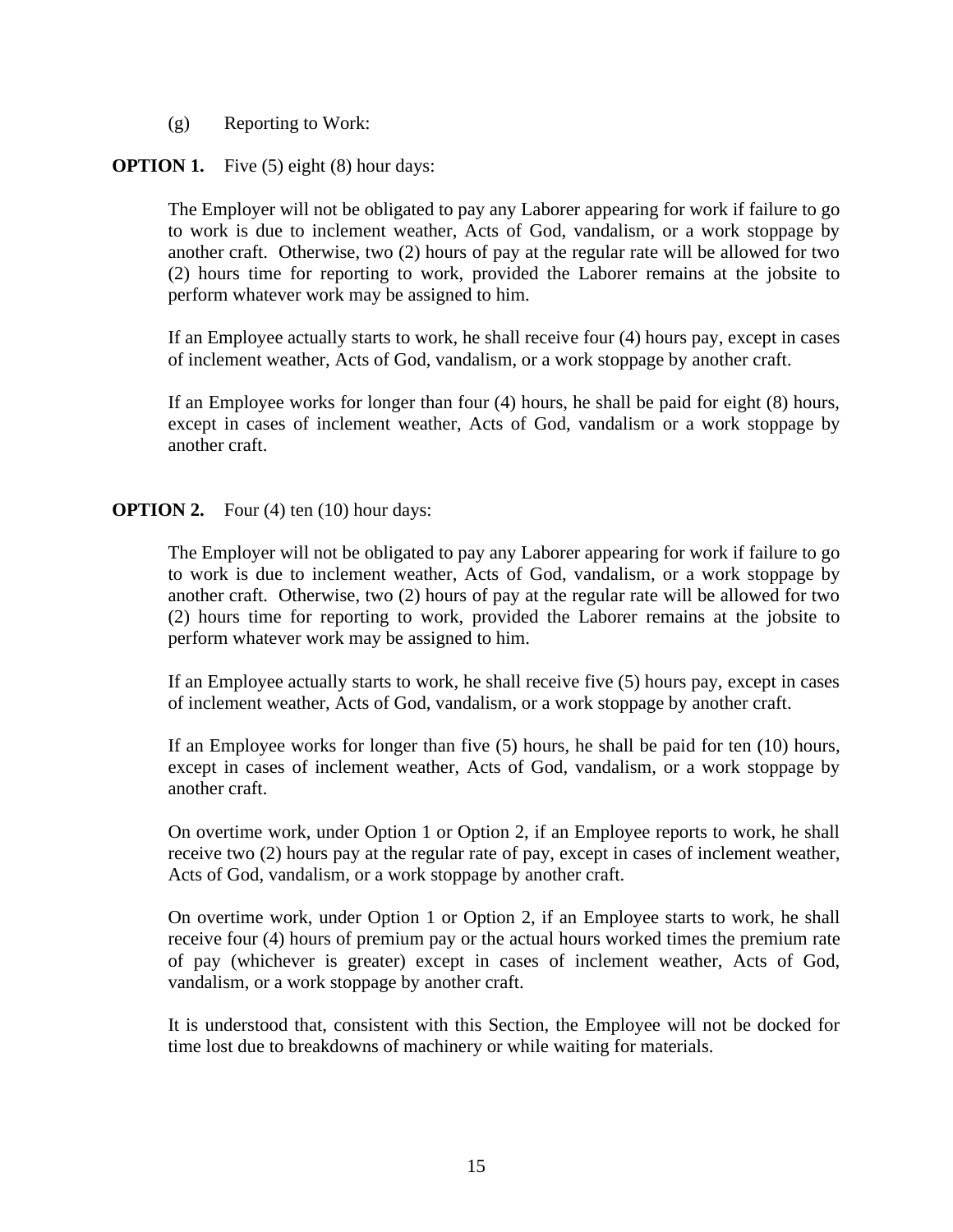(h.) Holidays recognized by this Agreement are New Year's Day, Memorial Day, Fourth of July, Labor Day, Thanksgiving Day, the day after Thanksgiving and Christmas Day. (No work shall be performed on Labor Day except to save life or property). Work performed on these days shall be paid for at the rate of double time the regular rate of pay. Should any of the herein mentioned Holidays fall on Sunday, the following Monday shall be considered the Holiday. In jurisdictions where the majority of the other crafts have Veteran's Day or any other holiday in their Contracts, the Laborers will be granted the same holiday.

(i.) Employer shall furnish special wearing apparel, such as rain hats, coats and boots, to protect the Employees when working in inclement weather or adverse conditions but the Employer shall be permitted to charge any Employee for such wearing apparel, should the Employee fail to return any item issued to him as mentioned in this Section.

(j) A lunch period of thirty (30) minutes will be established between the third and the sixth hour of the regular work day. The Employer will provide a suitable and sanitary place to eat.

Even when a laborer is required to work through lunch, it is the intent of the parties that he shall at least have the opportunity to eat while working.

# Examples:

1. Laborers working a total of six (6) hours (stoppage due to inclement weather) including working through lunch period, shall be compensated the amount of five and one-half (5  $\frac{1}{2}$ ) hours at straight time rate plus one-half (1/2) hour at time and one-half (1  $\frac{1}{2}$ ) for the lunch period.

2. Laborers working a total of eight (8) hours including working through lunch period, shall be compensated the amount of seven and one-half  $(7 \frac{1}{2})$  hours at straight time rate plus one-half  $(1/2)$  hour at time and one-half  $(1\frac{1}{2})$  rate for the lunch period.

3. Laborers working a total of eight and one-half (8 ½) hours including working through the lunch period, shall be compensated the amount of eight (8) hours at straight time rate plus one-half  $(1/2)$  hour at time and one-half  $(1\frac{1}{2})$  rate for the lunch period.

4. Laborers working a total ten (10) hours, including working through lunch period, shall be compensated the amount of eight (8) hours at straight time rate plus one-half (1/2) hour at time and one-half  $(1 \frac{1}{2})$  for the lunch period plus one and one-half  $(1 \frac{1}{2})$  hours at time and one-half  $(1 \frac{1}{2})$  rate for overtime.

Section 2. Employees shall be paid weekly and payment shall be in full for the payroll period. Payment shall be paid within five (5) days of the payroll period and shall be in cash or by check or by direct deposit as authorized in writing by each Employee. Each weekly pay shall be accompanied by a statement listing the name of the Employee and Employer, the date, number of hours worked, both straight and overtime, the monies deducted, and for what purpose said deductions were made. When an Employee is discharged or laid off permanently, he shall receive his pay at the time of being discharged or laid off. Should an Employee be required to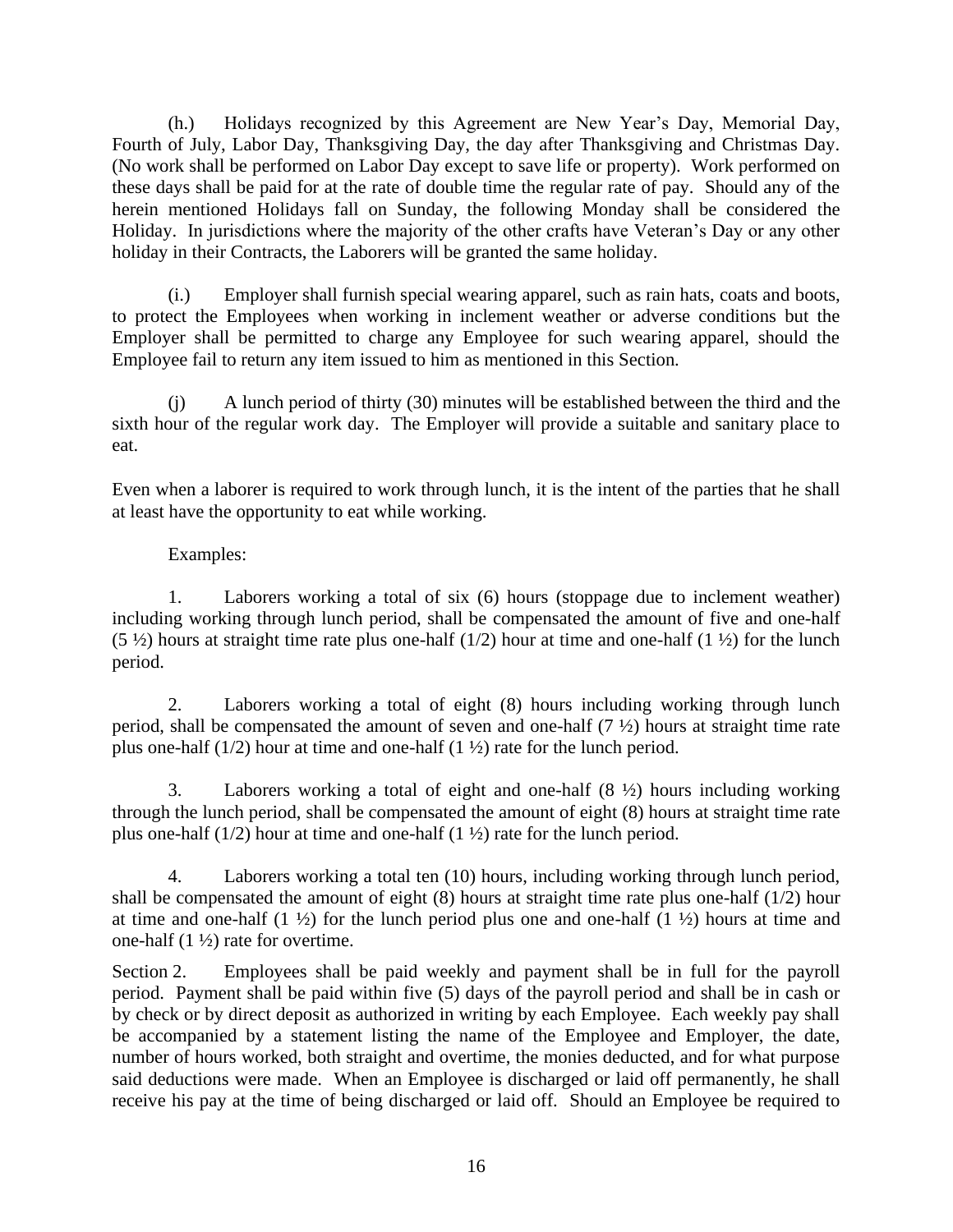wait for his pay, he shall receive four (4) hours pay at his regular rate of pay for each day he waits. Any Employee voluntarily quitting shall be paid at the next regular pay day. Provided, that nothing stated herein shall prohibit an Employer upon discharge or lay-off to pay an Employee with a "field" pay check not listing deductions. In such instances when a "field" payroll check is utilized, the Employer shall mail to the Employee at the end of the pay period a statement noting the deductions and reasons therefore.

## **ARTICLE XIV**

#### **SHIFT WORK**

**Section 1.** The Employer may elect to work not in excess of three (3) shifts. No work shall be considered shift work under this Article unless two (2) or more shifts are worked for a period of three (3) consecutive days, except when the period required is broken by Sundays, Holidays, an Act of God, inclement weather or strike. If the shift is broken before such three (3) consecutive days, the applicable overtime rate will apply.

**Section 2.** If any other craft or trade employed by the Employer receives shift differential pay, the following will apply: The First Shift shall receive the established hourly wage rate as set forth herein for eight (8) hours work. The Second and/or Third Shift shall receive eight (8) hours pay at the regular established rate of pay for seven (7) hours of actual work.

# **ARTICLE XV**

#### **STEWARD**

**Section 1.** When the Business Manager or his designated representative deems it advisable, he may, upon written notice to the Employer, appoint from the Employer's existing work force a Steward or Stewards on any given project. Said Steward is to be recognized by the Employer and he shall have the right to act on any grievance without discrimination. Said Steward shall be a working Employee and shall be retained on any given project as long as two (2) or more Employees, covered by this Agreement are employed on the project by the Employer, in accordance with Article VII, Section 1 (b).

**Section 2.** In case the Steward cannot settle any dispute or grievance, the Business Manager shall be notified to take up with the Party of the First Part said grievance. For all purposes of this Agreement, it is understood that the duties of the Steward are limited to:

- (a) To insist that the provisions of this Agreement be complied with by the First and Second Parties.
- (b) To report to the Business Manager any question that he cannot settle with the Party of the First Part.
- (c) To report unsafe conditions to the Job Superintendent.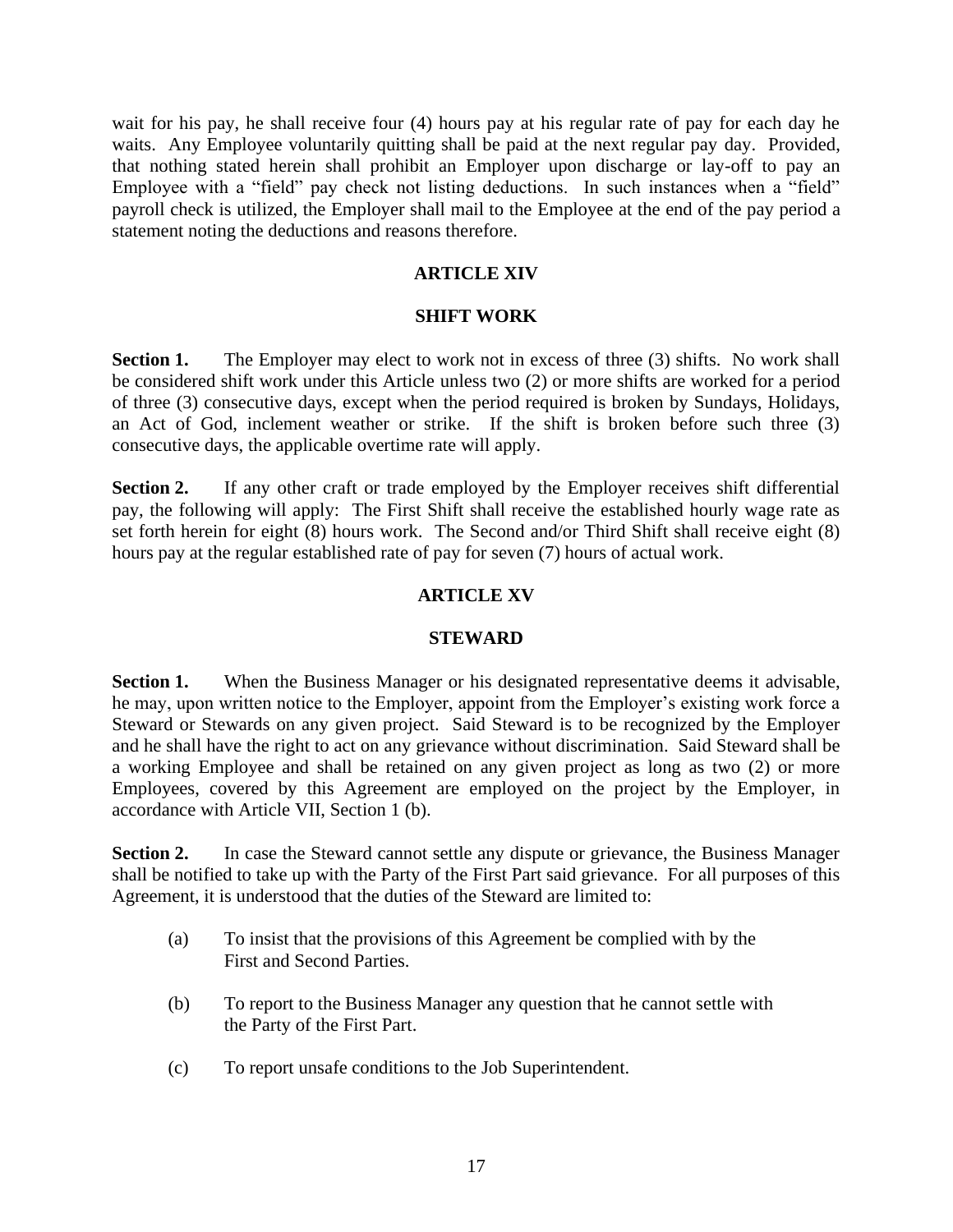**Section 3.** When the Employer starts a special crew or  $2<sup>nd</sup>$  or  $3<sup>rd</sup>$  shift crews, he will not be compelled to use the same Steward on the special or shift work as on the regular work.

**Section 4.** In the event of a general lay-off by the Employer for any reason, the Steward shall be the first Employee recalled, unless the Employer needs an Employee who possesses specific skills that a Steward cannot perform. In that event, the Employer may recall another Employee and the Steward will be the second man recalled.

# **ARTICLE XVI**

# **NON-VIOLATION**

**Section 1.** It shall not be a violation of this Agreement, if an Employee or Employees cease work because of:

- (a) Dispute arising out of the failure of the individual Employer to meet the payroll for Employees covered by this Agreement.
- (b) Dispute because a payroll check is dishonored.
- (c) Non-payment of contributions set forth under Article VIII, Article IX, Article X and Article V, covering the Trust Funds under the respective Articles mentioned herein and as in the manner and accordance as prescribed herein, provided the Employer is sixty (60) days delinquent.

**Section 2.** Violation of Payment – If the Employer fails to make Fringe Benefit contributions in accordance with this Agreement, the Union shall have the right to take economic action against such Employer. The Employer agrees to pay all attorney fees, service charges, court costs and auditing fees necessary to effect an examination of his books or cost of litigation necessary for the collection of monies due as a result of such examination. The Employer further agrees to pay interest in the amount of prime rate plus three percent (3%) monthly on the delinquent amount owed.

# **ARTICLE XVII**

# **PAY-DAY**

**Section 1.** The Employer shall pay Employees weekly and the payment shall be in full for the payroll period. Payment shall be made within five (5) days of the payroll period and shall be in cash or by check. In the event Employees covered by this Agreement are laid off permanently or discharged, they shall be paid immediately. It is strictly understood and agreed that, should any Employee discharged or laid off permanently be required to report the next morning to collect his pay he shall receive four (4) hours show up pay for reporting for his pay for each subsequent morning on which he returns until paid. Employees who quit voluntarily shall be paid at the next regular pay day.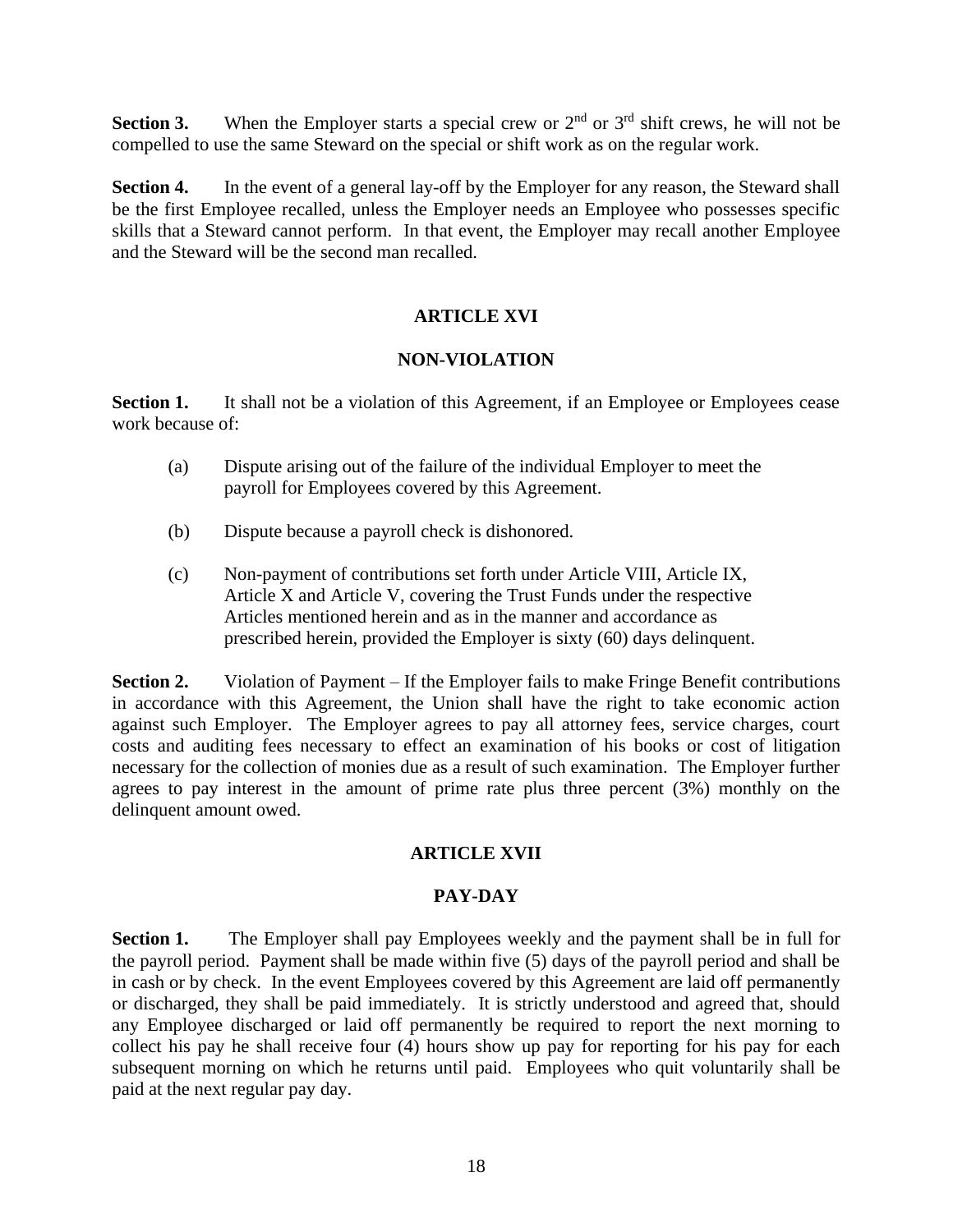**Section 2.** Each weekly pay shall be accompanied by a statement listing the name of the Employee and Employer, the date, the number of hours worked, both straight and overtime, the monies deducted, and for what purpose said deductions were made.

## **ARTICLE XVIII**

# **SAFETY**

**Section 1.** The Employer agrees to provide safe working conditions and practices as set forth in current Safety Standards for the Construction Industry.

**Section 2.** It is agreed that all Employees covered by this Agreement shall fully comply with all safety directives issued by the Employer and shall properly utilize all safety equipment provided by the Employer when so directed. Failure to comply with these provisions may be cause for discharge. Furthermore, it is agreed and understood that the Employee shall retain the right to refuse to work under conditions considered to be hazardous or unsafe.

#### **ARTICLE XIX**

#### **WORKER'S COMPENSATION**

**Section 1.** The Employer agrees to ensure all Worker's Compensation claims will be filed in the most timely and expeditious manner and in any event not later than seven (7) days following the illness or injury. Upon request, the Employer agrees to provide the Employee and/or the Local Union involved the name and address of the Employer's insurance carrier.

# **ARTICLE XX**

## **ELIMINATION OF RESTRICTIONS**

**Section 1.** No rules, customs or practices shall be permitted that limit production or increase the time required to do any work. There shall be no limitation or restriction of the use of machinery, tools, or other labor-saving devices, except that no shovel larger than a No. 2 shall be used other than on snow and light weight materials.

#### **ARTICLE XXI**

#### **SUB-CONTRACTOR**

**Section 1.** The Employer shall not contract any work covered by this Agreement to be done at the site of construction, alterations, repairs or any new construction to any person, firm or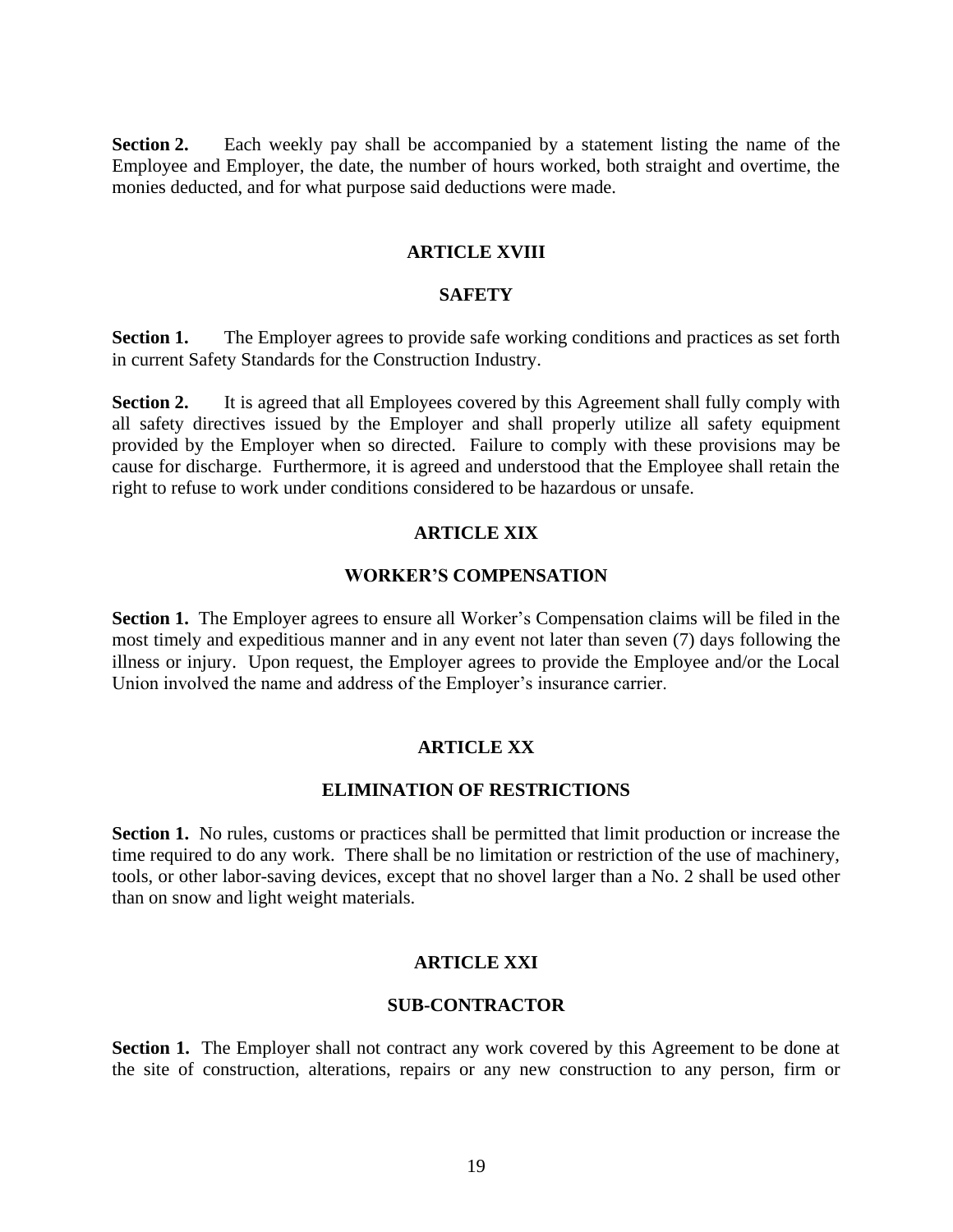company that does not have an existing labor agreement with the Union covering such work within the scope of this Agreement.

# **ARTICLE XXII**

#### **GRIEVANCE PROCEDURE**

**Section 1.** (a) There shall be no stoppage of work on account of any difference of opinion, or dispute which may arise between the Parties of the First Part and Second Part. It is agreed by the parties that all grievances, disputes, or claims, (except jurisdictional disputes, wage rates, fringe benefits and dues check-off) which may arise with respect to the enforcement or interpretation of any of the terms of this Agreement are to be resolved in the following manner:

All grievances, disputes, or claims which may arise between Employers signatory to this Agreement or Employees who have accepted this Agreement and thus became Parties hereto shall be resolved in the following manner:

- (1) The dispute shall first be discussed by the Job Steward or other Union Representative and the Employer's Foreman and/or Superintendent.
- (2) If the grievance is not resolved, then the dispute shall be referred to the Business Representative of the Union and the Employer's Representative.
- (3) In the event said dispute has not been resolved, the State of Indiana District Council, through its Representative, shall meet with the Employer's Representative, in an attempt to resolve said dispute.
- (4) In the event that the dispute is not settled, either Party may, through written notice to the other Party, submit the grievance or dispute to final and binding arbitration.
- (5) The Arbitrator shall be selected in the following manner:

The Federal Mediation and Conciliation Service shall be requested to submit a panel of arbitrators of which names are alternately struck until the remaining arbitrator, whose name remains on the list, shall serve as the arbitrator to hear and decide the dispute and/or grievance. The arbitrator's decision shall be final and binding on both Parties.

It is agreed, however, that compliance with a final decision of the arbitrator pending a judicial review of such decision shall not be deemed a waiver of the right to seek judicial review.

The cost of the arbitrator shall be borne equally by both Parties to the grievance and/or dispute.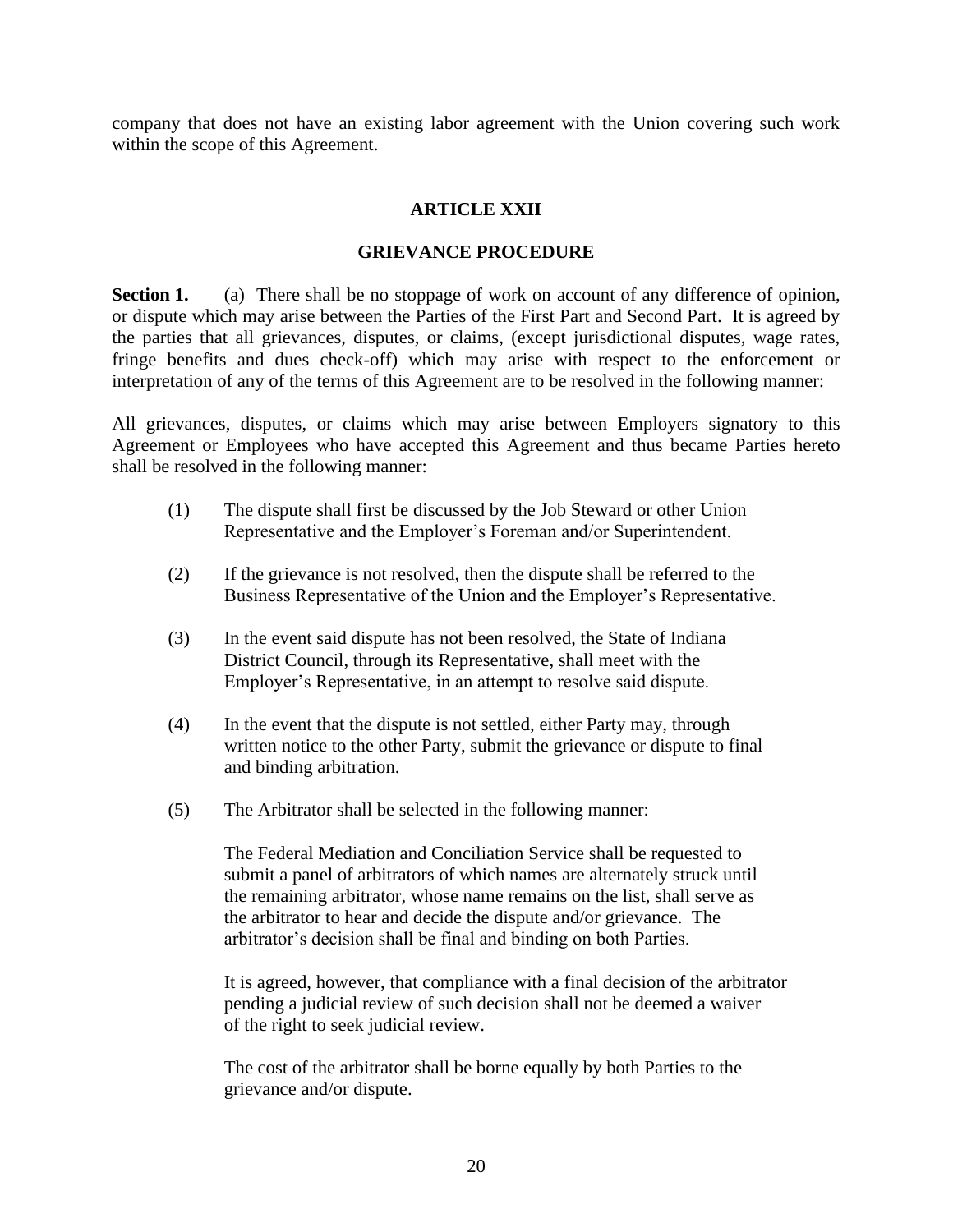Section 2. No proceeding hereinunder based on any dispute, complaint or grievance herein provided for shall be recognized unless called to the attention of the individual Employer and the Local Union involved in writing within ten (10) days after the alleged violation is committed.

**Section 3.** Copies of the decision made by the Grievance Committee and/or the Arbitrator shall be mailed to the Employer and the Union.

**Section 4.** There shall be no stoppage of work on account of any difference of opinion or dispute which may arise between the Parties of the First and Second Part, or between this and any other unit or units of Organized Labor, or between other units of Organized Labor, or between any unit or units of Organized Labor and any other division of the Building Industry.

**Section 5.** EXCEPTIONS - Notwithstanding the other provisions of this Article, it shall not be a violation of this Agreement if any Employee or Employees of an Employer cease work or picket because of non-payment of wages, dishonored payroll checks, non-payment of Health and Welfare contributions, Pension contributions, Training contributions and/or Working Dues deductions by said Employer.

# **ARTICLE XXIII**

# **GENERAL PROVISIONS**

**Section 1.** This Agreement covers the entire understanding between the Parties hereto. No oral or written rule, regulation, or understanding not incorporated herein will be of any force or effect upon any Party hereto.

**Section 2.** This Agreement shall apply from and after its effective date as hereinafter provided.

**Section 3.** The Employer shall at all times provide sanitary drinking water and containers, iced water when necessary, and toilet facilities, same to be stationed conveniently to all Employees.

**Section 4.** The Employer shall make reasonable efforts to make provisions for permitting access to the job site by the Business Manager of the Local Union, or his duly appointed Field Representative. If the Business Manager of a Local Union is denied access to a job site for the purpose of transacting business, he shall notify the main office of the Employer to assist him in obtaining admission.

**Section 5.** When a job is located within a Plant, the Employer shall provide (for regular shifts) adequate means for transporting Employees from the Plant entrance, to the job, provided the operation of the job is one-half (1/2) mile or more from the Plant entrance. Vehicles shall be properly covered during cold or inclement weather.

**Section 6.** When any Employee or Employees work in two (2) or more Classifications during the period of the first half of the shift, he or they shall receive the wage rate of the highest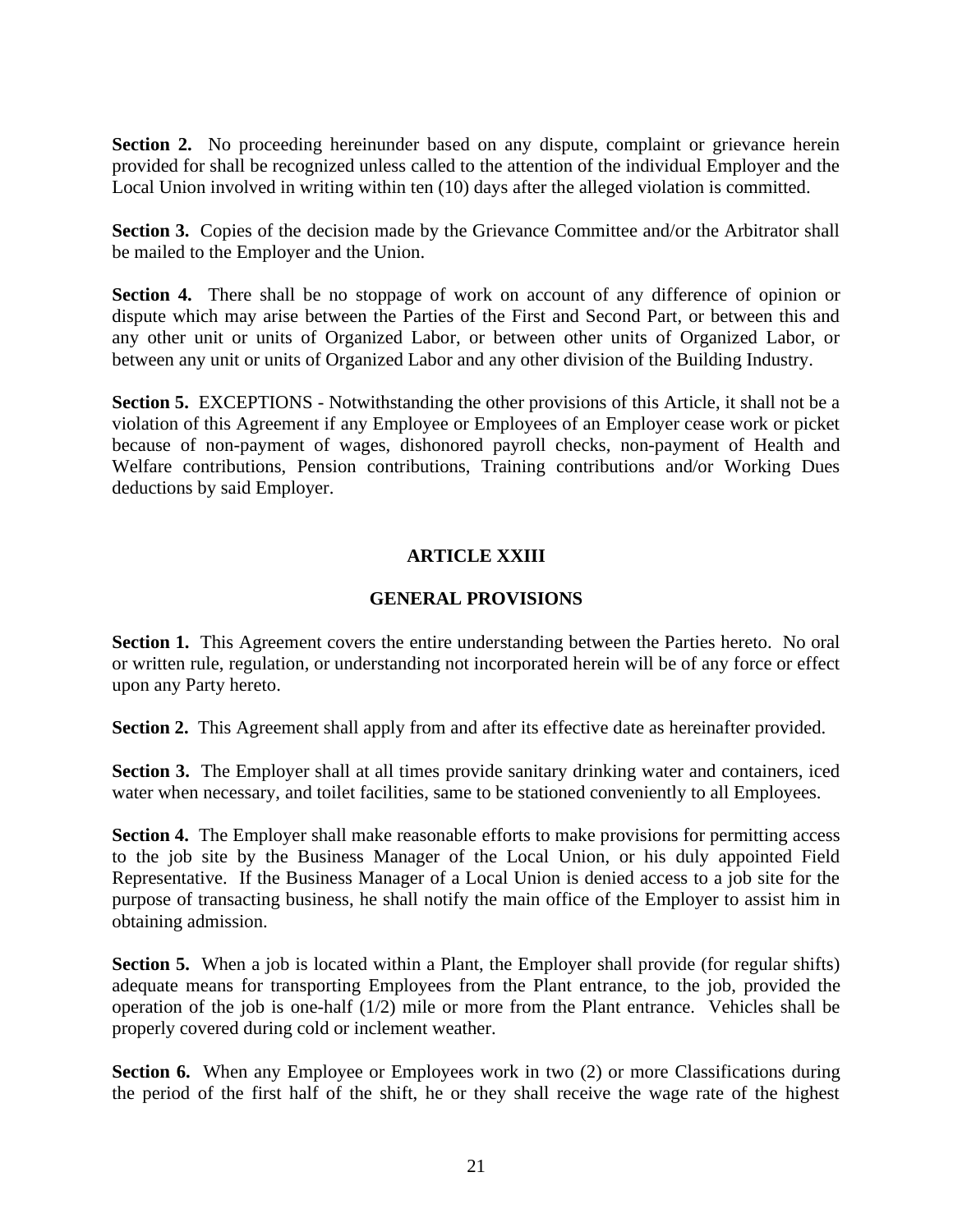Classification for such period and an Employee or Employees working in two (2) or more Classifications during the second half of the shift shall receive the wage rate of the highest Classification for such period.

**Section 7.** Any Contractor who signs this Agreement to perform work covered by this Agreement has the option of signing any other Agreement negotiated by the State of Indiana District Council of Laborers and any other Employer Group covering any and all work of the Construction Industry covered by the Laborers and pay the applicable wages, fringes and other conditions contained therein.

**Section 8.** High Pay: Forty (\$.40) cents per hour for men working forty (40) feet or more subject to free fall.

**Section 9.** In the event of an on the job-site injury, the Employee shall receive up to eight (8) hours pay even though the Employee may not be able to perform eight (8) hours work for that day.

**Section 10.** Employees shall be given a sufficient amount of time to pick up tools at the end of a scheduled work day. However, no Employee shall be permitted to leave the job until quitting time.

# **ARTICLE XXIV**

# **BCRC DRUG & ALCOHOL POLICY**

**Section 1.** Various Employer Associations and the Union members are of Building and Construction Resource Center, Inc. (hereinafter "BCRC"), a non-profit corporation that was formed to provide services in the construction industry, including, but not limited to, education and referral services concerning alcohol, drug, and other substance abuse, which purposes are more fully defined in the Articles of Incorporation and By-Laws of said BCRC and Fund Trust Agreement and Declaration of Trust.

**Section 2.** Each Employer under this Agreement shall pay to BCRC the amount specified in the wage and fringe benefit section of the Agreement which is ten cents (\$.10) per hour for each hour worked by its Employees covered by this Agreement. Each Employer is obligated to make such contributions, regardless of whether or not such Employer is a member of BCRC.

**Section 3.** Payments required to be made to BCRC shall be deemed to be governed by the provisions of this Agreement pertaining to the collection of the Health and Welfare and Pension payments required to be made by the Employers and thus, may be enforced in the same manner.

**Section 4.** The Board of Directors of BCRC will have full audit authority of the Employer's books and records as they pertain to this contribution.

**Section 5.** The Employees covered by this Agreement will abide by the provisions of the BCRC substance abuse program when required by the owner.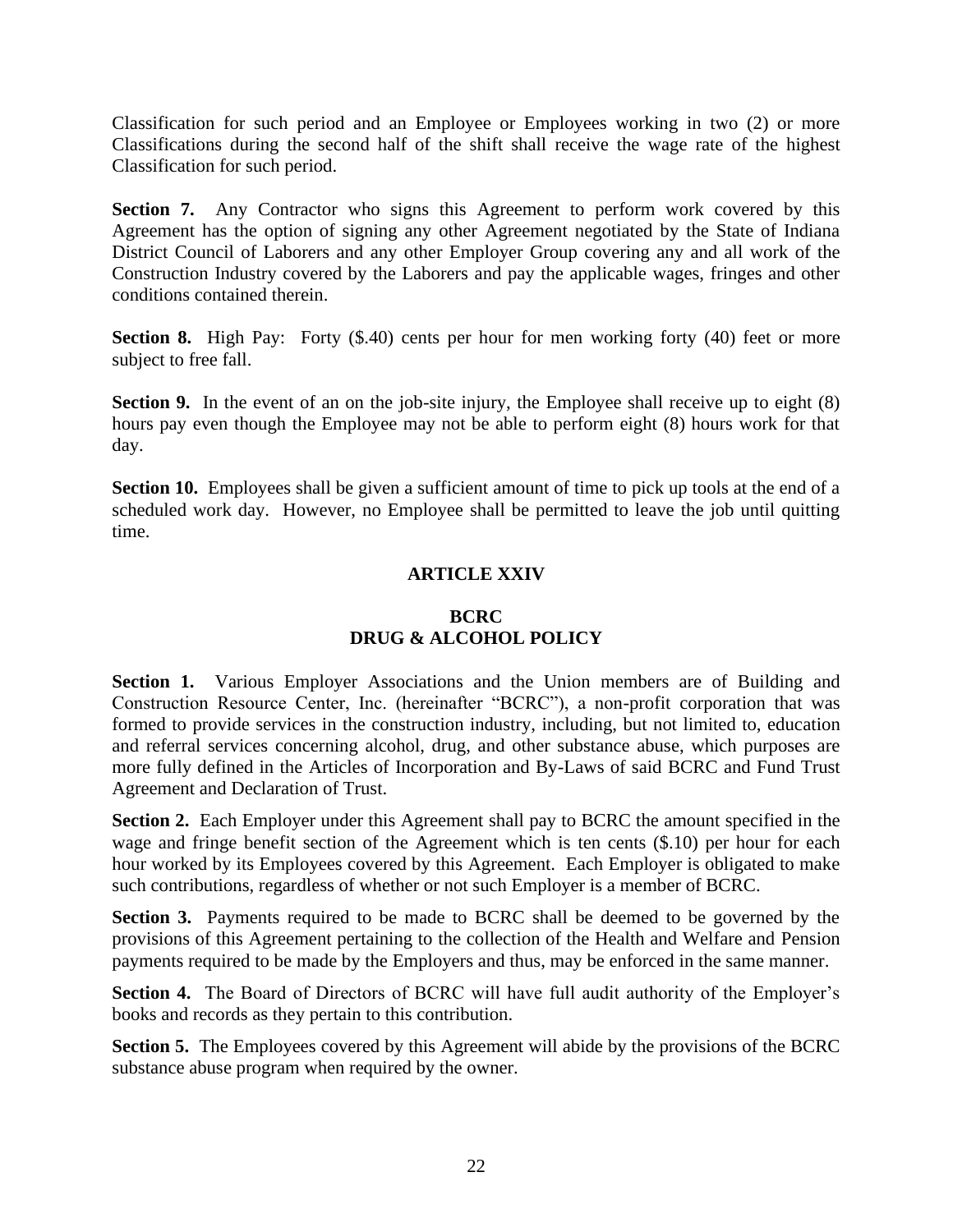#### **ARTICLE XXV**

#### **INDUSTRY FUND**

**Section 1.** Each Employer signatory to this Agreement hereby agrees to contribute to the Industry Fund, established July 1, 1980 twenty-five cents (\$0.25) per hour for each hour worked by the Employees covered by this Agreement, it being understood and agreed that the enforcement, administration, etc., is solely the responsibility of the Employer, through the Michiana Area Construction Industry Advancement Fund, known as the "MACIAF", in accordance with all Federal and State laws and regulations covering such Trust Funds.

## **ARTICLE XXVI**

#### **LOCAL UNION COVERAGE**

## **LOCAL UNION #645 SOUTH BEND**

Geographical Jurisdiction of Elkhart, Kosciusko, LaGrange, Marshall and St. Joseph Counties, Indiana.

# **ARTICLE XXVII**

# **SCHEDULE OF FRINGE BENEFIT CONTRIBUTIONS**

**Section 1.** In addition to the hourly wage rates listed hereinafter, Fringe Benefit Contributions to the Health and Welfare Fund, Pension Fund and Training Trust Fund for the designated periods shall be as follows:

| <b>Effective</b>         | $H \& W$ | <b>Pension</b> |        | <b>Training ILDCTF</b> | -IF    | <b>BCRC</b> |
|--------------------------|----------|----------------|--------|------------------------|--------|-------------|
| $06/1/2020 - 05/31/2021$ | \$6.75   | \$8.25         | \$0.45 | \$0.70                 | \$0.25 | \$0.10      |
| $06/1/2021 - 05/31/2022$ | \$7.00   | \$8.50         | \$0.45 | \$0.70                 | \$0.25 | \$0.10      |
| $06/1/2022 - 05/31/2023$ | \$7.25   | \$8.75         | \$0.45 | \$0.70                 | \$0.25 | \$0.10      |

#### **ARTICLE XXVIII**

#### **HOURLY WAGE RATES**

**Section 1.** For the purpose of clarification and to assist in determining the hourly wage rates applicable to specific Classifications of Work, the following hourly wage rates apply to the given Area. It is understood and agreed that pyramiding of Category Rates and/or Foreman Rates is not the intention of this Agreement and shall not be permitted.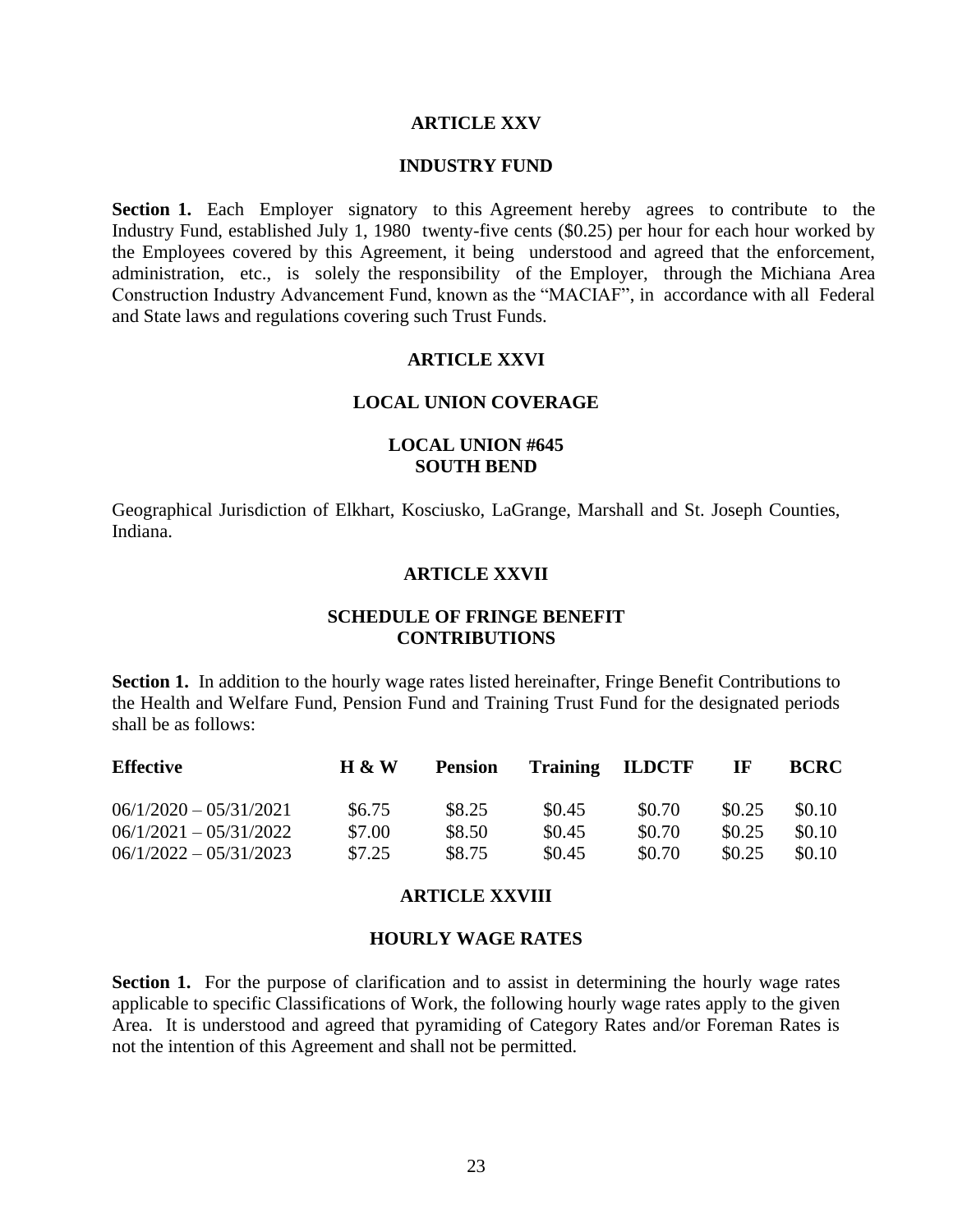**CATEGORY I .** Is the Basic Hourly Wage Rate and shall include the following:

Building and Construction Laborers Scaffold Builders (other than for Plasterers) Ironworker Tenders Mechanic Tenders Civil Engineer Tenders and Surveyor Tenders Rodmen & Chainmen Signalmen & Flagmen Window Washers & Cleaners Waterboys & Toolhousemen Roofer's Tenders Railroad Workers Masonry Wall Washers (interior & exterior) Cement Finisher Tenders Carpenter Tenders Tenders of all other Crafts not listed Application of Curing Compound All Portable Water Pumps with discharge up to three (3) inches Sinking of wellpoints Installation of Dewatering header systems Installation of Landscaping Sprinkler System

# **A. Hourly Wage Rates**

| <b>Effective</b>                                     | <b>Wage</b>        |
|------------------------------------------------------|--------------------|
| $06/1/2020 - 05/31/2021$<br>$06/1/2021 - 05/31/2022$ | \$23.88<br>\$24.83 |
| $06/1/2022 - 05/31/2023$                             | \$25.73            |

**CATEGORY II.** Shall include the following and will be paid twenty cents (\$0.20) per hour above the basic rate:

# Waterproofing Handling of Creosote Lumber or like treated material (excluding railroad material) Asphalt Rakers & Lutemen Kettlemen Air Tool Operators and all pneumatic tool operators, air and electric vibrators and chipping hammer operators Earth Compactors Jackmen & Sheetmen working ditches deeper than six (6) feet in depth Laborers working in ditches six (6) feet in depth or deeper Assembly of Unicrete Pump Tile Layers (sewer or field) & Sewer Pipe Layers (metallic or non-metallic) Motor Driven wheelbarrows and concrete buggies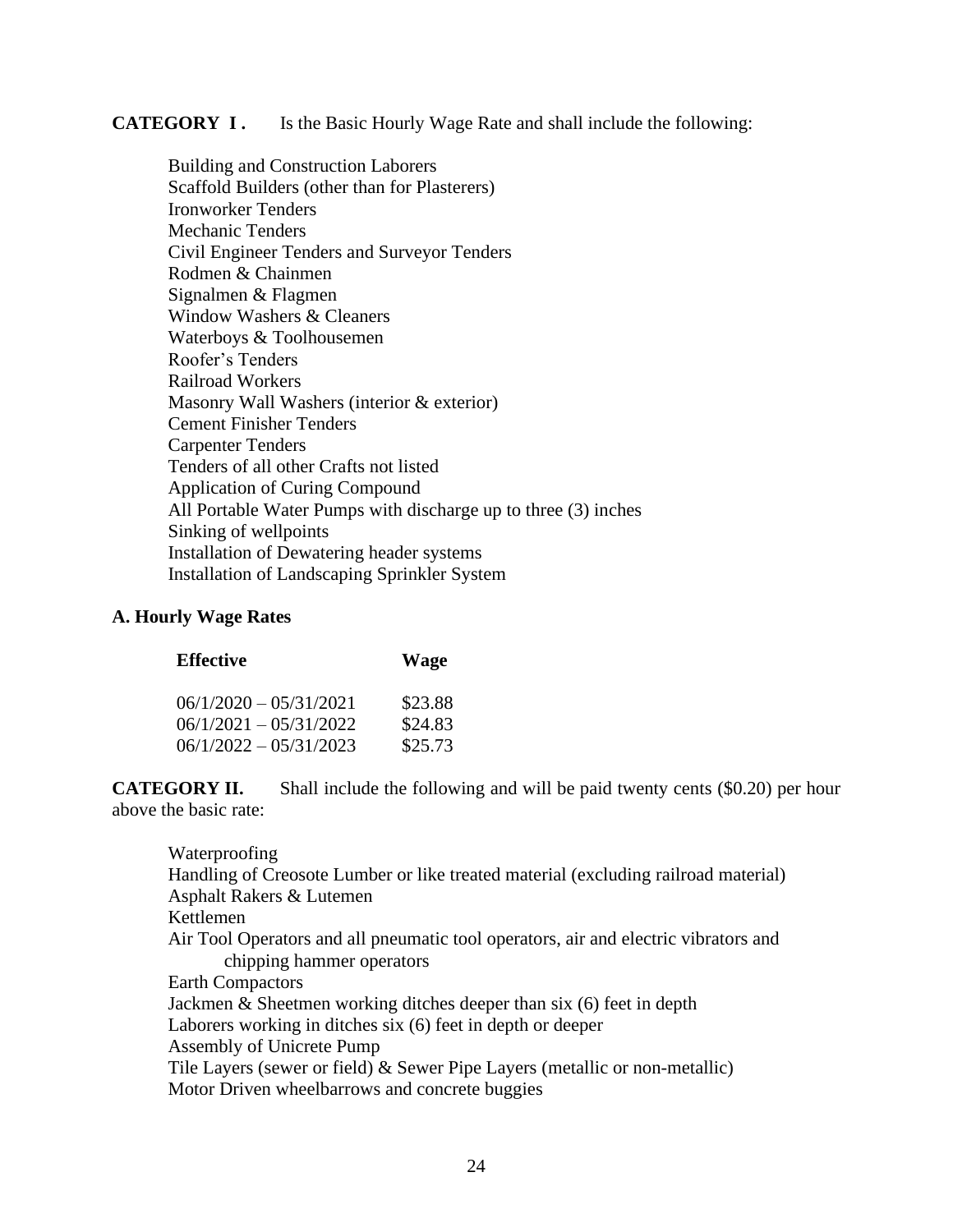Hyster Operators Pump Crete Assemblers Core Drill Operators Cement, Lime or Silica Clay Handlers (bulk or bag) Pneumatic Spikers Deck Engine & Winch Operators Water Main & Cable Ducking (metallic and non-metallic) Screed Man or Screw Operator on Asphalt Paver Chain Saw and Demolition Saw Operators Concrete Conveyor Assemblers Concrete Saw

**CATEGORY III.** Shall include the following and will be paid seventy-five cents (\$0.75) above the basic rate:

Plaster Tenders Mason Tenders Water Blast Machine Operator Mortar Mixers Welders (acetylene or electric) Cutting Torch or Burner Cement Nozzle Laborers Cement Gun Operators Scaffold Builders when working for Plasterers Scaffold Builders when working for Masons

**CATEGORY IV.** Shall cover the following:

| Laborer Foreman                    | shall receive ninety-five cents (\$0.95) above the basic rate                   |
|------------------------------------|---------------------------------------------------------------------------------|
| <b>Hod Carrier Foreman</b>         | shall receive one dollar and forty-five cents (\$1.45) above<br>the basic rate  |
| Laborer General Foreman            | shall receive one dollar and ninety five cents (\$1.95)<br>above the basic rate |
| <b>Hod Carrier General Foreman</b> | shall receive two dollars and forty-five cents (\$2.45) above<br>the basic rate |

**CATEGORY V.** Shall include Watchman and Gateman (day or night) whose wage rates and fringe benefit hours will be negotiated on an individual basis by and between the Employer and the Local Union involved at the pre-job conference.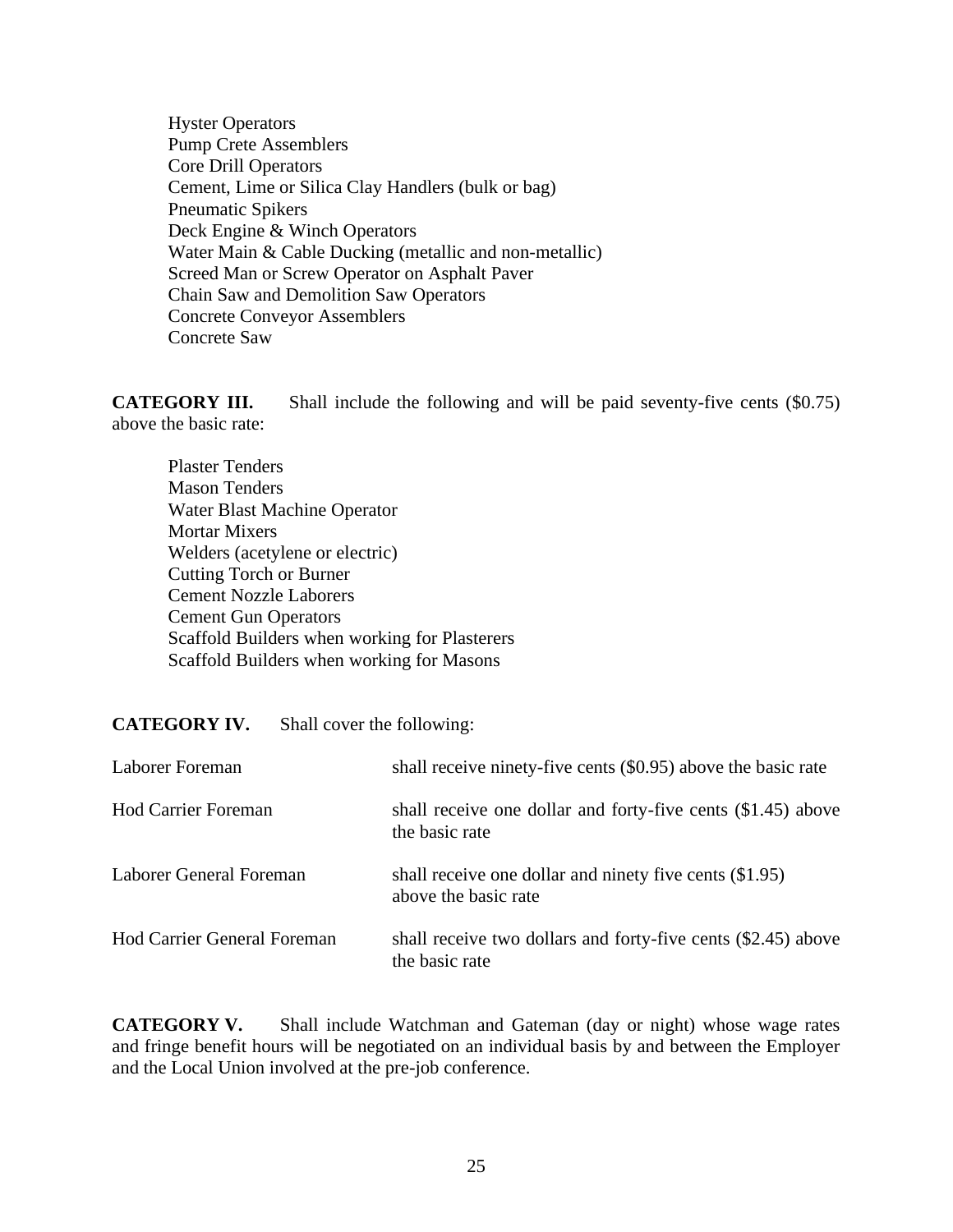# **CATEGORY VI.** Shall cover the following:

Caisson and Tunnel Work in Compressed & Free Air

\*On work performed under this Category, wages and conditions will be set forth in the Agreement by and between the Laborers' International Union of North America and Midwest United States Underground Contractors' Association of Chicago & Vicinity.

**CATEGORY VI A.** Shall cover the following and will be paid one dollar (\$1.00) above the basic rate:

> Laborer Specialist Concrete Finisher/Formsetter Fire Stop Installer Dynamite Men Drillers - air track or wagon drilling for explosives Asbestos Remover or Handler Lead based paint removal

**CATEGORY VII.** Shall cover High Time Pay for Stacks & Chimneys. \*To be the same as set forth in the Laborers' International Union of North America Agreement covering Stacks, Chimneys and Silos.

**CATEGORY VIII** - RAILROAD MAINTENANCE: Shall cover the following:

Section 1. All rail maintenance, rehabilitation, and other work on mainlines, sidings and service lines that are let by railroad companies, transit commissions, transit authorities, public or private owners of such facilities, which includes but is not limited to the following:

- (a) The replacement of components and adjustment in alignment of grades of existing rail facilities.
- (b) Repair or replacement of components of fences, cattle guards, snow sheds, motor car set off, and other facilities located on railroad, public or private properties, and right of ways of same.
- (c) The care of railroad and transit commissions and transit authorities owned properties, public or private, including patrolling, inspection, mowing, brush cutting and spraying, drainage work and all general caretaking work.
- (d) The repair or replacement of roadway or railway crossings.
- (e) Painting and replacement of components of railway bridges and signal lines and signs.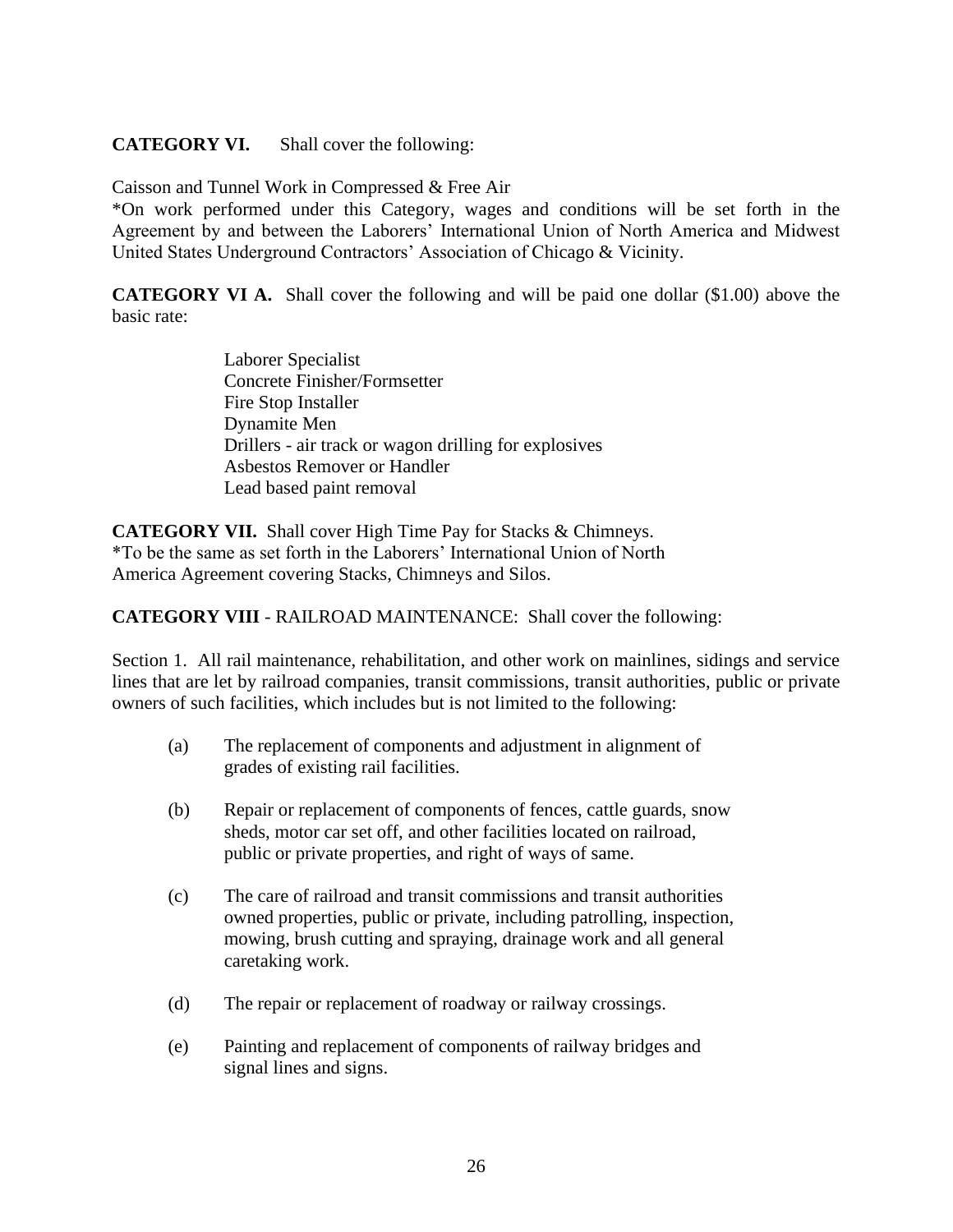- (f) All emergency work, such as snow removal, flood damage, damages occurring on derailments, including all clean-up and repair in connection therewith which may be performed by the Employer.
- (g) All maintenance, rehabilitation, track removal and other work that may be performed for the railroad companies and transit commissions and/or transit authorities on their properties, or on public and private properties, including relocation of existing tracks where such relocation of tracks are not in connection with buildings, highway, heavy or engineering projects.
- (h) It shall also include all new Construction in conjunction with a building, highway, heavy or engineering project on all railroad transit commissions, transit authorities, public or private owners of such facilities.
- (i) It shall include railroad construction where rails are laid to a new facility to service same, whether new or used materials are used.

Wage Rates listed herein shall apply.

**CATEGORY IX** – Apprentices – Mandatory Apprentice Language

**Section 1.** New applicants for employment who cannot provide reasonable proof of 4,000 or more hours of employment as a Construction Craft Laborer (or, alternatively, cannot demonstrate equivalent skills in a placement examination administered by the Joint Apprenticeship and Training Committee (JATC) shall, whenever possible, enter the Apprenticeship program. Any person entering but failing to maintain and complete his or her Apprenticeship shall not be employed by the Employer as a Journey Worker under this Agreement. The failure of any Apprentice to maintain his or her Apprenticeship status shall obligate the Employer to discharge such person upon notice from the Union.

**Section 2.** The Apprenticeship and Training Standards approved by the Federal Bureau of Apprenticeship and Training or State Apprenticeship Committee are hereby incorporated by reference as a part of this Agreement.

**Section 3.** The Apprentice wage rates:

|            | Hours of Credit | <b>Wage Rate</b>                          |
|------------|-----------------|-------------------------------------------|
| 1st period |                 | 0-1000 hours 75% of journeyworker rate    |
| 2nd period |                 | 1001-2000 hours 85% of journeyworker rate |
| 3rd period |                 | 2001-3000 hours 90% of journeyworker rate |
| 4th period |                 | 3001-4000 hours 95% of journeyworker rate |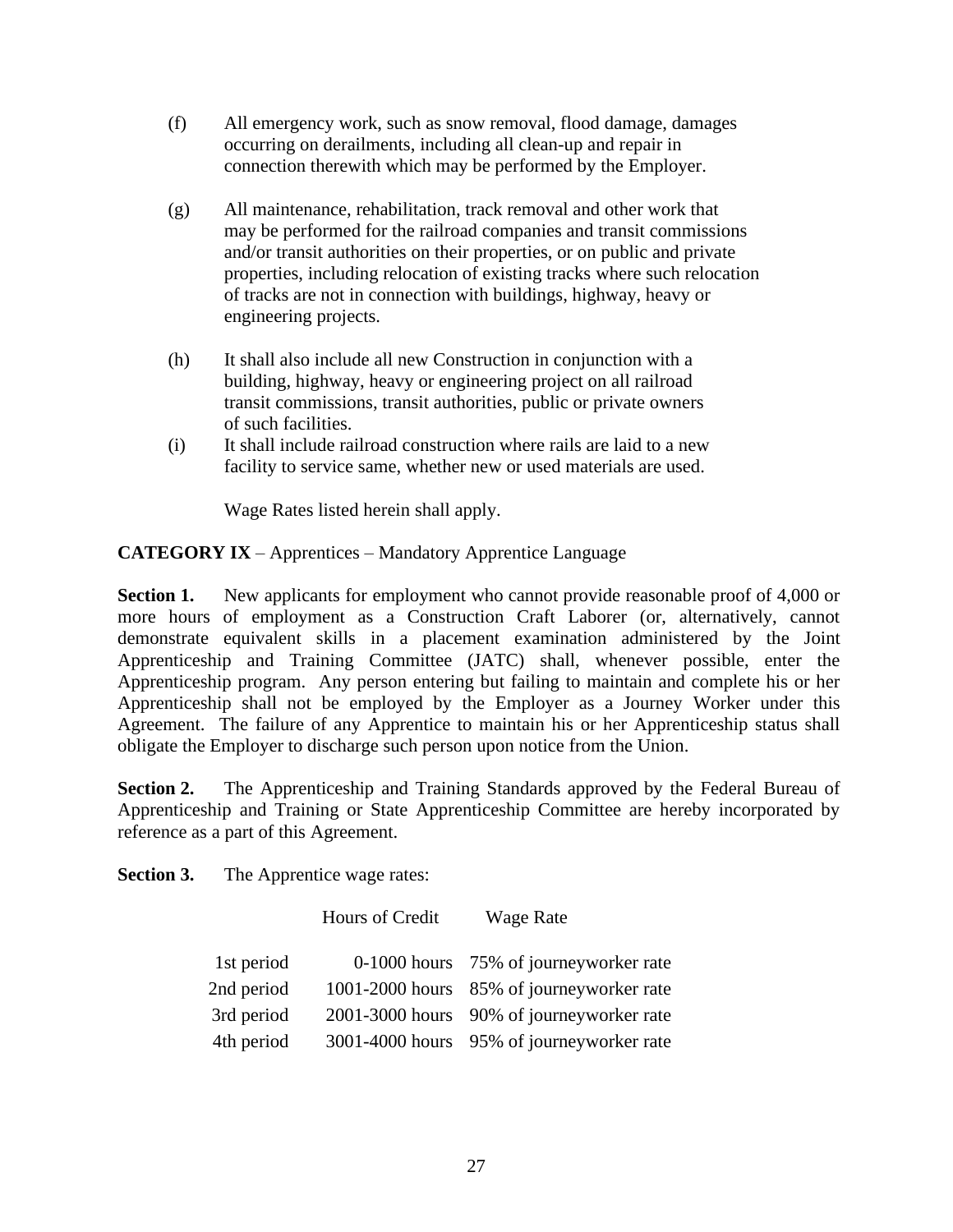**Section 4.** Entry into the Apprenticeship program shall be controlled by the JATC, which shall employ appropriate testing and screening procedures. An Apprentice advances from one hours-of credit and wage-rate category to another only upon determination of satisfactory performance by the JATC, which shall have the authority to grant accelerated credit where warranted by the performance of an individual apprentice.

**Section 5.** The Employer shall participate in the Apprenticeship program by accepting Apprentices for employment upon referral by the Union. The Employer is not obligated to accept more than one (1) Apprentice for every five (5) Journeyworkers commencing with the sixth Laborer employed.

**Section 6.** The Employer may not employ an Apprentice until at least one Journeyworker is employed and thereafter may not employ more than one (1) Apprentice for every additional three (3) Journeyworkers.

**Section 7.** An Apprentice should, whenever possible, be rotated by the Employer through different types of work so as to become trained in a variety of operations and work skills. Where the Employer is unable to provide an Apprentice with experience in the full range of craft skills, the JATC may request the Local Union to reassign the Apprentice to other employment in order to provide that experience. For so long as the Employer is able to provide the necessary range of employment experience, the Employer may choose to retain the apprentice from job to job but shall notify the Local Union and JATC of all reassignments.

**Section 8.** An Apprentice shall not be penalized for taking off from work to attend offsite training (though time off for training is unpaid).

# **ARTICLE XXIX**

# **BONDING**

**Section 1.** Every Employer who employs members of the Union and agrees to be covered or maintain the provisions of this Agreement may be required by the Union to give a surety bond payable to the Laborers Benefit Funds to insure the payment of fringe benefit obligations accruing under this Agreement. The Employer shall furnish a surety bond as prescribed below within fourteen (14) days after notice from the Laborers Fringe Benefit Funds that such is required. The amount of the surety bond shall be as follows:

| 1 through 10 men-------------\$20,000.00     |  |
|----------------------------------------------|--|
| at 15 men-----------------------\$30,000.00  |  |
| at 20 men-----------------------\$40,000.00  |  |
| at 25 men------------------------\$50,000.00 |  |
| at 30 men------------------------\$60,000.00 |  |

**Section 2.** The Fringe Benefit Funds may require an Employer to give the cash deposit provided herein if at any time: (1) the Employer has been late fifteen (15) days or more in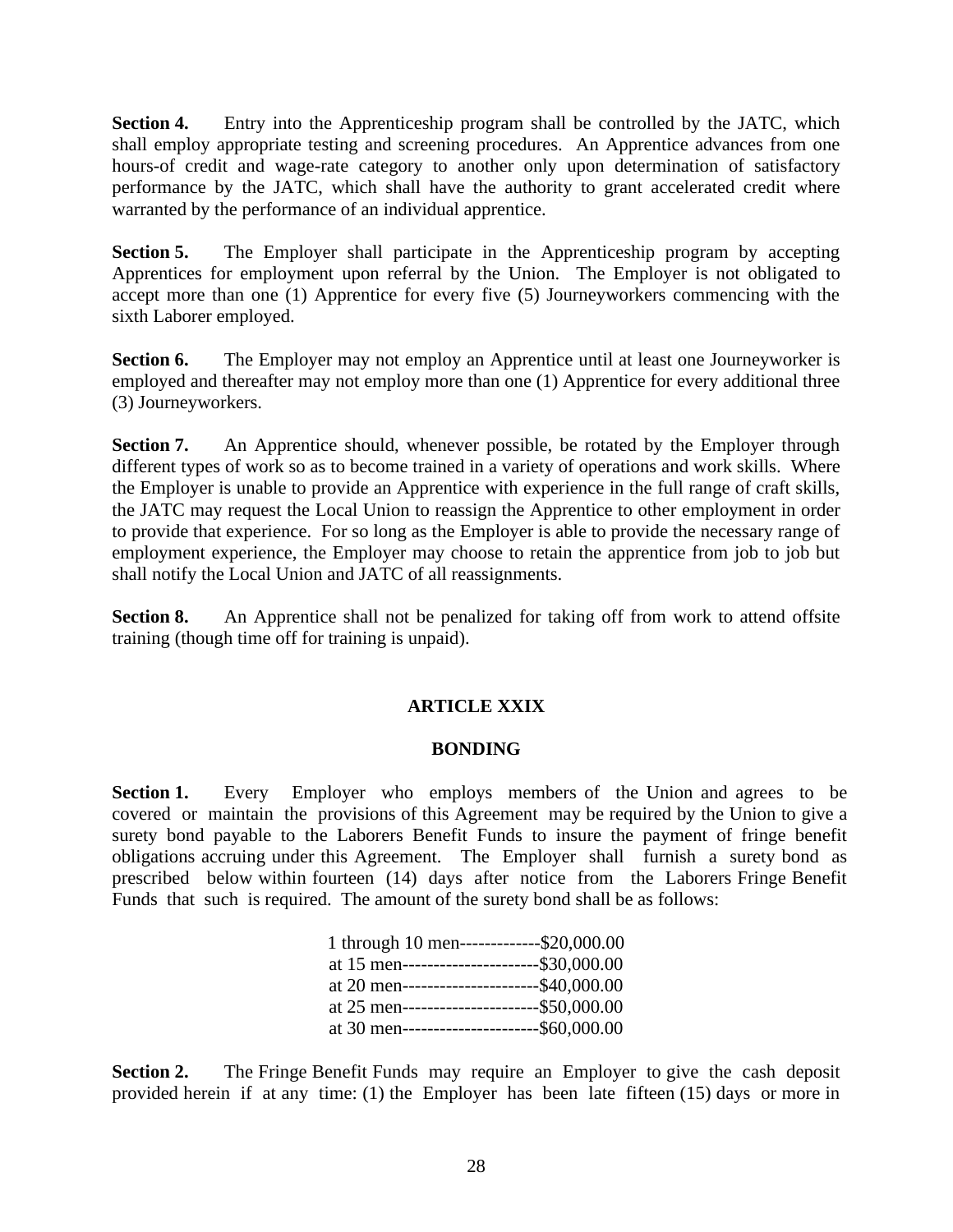the payment of any of its monetary obligations under this agreement; or (2) the Employer has been late in the payment of any such obligations two (2) consecutive times during the immediately preceding twelve (12) months; or (3) the Employer has not worked within the Union's geographical jurisdiction under this Agreement during any of the immediately preceding twelve (12) months.

If after giving such surety bond the Employer is not late in the payment of its monetary obligations during the next following twelve (12) months, the Employer shall be released from the requirement to give a cash deposit unless the conditions specified in the first sentence of this Section recur.

**Section 3.** When a surety bond is demanded, the Employer will obtain such in the required amount, from a company acceptable to the Fringe Benefit funds, and the benefit funds specified in this Agreement shall be the sole beneficiaries of the bond. The bond will be given to the Fringe Benefit Funds where it will be kept.

**Section 4.** Should an Employer fail or refuse to provide the required surety bond, when such is demanded by the Union, or should an Employer fail to keep a bond in effect at all times said Employer is required to have one, the Union shall have the right to strike and/or picket, after notice, and use all other legal and/or economic means to cause the Employer to comply with this Article.

**Section 5.** Should the Employer fail or refuse to furnish such cash deposit upon demand, the Union shall reserve the right to strike and/or picket until such cash deposit is provided as requested.

**Section 6.** The cash deposit and any accrued interest shall be returned upon receipt of final report and payment by the Laborers Fringe Benefit Fund office after a period of time not to exceed ninety (90) days.

# **ARTICLE XXX**

# **GENERAL SAVINGS CLAUSE**

**Section 1.** Any provision contained herein that is contrary to or held to be in violation of the Labor-Management Relations Act of 1947, as amended, or of any other law now in force or hereafter enacted, or, hereafter becoming effective, shall be void and of no force or effect, and this Agreement shall be construed as if said void provision herein were not a part thereof, it being intended, however, that the other provisions of this Agreement shall not be affected thereby. It is further agreed that, should compliance with any law or amendment therefore, or any order or regulation issued thereunder, now or hereafter in force and effect, prohibit the carrying out of any of the provisions of this Agreement, then to the extent of such deviation or prohibition, this Agreement shall be deemed to have been automatically amended effective on the effective date of such law, order or regulation. Such amendment to this Agreement shall remain in effect only so long as said law, amendment, order or regulation continues in force, or, until the expiration of this Agreement, whichever event shall first occur.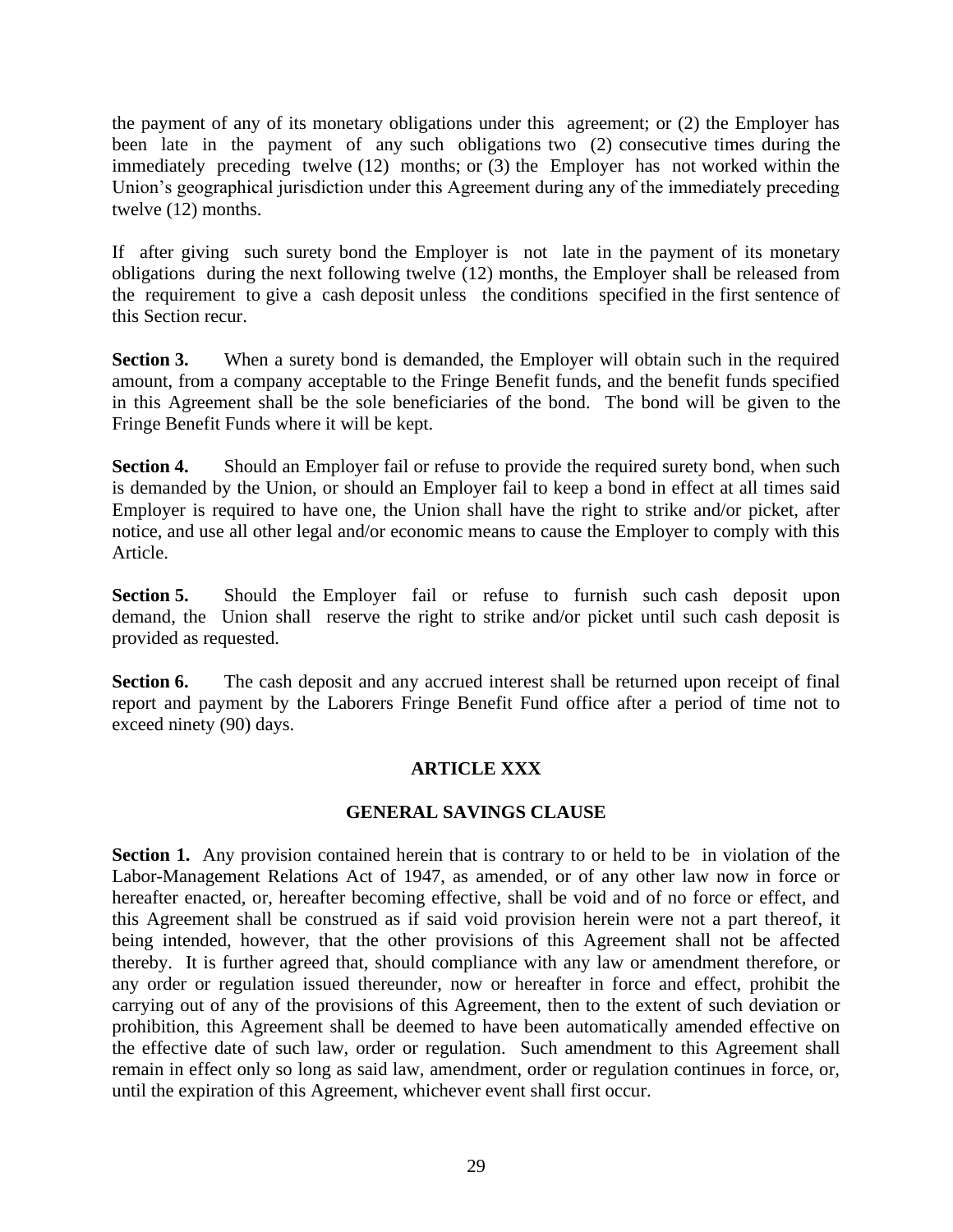#### **ARTICLE XXXI**

#### **MANAGEMENT RIGHTS**

EMPLOYER and UNION agree that the EMPLOYER shall, at all times during the term of this Agreement, retain the sole and exclusive right to manage the affairs of its business and to direct its Employees in the performance of their duties. Such management rights shall include but are not limited to: the right to plan, direct, and control construction operations; the right to determine the amount of work needed, to change or modify schedules and working hours, to assign work, to assign foremen, to establish and adjust shifts, and to require overtime when necessary to meet the customer's requirements; the right to transfer or subcontract work; the right to establish reasonable work rules and regulations for the purposes of increasing efficiency, including rules for attendance, health and safety, dress, use of cell phones, smoking, appearance, and behavior/conduct; and the right to hire Employees, transfer Employees, suspend Employees, lay off Employees, and discharge Employees for just cause. This list of specific management rights shall not restrict or be construed as a waiver of any of the management rights not listed, except for those management rights that are specifically restricted by other provisions of this Agreement or by the National Labor Relations Act.

#### **ARTICLE XXXII**

#### **UNIFORMITY**

In the event that any other employer or employer group reaches an agreement with the Laborers International Union of North America, State of Indiana District Council covering in any part the same work as this Agreement, that is in the opinion of the Michiana Builders Association in any respect more favorable than a term of this Agreement, then at the option of Michiana Builders Association such more favorable provisions shall become a part of this Agreement, as of the effective date of the more favorable provision. The Laborers International Union of North America, State of Indiana District Council shall notify, by certified mail within seven (7) calendar days of entering into any agreement with any other employer or employer group covering any part of the same work as is covered by this Agreement, the Michiana Builders Association and provide it with a copy of any other labor agreement now or hereafter negotiated with anyone else covering in any part the same work as this Agreement but containing any different terms or conditions.

Within seven (7) calendar days of entering into an "Assent of Participation", "Memorandum of Agreement", or other similar agreement, the Laborers International Union of North America, State of Indiana District Council will notify, by certified mail, the Michiana Builders Association and provide the name and address of any employer or employer group who signs any such "Assent of Participation", Memorandum of Agreement", or similar agreement or who otherwise becomes bound to an agreement containing the same terms and conditions as this Agreement.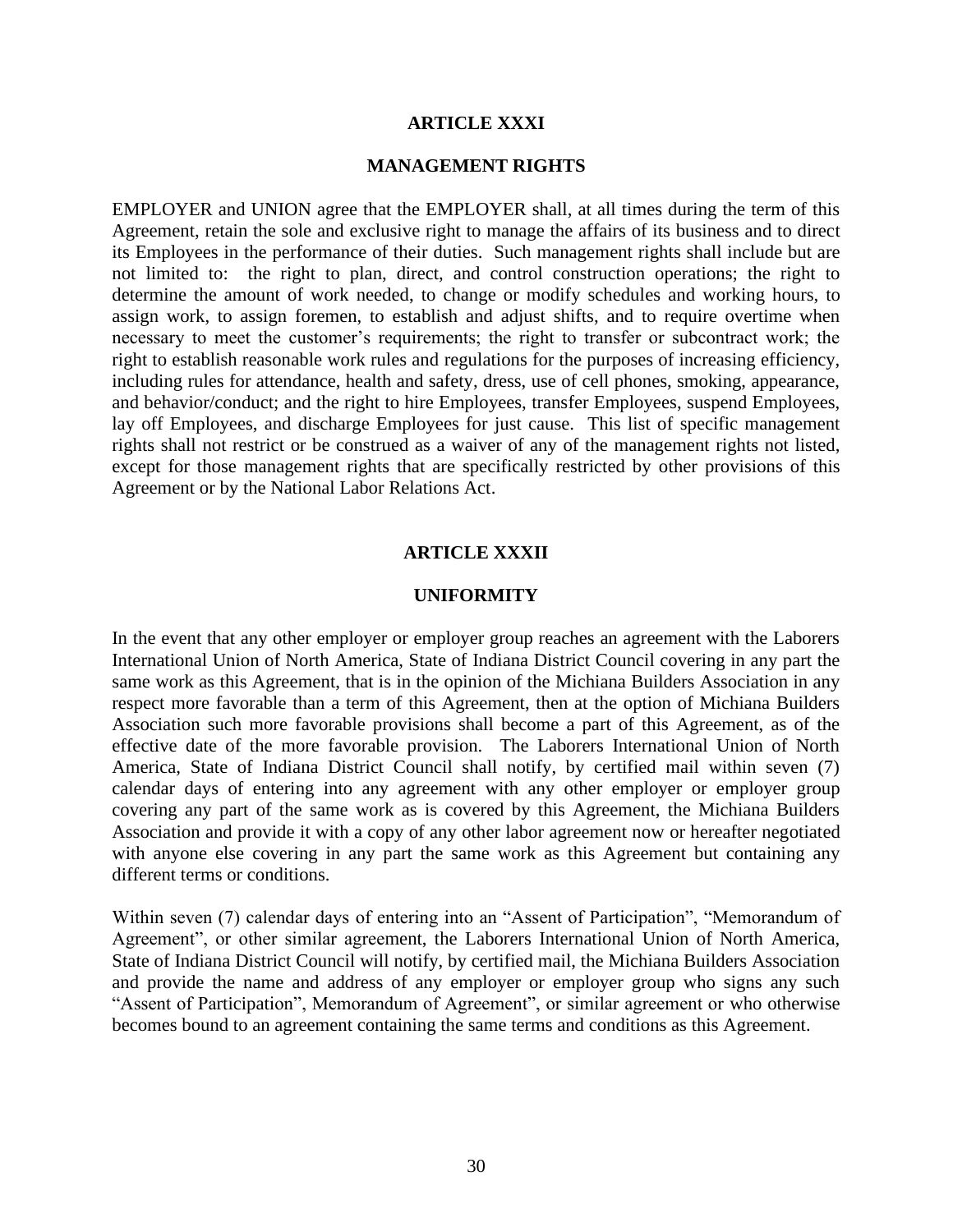Nothing in this Article applies to agreements entered into by Laborers International Union of North America, State of Indiana District Council and any other employer that are more favorable only by force of law.

# **ARTICLE XXXIII**

#### **MEMORANDUM OF MARKET RECOVERY**

This Memorandum of Market Recovery, as negotiated by and between The Michiana Builders Association, hereinafter in this Agreement designated as the "Employer", and the Laborers' International Union of North America, State of Indiana District Council, acting on behalf of its affiliated Local Union #645, South Bend, Indiana, hereinafter in this Agreement designated as the "Union", and shall apply insofar as Wage Rates are involved on Residential/Light Commercial Work.

Employers signing this Addendum must become signatory to the above mentioned Master Contract.

Section 1. It is understood that, before the start of a new project, the Contractor shall notify the Business Manager of Laborers' International Union of North America, Local Union #645, as to the applicability of this Agreement before starting any project.

#### Section 2. SCOPE OF WORK

(1) This Agreement covers all work of a maintenance, residential, remodel, or light commercial nature and performed by the Employees of the Employer covered by this Agreement.

(2) This Agreement does not cover work in which there is a prevailing wage scale. Said work shall be done in accordance with the standard commercial agreement.

(3) The Union and the Employer understand the owner may choose to perform or directly subcontract or purchase any part or parts of the work necessary on his project with due consideration given to achieving the highest standards and harmonious working conditions therein.

(4) This Agreement is to cover any building or construction project that the signatory Union and the signatory contractor mutually agree it is in the best interest of both parties to use this Agreement to insure Union craftsmen will be employed.

#### Section 3. DEFINITIONS

(1) Maintenance shall be defined as any work performed of a renovation, replacement, repair or maintenance character within the limits of a property or other location related directly to said property.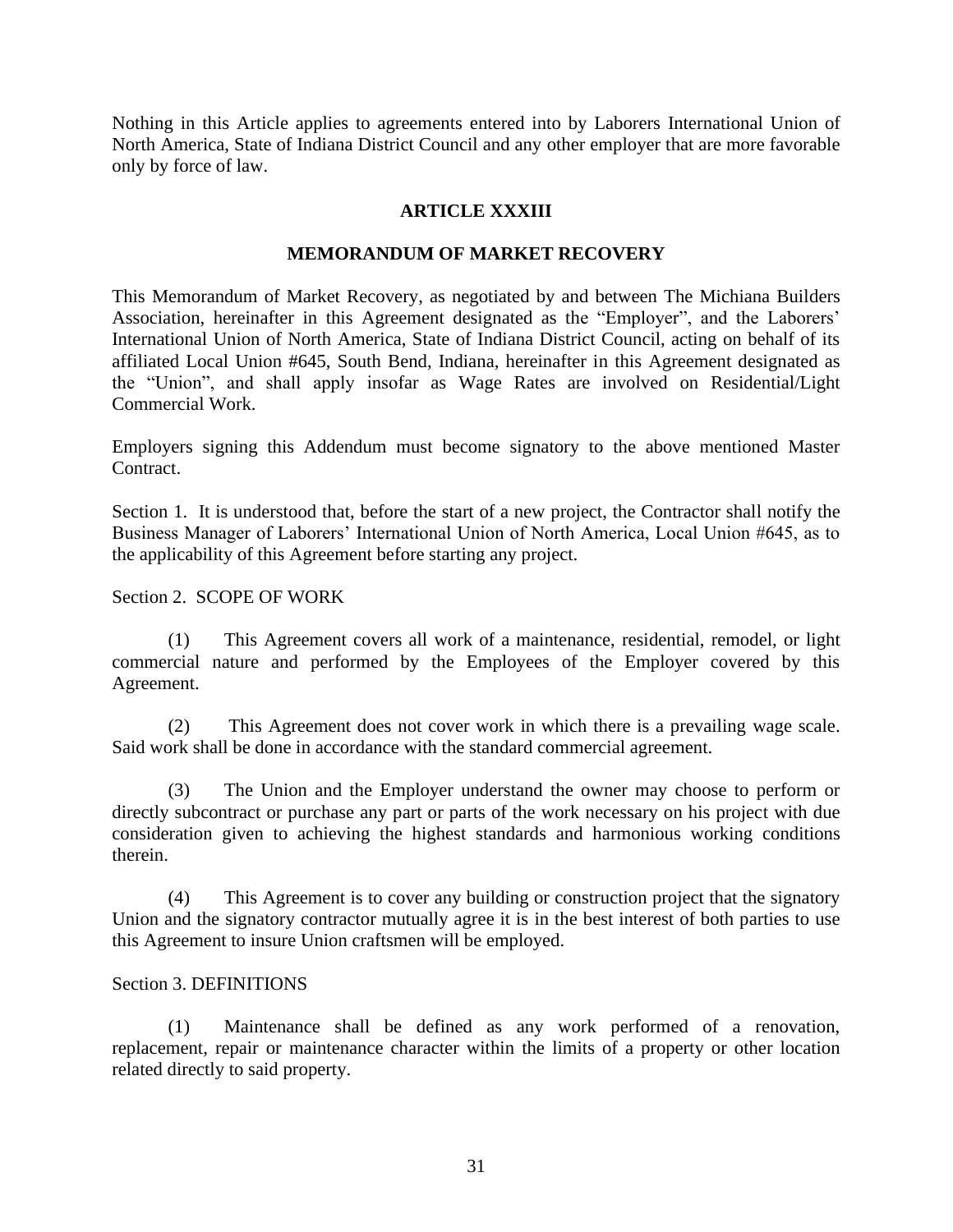(2) The word "Repair" used within the terms of this Agreement is work required to restore existing facilities to efficient operating condition.

(3) The word "Renovation" used within the terms of this Agreement is work required to improve and/or restore existing facilities defined as light commercial.

(4) The term "existing facilities" used within the terms of this Agreement is limited to a constructed unit already completed and previously occupied and shall not apply to any new unit to be constructed in the future, even though the new unit is constructed on the same property or premises.

(5) The term "Tenant Finish" used within the terms of this Agreement shall refer to the following: on offices, shops, warehouses, when the general contractor and/or construction manager has completed the contract on the main structure, then all remaining work can be done under this contract.

(6) The term "light commercial" used within the terms of this Agreement shall be all new construction such as work outlined below:

- a. Churches
- b. Funeral Homes
- c. Restaurants
- d. Warehouses (up to 25,000 square feet)
- e. Nursing Homes (2 story)
- f. Open-Faced Shopping Centers
- g. Economy Motels
- h. Renovation Work
- i. Individual Buildings Up to 25,000 Square Feet

(7) The word "residential" used within the terms of this Agreement shall refer to single family houses, multi-family units, condos, and any facility used for living quarters. Residential facilities with elevators are specifically excluded from this Agreement.

# Section 4. OVERTIME AND HOLIDAYS

All work performed in excess of forty (40) hours per week, Monday through Saturday or in excess of eight (8) hours per day, shall be paid at the rate of time and one-half  $(1 \frac{1}{2})$ . Work performed on Sunday and the following Holidays shall be paid at the rate of time and one-half (1  $\frac{1}{2}$ .

> New Year's Day Memorial Day Fourth of July Labor Day Christmas Day

Thanksgiving Day Day After Thanksgiving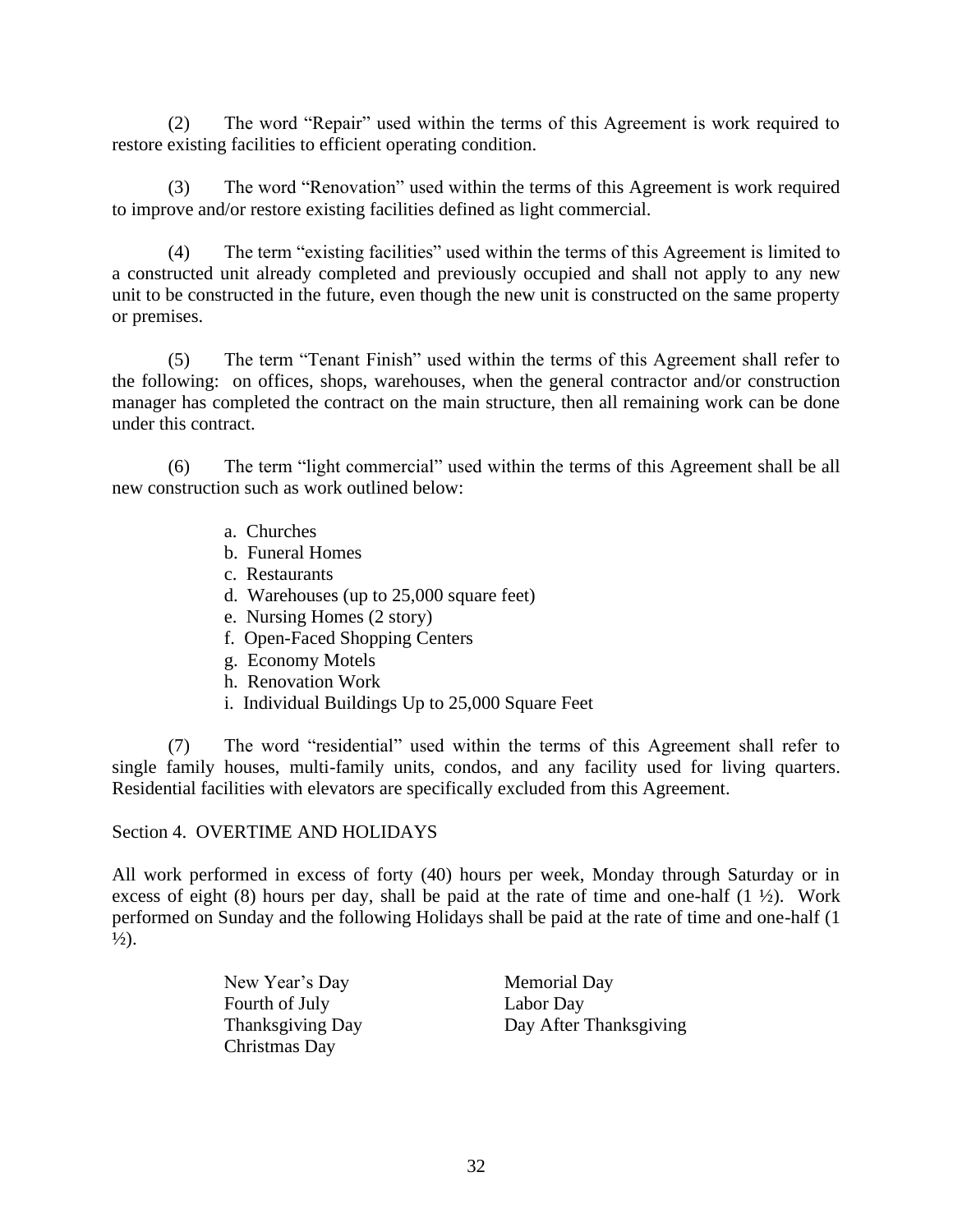# Section 5. WAGES AND FRINGES

| $6/1/2020$ to $5/31/2023$ | 80% of basic wage in Master Contract and |
|---------------------------|------------------------------------------|
|                           | 100% fringe benefits in Master Contract  |

All working conditions, classification differentials and other terms of the attached Agreement shall prevail in entirety on the herein mentioned type of projects.

Section 6. DURATION

This Agreement shall continue in full force and effect beginning June 1, 2020, up to and including May 31, 2023, and shall terminate unless either party notifies the other at least sixty (60) days prior to the termination date that a change is desired.

The Union and the Employer shall meet on or before \_\_\_\_\_\_, to evaluate this Agreement and make such adjustments as they mutually deem necessary.

#### **ARTICLE XXXIV**

#### **INDEMNITY**

The UNION agrees to defend, indemnify, and hold harmless the EMPLOYER from any and all claims, lawsuits, liability, expenses, damages, and/or attorneys' fees arising from or related to the EMPLOYER's compliance the Union Security and Dues Check-Off Clauses of this Collective Bargaining Agreement.

#### **ARTICLE XXXV**

#### **EFFECTIVE DATE**

THIS AGREEMENT shall be in full force and effect from June 1, 2020, when ratified by a majority of the members of the Michiana Builders Association of South Bend, Indiana, and signed by the Laborers' International Union of North America, State of Indiana District Council, and shall continue in effect for the periods mentioned herein, expiring as of May 31, 2023.

In case either Party to this Agreement wishes to change the Agreement, at least sixty (60) days notice shall be given to the other Party prior to the expiration date. In case no such notice is given by either Party, the Agreement shall continue in effect from year to year until such notice is given at least sixty (60) days prior to the anniversary date.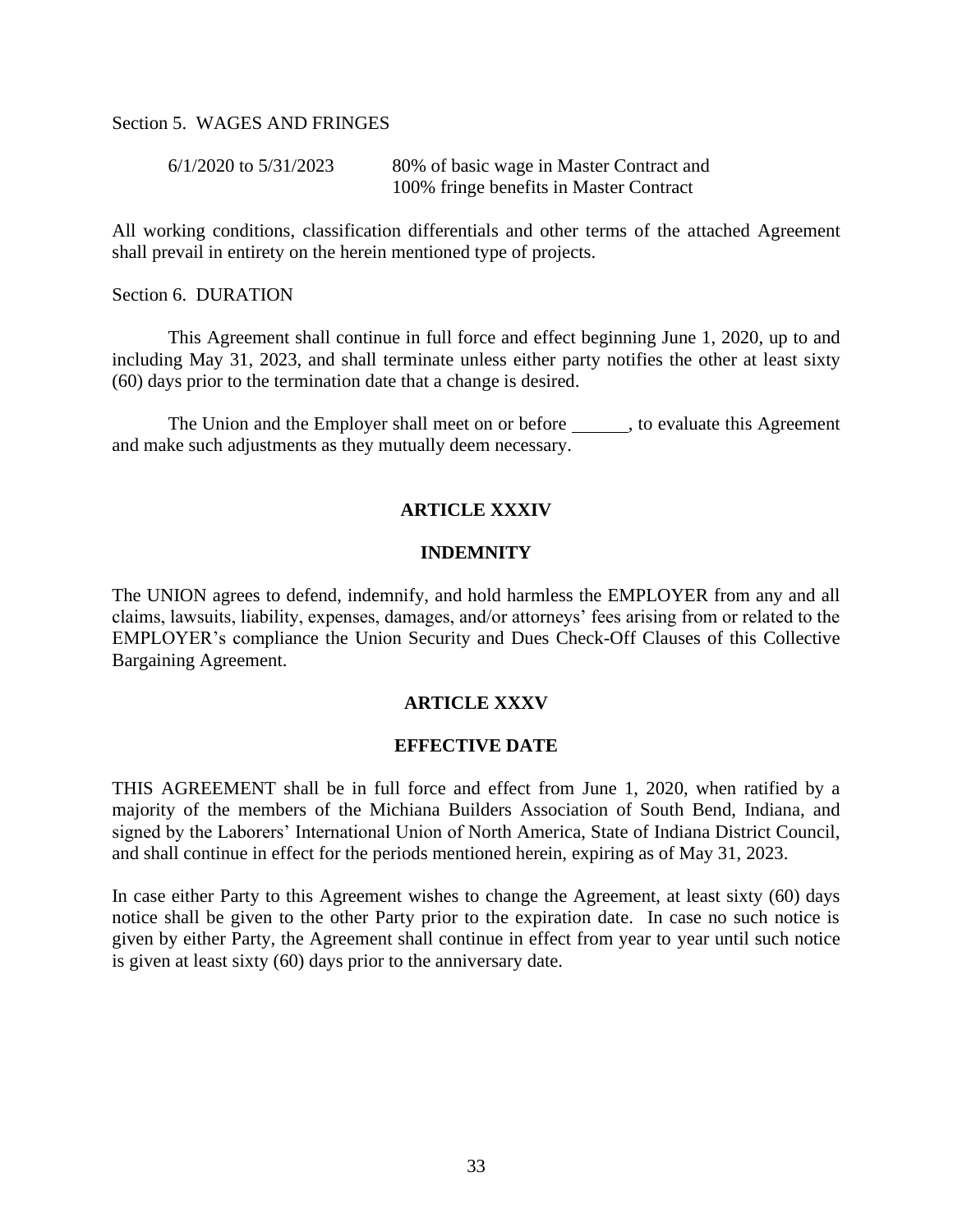THIS AGREEMENT has been ratified, signed and sealed as of \_\_\_\_\_\_\_\_\_\_\_\_\_\_\_\_\_\_\_\_\_\_\_ by the following:

# PARTY OF THE FIRST PART

MICHIANA BUILDERS ASSOCIATION OF SOUTH BEND, INDIANA

Bіll Favors, President Michiana Builders Associan

Donald Ritschard, Chairman

PARTY OF THE SECOND PART LABORERS' INTERNATIONAL UNION OF NORTH AMERICA, STATE OF INDIANA DISTRICT COUNCIL FOR AND ON BEHALF OF LIUNA LOCAL **UNION #645** 

aved A. Fr

David A. Frye Secretary-Treasurer & Business Manager LIUNA State of Indiana District Council

mill

Murray Miller **Business Manager** LIUNA Local #645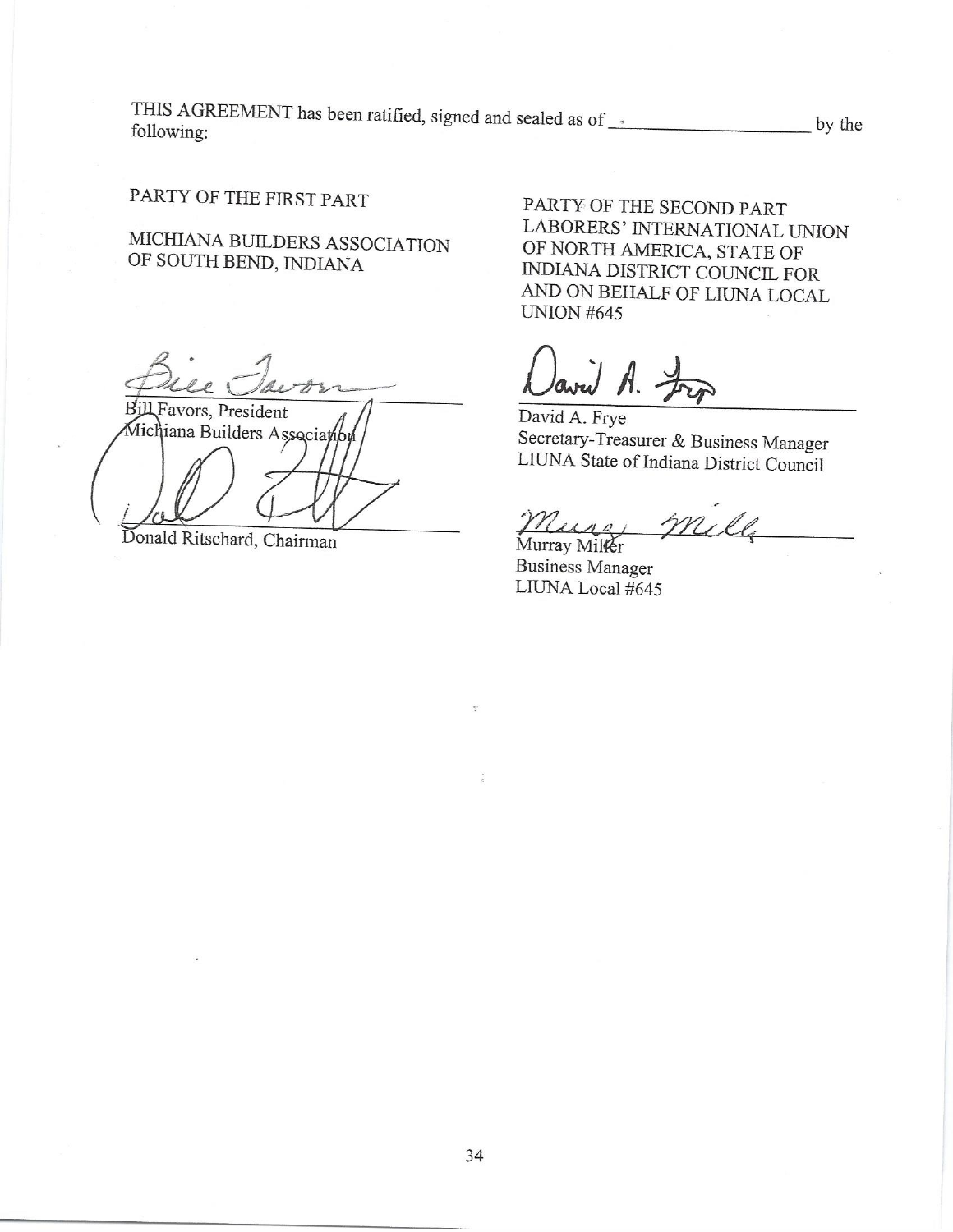#### **DIRECTORY**

# LABORERS' INTERNATIONAL UNION

# OF NORTH AMERICA OFFICES

Laborers' International Union of North America 905 - 16th Street Northwest Washington D C 20006-1765

> Terence M. O'Sullivan, General President Armand E. Sabitoni, General Secretary-Treasurer

Laborers' International Union of North America Midwest Regional Office 1 North Old State Capitol Plaza, Suite 525 Springfield, IL 62701

John Penn, Vice President & Midwest Regional Manager

Laborers' International Union of North America State of Indiana

> Robert Norrington, International Representative 2645 Budd Rd New Albany, IN 47150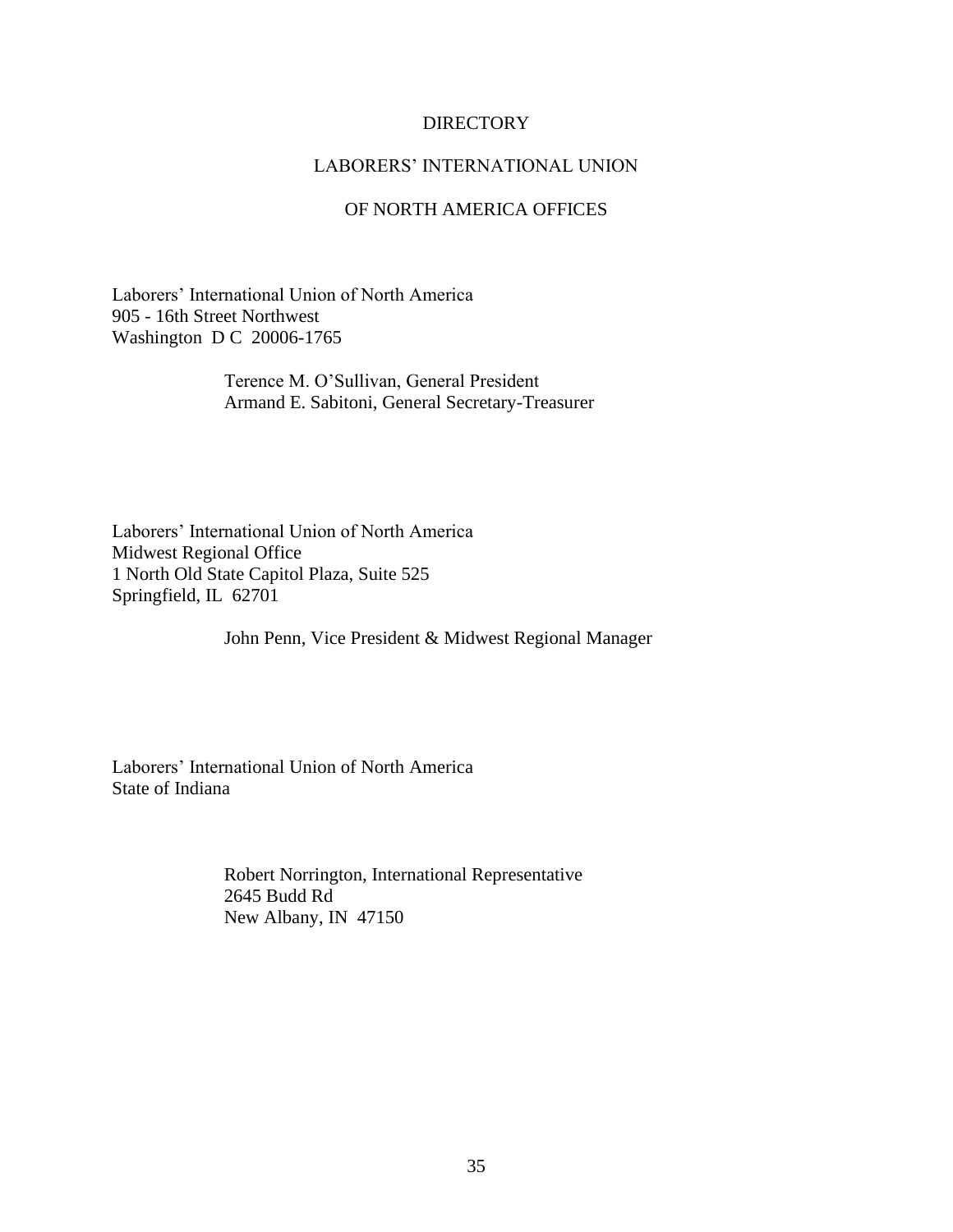#### **DIRECTORY**

# LABORERS' INTERNATIONAL UNION

# OF NORTH AMERICA

Laborers' International Union of North America State of Indiana District Council 425 S 4th Street Terre Haute, IN 47807 Phone (812) 235-6083 Fax (812) 232-4420 E-mail inldc@inldc.org

David A. Frye, Secretary Treasurer & Business Manager Brian C. Short, Field Representative & Organizer

#### LOCAL UNION 41

### MUNSTER

Geographical Jurisdiction of Hammond, Indiana and Vicinity of Lake County, including all territories west of Cline Avenue, Lake Michigan Shoreline to Illinois State Line and south Counties of Newton and Jasper, Indiana.

Wm Kevin Roach, Business Manager Scott Sparks, Field Representative Rick Henson Jr., Field Representative Brian Sparks, Field Representative Donald Roach, Field Representative 550 Superior Avenue Munster IN 46321 Phone (219) 924-7922 Fax (219) 924-7388 E-mail local41@sbcglobal.net Website www.laborers41.com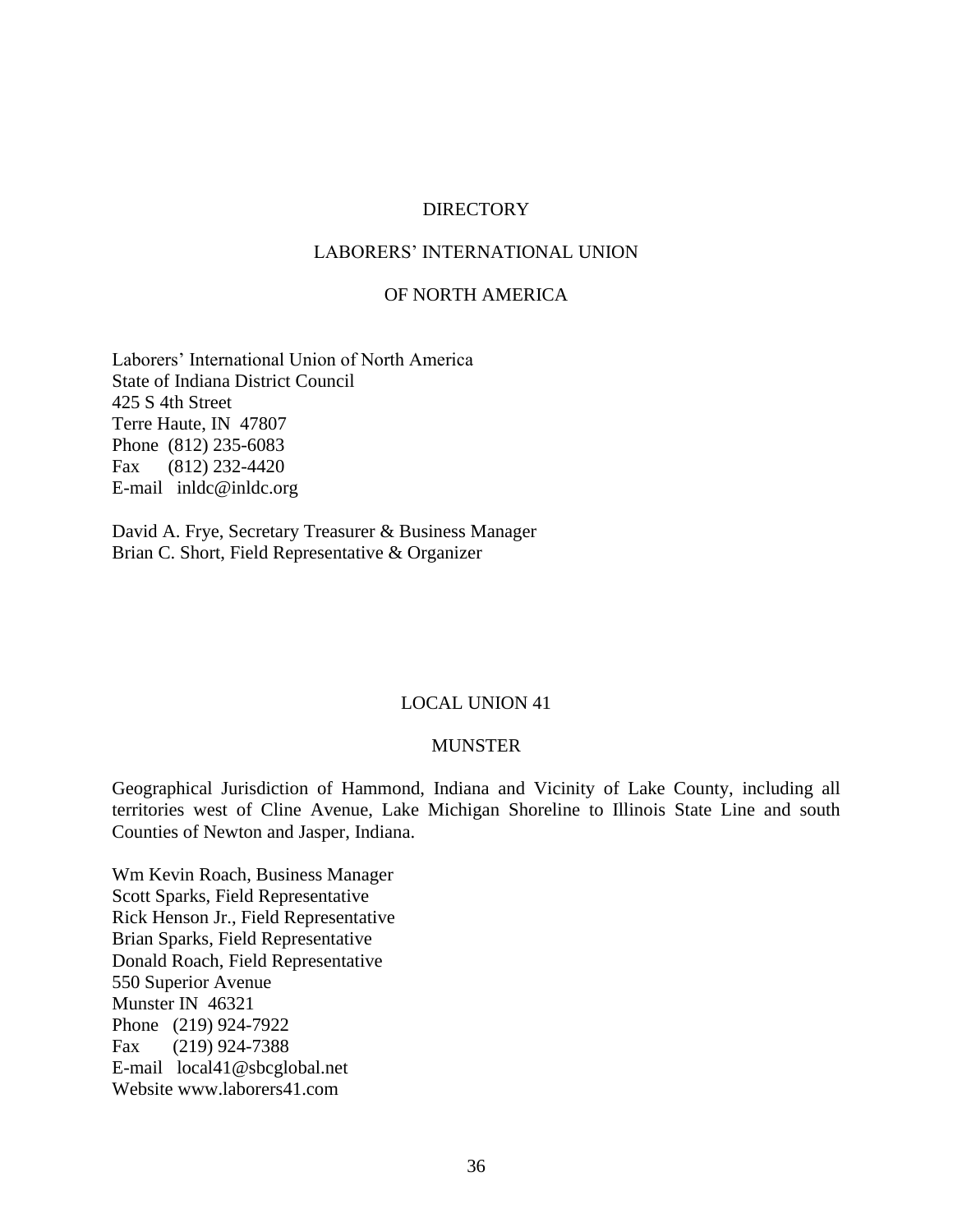#### VALPARAISO

Geographical Jurisdiction of Gary, Indiana & Vicinity, including all territories east of Cline Avenue, Lake County, Indiana, all territory north of U.S. Highway No. 20 Porter County, Indiana, including all Lake Michigan Shore Front east of Cline Avenue in Lake and Porter Counties and LaPorte and Starke Counties, Indiana.

Michael Campbell, President & Business Manager Corey Campbell, Vice-President & Field Representative Ron Dillingham, Secretary-Treasurer & Field Representative Ramon Mendoza, Executive Board Member & Organizer 3502 Enterprise Ave Valparaiso, IN 46383 Phone (219) 464-0695 Phone (800) 858-7631 Fax (219) 465-7682 E-mail liuna@laborers81.com Website: http://www.laborers81.org

#### LOCAL UNION 120

#### INDIANAPOLIS

Geographical Jurisdiction of Marion and Shelby Counties, Indiana.

J. Ward Daniels, Business Manager Chris Brickey, Field Representative Jesse Suarez, Field Representative Kendrick Coleman, Field Representative Marty Corpuz, Field Representative William Fletcher, Jr., Organizer 1520 East Riverside Drive Indianapolis, IN 46202 Phone (317) 634-8551 Fax (317) 685-1237 E-mail laborers120@laborers120.com Website www.inldc.org/local120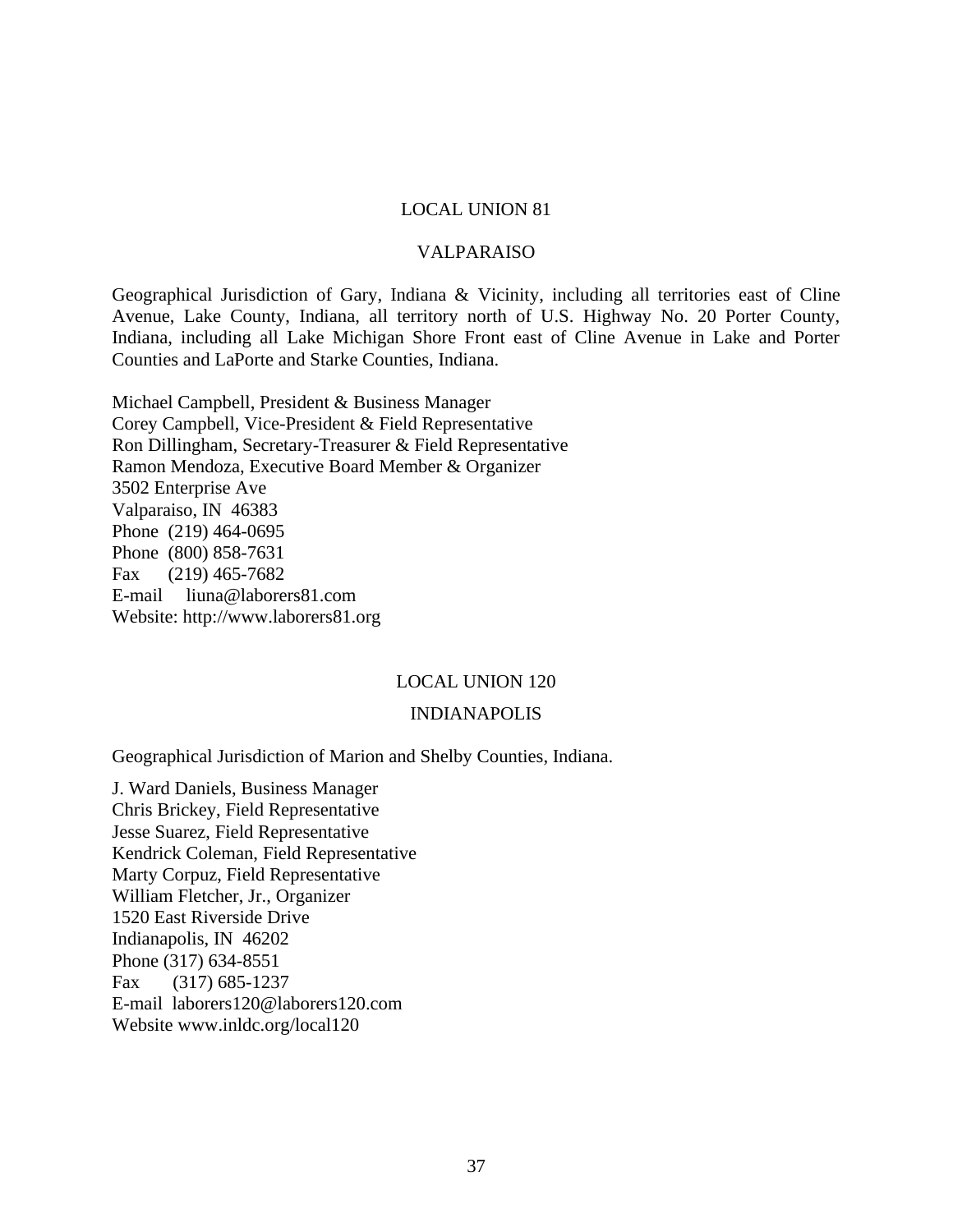#### TERRE HAUTE

Geographical Jurisdiction of Clay, Fountain, Greene, Hendricks, Owen, Parke, Putnam, Sullivan, Vermillion, Vigo and Warren Counties, Indiana.

Jerry "Joe" Bolk, Business Manager and Secretary-Treasurer Trent Short, Field Representative Doug Drake, Field Representative 401 Poplar Street Terre Haute IN 47807 Phone (812) 232-0989 Fax (812) 232-0980 E-mail laborerslocal204@outlook.com Website www.inldc.org/local204

#### LOCAL UNION 213

#### FORT WAYNE

Geographical Jurisdiction of Adams, Allen, DeKalb, Huntington, Noble, Steuben, Wabash, Wells and Whitley Counties, Indiana.

Chris L Guerrero, Secretary-Treasurer/Business Manager Steve East, President/Field Representative Arvondale Jefferson, Field Representative 5700 S Anthony Blvd. Fort Wayne, IN 46806-3322 Phone (260) 744-5255 Phone (260) 744-5355 Fax (260) 745-7601 E-Mail local213@frontier.com Website www.inldc.org/local213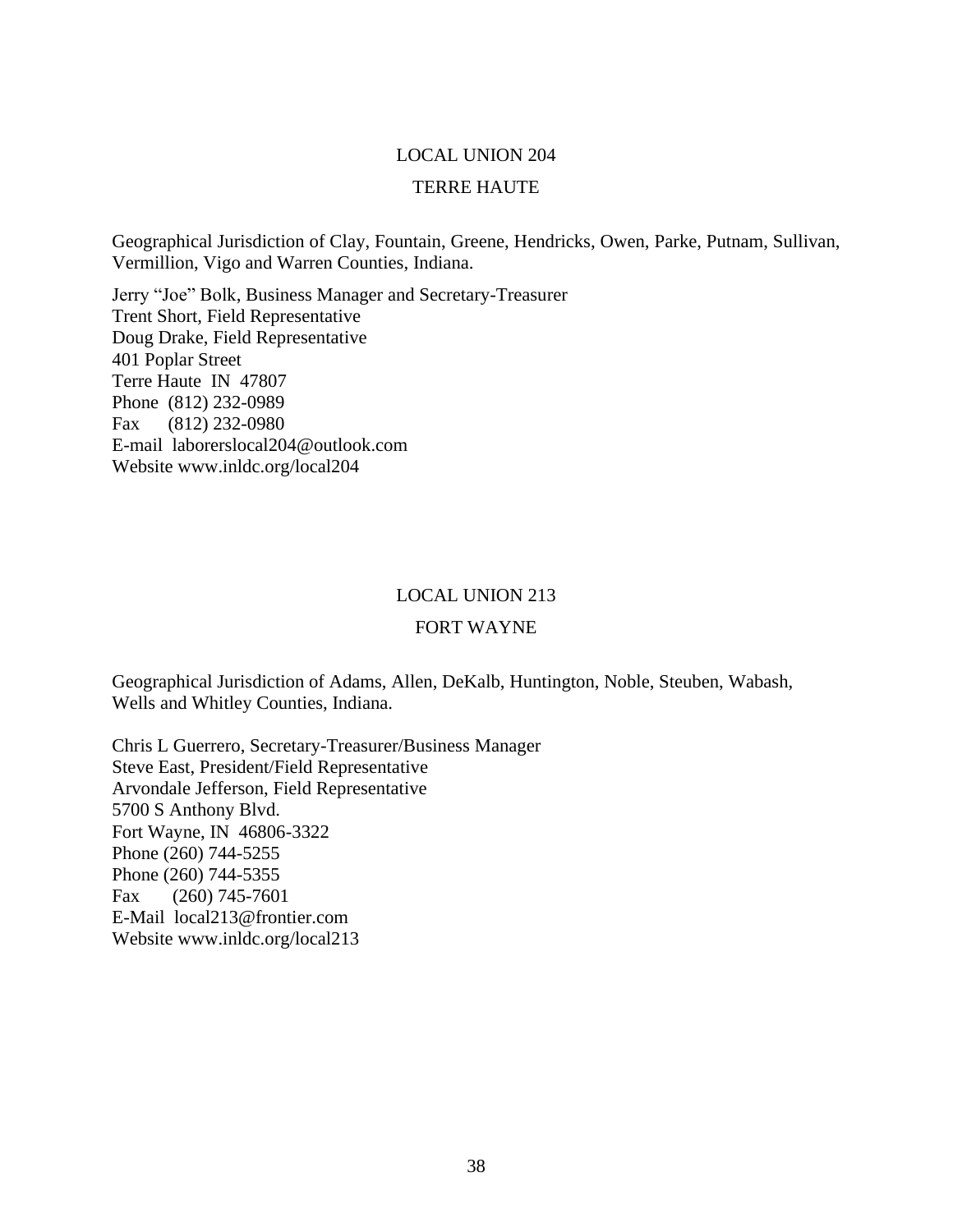#### LAFAYETTE

Geographical Jurisdiction of Benton, Boone, Carroll, Cass, Clinton, Montgomery, Pulaski, Tippecanoe and White Counties and covering Kokomo Indiana, Fulton, Howard, Miami and Tipton Counties, Indiana.

Jim Terry, Secretary-Treasurer & Business Manager Rick Williams, Field Representative Kevin Mitchell, Field Representative 1734 Main Street Lafayette, IN 47904 Phone (765) 742-4876 Fax (765) 423-4709 E-mail local274@comcast.net Website www.inldc.org/local274 Kokomo Branch Phone (765) 457-4453 Fax (765) 457-8245

#### LOCAL UNION 561

#### EVANSVILLE

Geographical Jurisdiction covering Daviess, Dubois, Gibson, Knox, Pike, Posey, Spencer, Vanderburgh and Warrick Counties, Indiana; and Crittenden, Henderson, Union and Webster Counties in Kentucky.

Jon Scott, Business Manager & President Lee Russell, Secretary-Treasurer & Field Representative

Jim Neisen, Vice-President & Field Representative Chad Lacer, Field Representative & Apprenticeship Coordinator Andrew Angel, Field Representative Christopher McCormick – Field Representative 951 North Park Drive Evansville IN 47710 Phone (812) 425-3191 Toll Free 1-888-463-8646 Fax (812) 425-2421 Website www.laborers561.org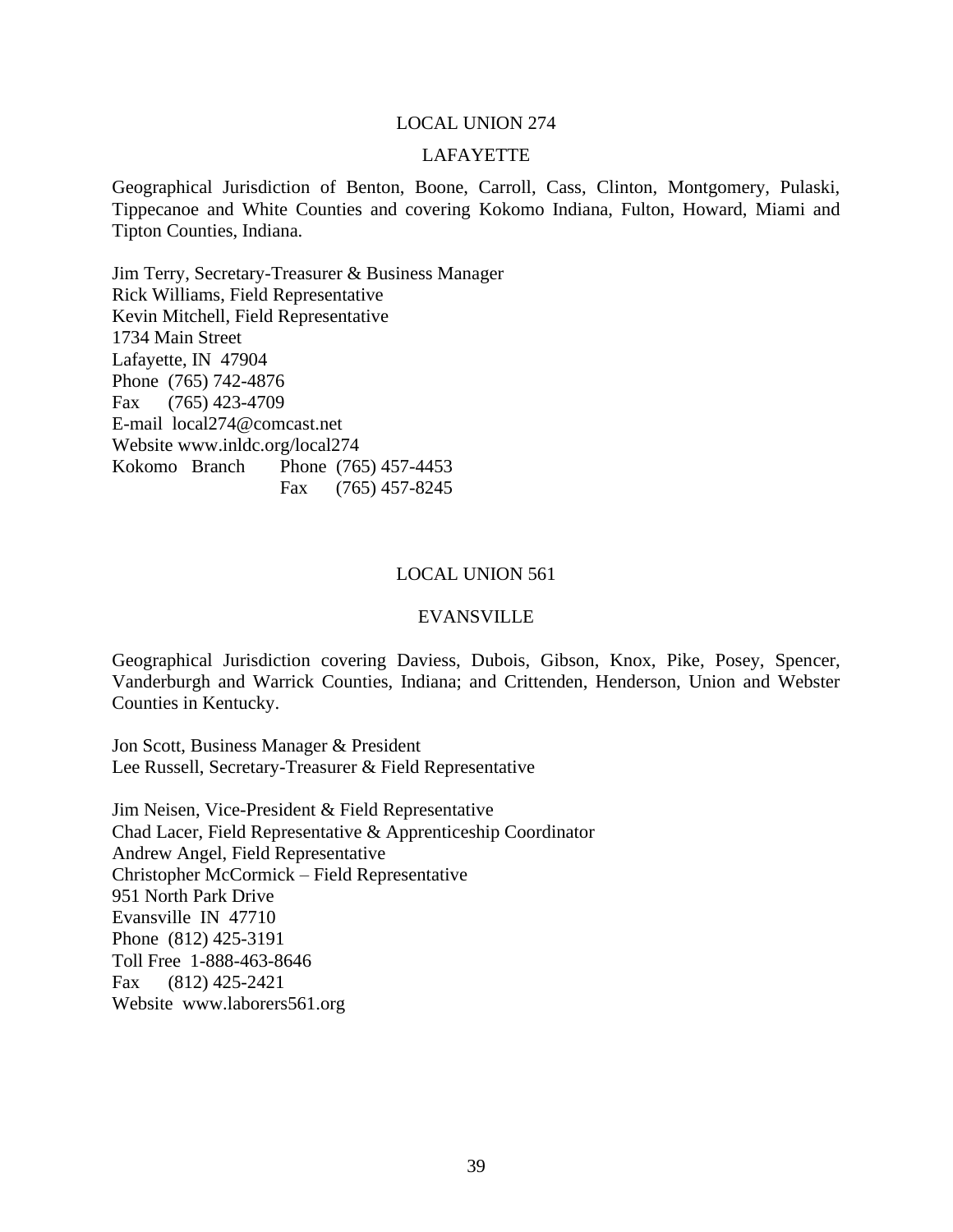#### SOUTH BEND

Geographical Jurisdiction of Elkhart, Kosciusko, LaGrange, Marshall and St. Joseph Counties, Indiana.

Murray Miller, Business Manager Randy Neilson, Field Representative Todd Taylor, Field Representative 23698 Western Ave South Bend, IN 46619 Phone (574) 287-2967 Fax (574) 287-2968 E-mail millsbi@aol.com Website www.inldc.org/local645

#### LOCAL UNION 741

#### BLOOMINGTON

Geographical Jurisdiction of Bartholomew, Brown, Dearborn, Decatur, Franklin, Jackson, Jennings, Johnson, Lawrence, Martin, Monroe, Morgan, Ohio, Orange and Ripley Counties, Indiana.

Albert "Ray" Hobbs, Business Manager Terry Pittman, Field Representative Mike Hardy, Field Representative Lonnie Whitaker, Field Representative 7745 South Fairfax Road Bloomington, IN 47401 Phone (812) 824-2605 Fax (812) 824-2185 E-mail liunalocal741@ liunalocal741.orgWebsite www.inldc.org/local741 Columbus Branch Phone (812) 372-2211 Lawrenceburg Branch Phone (812) 537-5128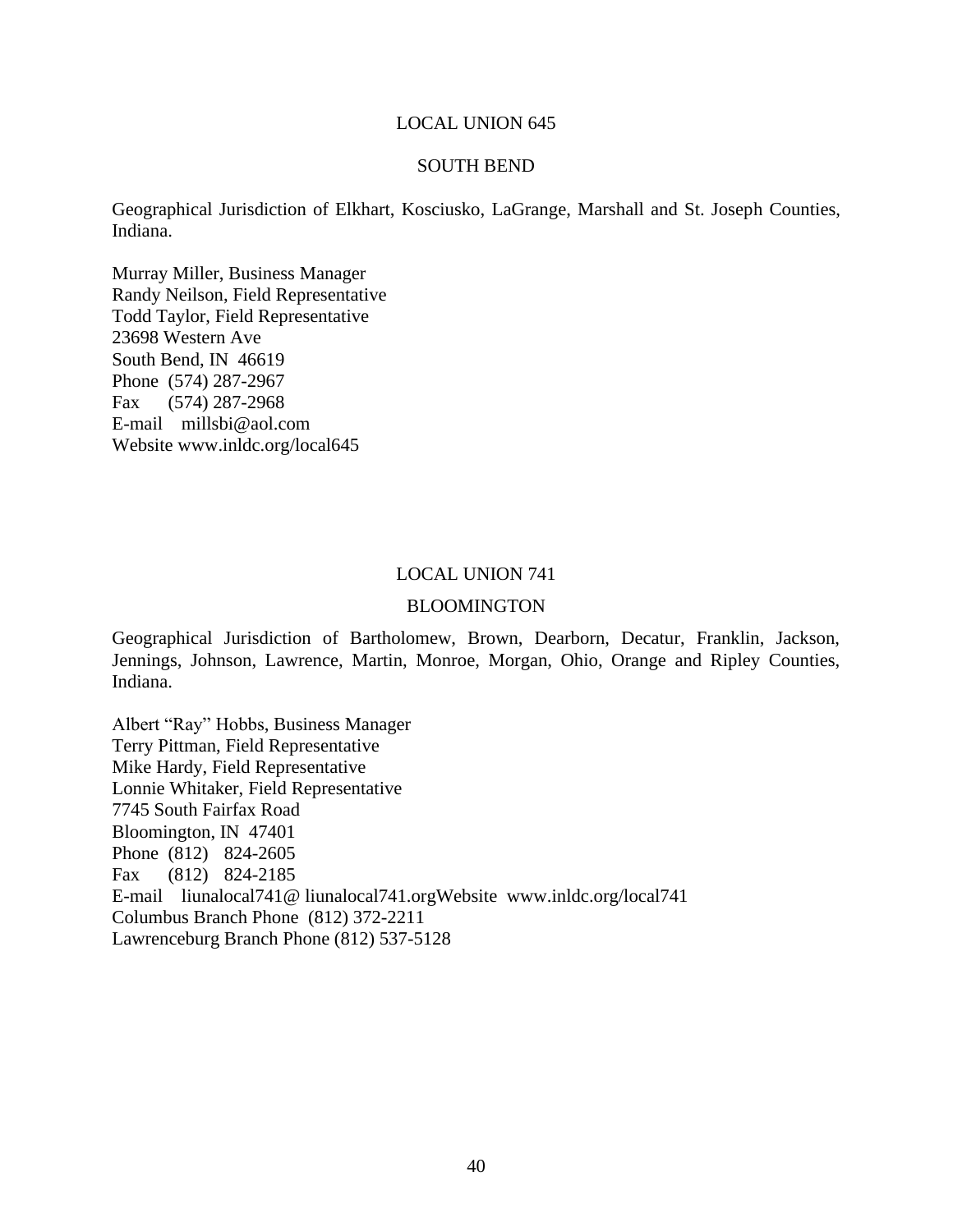# NEW ALBANY

Geographical Jurisdiction of Clark, Crawford, Floyd, Harrison, Jefferson, Perry, Scott, Switzerland and Washington Counties, Indiana.

Danny L. Stults, Business Manager

1213 State Street New Albany IN 47150 Phone (812) 944-6473 Fax (812) 944-6474 E-mail laborers795@sbcglobal.net Website www.inldc.org/local795

#### LOCAL UNION 1112

#### MUNCIE

Geographical Jurisdiction of Blackford, Delaware, Fayette, Grant, Hamilton, Hancock, Henry, Jay, Madison, Randolph, Rush, Union and Wayne Counties, Indiana.

Kelly Watson, Business Manager Jack Baker, Field Representative Fred Redwine, Field Representative Shawn Beaty, Field Representative Demitrius Jones, Field Representative 115 West 20th Street Muncie IN 47302 Phone (765) 282-5815 Fax (765) 286-7150 E-mail laborerslocal1112@liuna1112.org Website www.inldc.org/local1112 Richmond Branch Phone (765) 966-2005 Fax (765) 966-7080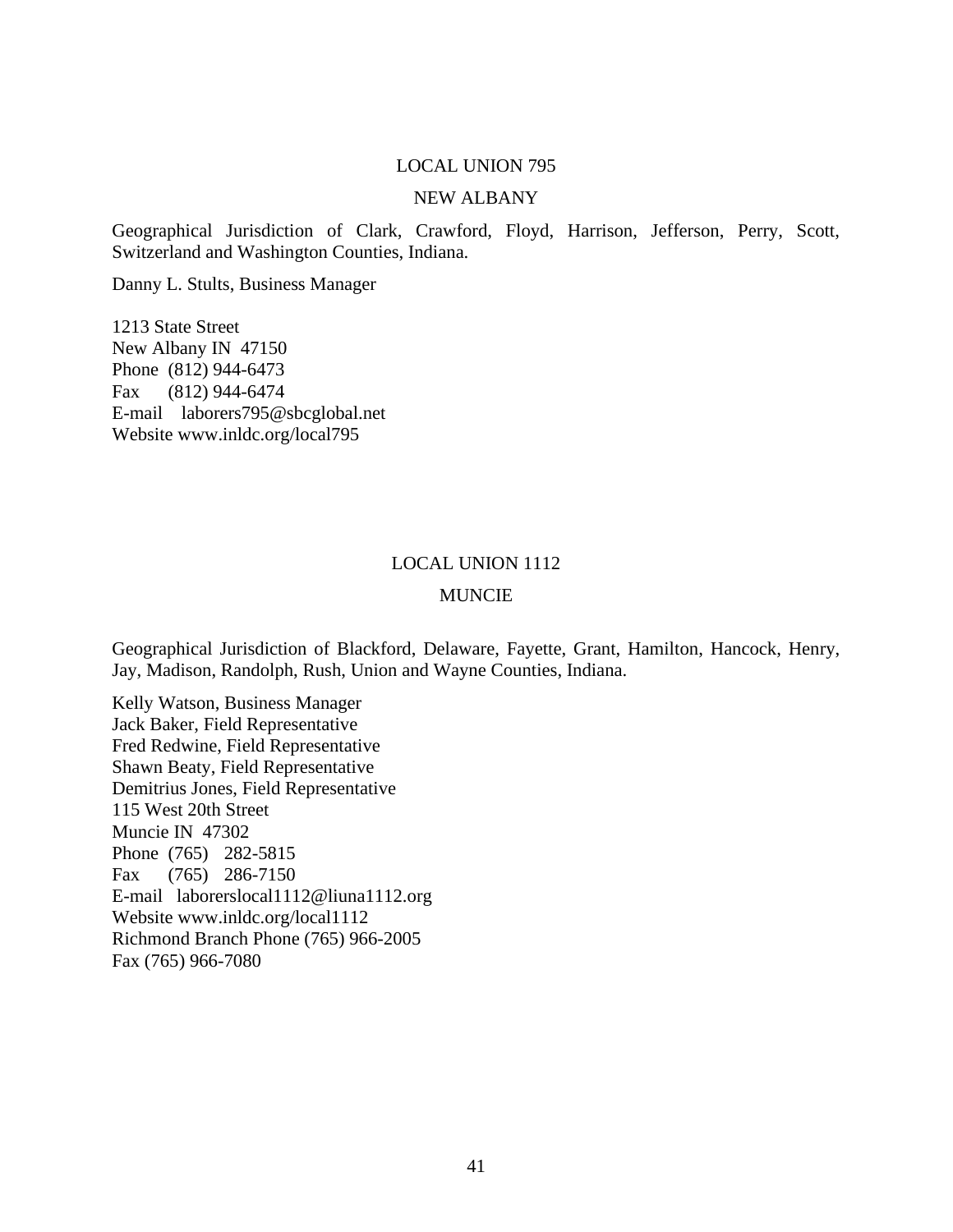# DIRECTORY OF LOCALS BY COUNTIES

| <b>COUNTY</b>  | <b>LOCAL</b> | <b>COUNTY</b>  | <b>LOCAL</b> |
|----------------|--------------|----------------|--------------|
| Adams          | 213          | Jefferson      | 795          |
| Allen          | 213          | Jennings       | 741          |
| Bartholomew    | 741          | Johnson        | 741          |
| Benton         | 274          | Knox           | 561          |
| Blackford      | 1112         | Kosciusko      | 645          |
| Boone          | 274          | LaGrange       | 645          |
| <b>Brown</b>   | 741          | Lake-West Half | 41           |
| Carroll        | 274          | Lake-East Half | 81           |
| Cass           | 274          | LaPorte        | 81           |
| Clark          | 795          | Lawrence       | 741          |
| Clay           | 204          | Madison        | 1112         |
| Clinton        | 274          | Marion         | 120          |
| Crawford       | 795          | Marshall       | 645          |
| Crittenden, KY | 561          | Martin         | 741          |
| <b>Daviess</b> | 561          | Miami          | 274          |
| Dearborn       | 741          | Monroe         | 741          |
| Decatur        | 741          | Montgomery     | 274          |
| DeKalb         | 213          | Morgan         | 741          |
| Delaware       | 1112         | Newton         | 41           |
| Dubois         | 561          | Noble          | 213          |
| Elkhart        | 645          | Ohio           | 741          |
| Fayette        | 1112         | Orange         | 741          |
| Floyd          | 795          | Owen           | 204          |
| Fountain       | 204          | Parke          | 204          |
| Franklin       | 741          | Perry          | 795          |
| Fulton         | 274          | Pike           | 561          |
| Gibson         | 561          | Porter         | 81           |
| Grant          | 1112         | Posey          | 561          |
| Greene         | 204          | Pulaski        | 274          |
| Hamilton       | 1112         | Putnam         | 204          |
| Hancock        | 1112         | Randolph       | 1112         |
| Harrison       | 795          | Ripley         | 741          |
| Henderson, KY  | 561          | Rush           | 1112         |
| Hendricks      | 204          | St Joseph      | 645          |
| Henry          | 1112         | Scott          | 795          |
| Howard         | 274          | Shelby         | 120          |
| Huntington     | 213          | Spencer        | 561          |
| Jackson        | 741          | <b>Starke</b>  | 81           |
| Jasper         | 41           | Steuben        | 213          |
| Jay            | 1112         | Sullivan       | 204          |